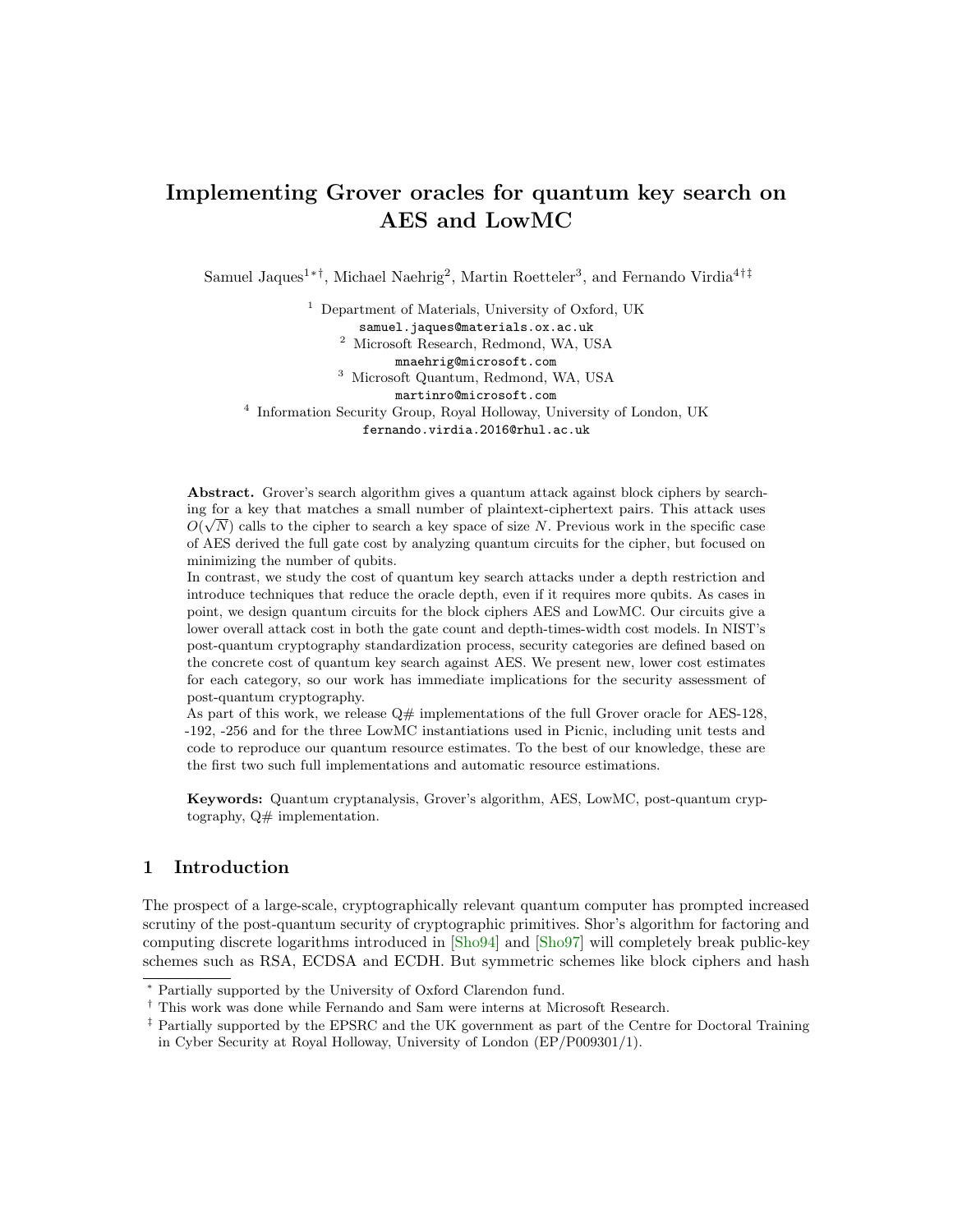functions are widely considered post-quantum secure. The only caveat thus far is a security reduction due to key search or pre-image attacks with Grover's algorithm [\[Gro96\]](#page-32-0). As Grover's algorithm only provides at most a square root speedup, the rule of thumb is to simply double the cipher's key size to make it post-quantum secure. Such conventional wisdom reflects the asymptotic behavior and only gives a rough idea of the security penalties that quantum computers inflict on symmetric primitives. In particular, the cost of evaluating the Grover oracle is often ignored.

In their call for proposals to the standardization of post-quantum cryptography [\[NIS16\]](#page-32-1), the National Institute of Standards and Technology (NIST) proposes security categories for post-quantum public-key schemes such as key encapsulation and digital signatures. Categories are defined by the cost of quantum algorithms for exhaustive key search on the block cipher AES and collision search for the hash function SHA-3, and measure the attack cost in the number of quantum gates. Because the gate count of Grover's algorithm increases with parallelization, they impose a total upper bound on the depth of a quantum circuit, called MAXDEPTH, and account for this in the gate counts. There is no bound on width. An algorithm meets the requirements of a specific security category if the best known attack uses more resources (gates) than are needed to solve the reference problem. Hence, a concrete and meaningful definition of these security categories depends on precise resource estimates of the Grover oracle for key search on AES.

Security categories 1, 3 and 5 correspond to key recovery against AES-128, AES-192 and AES-256, respectively. The NIST proposal derives gate cost estimates from the concrete, gate-level descriptions of the AES oracle by Grassl, Langenberg, Roetteler and Steinwandt [\[GLRS16\]](#page-32-2). Grassl et al. aim to minimize the circuit width, i.e. the number of qubits needed.

Prior work. Since the publication of [\[GLRS16\]](#page-32-2), other works have studied quantum circuits for AES, the AES Grover oracle and its use in Grover's algorithm. Almazrooie, Samsudin, Abdullah and Mutter [\[ASAM18\]](#page-31-0) improve the quantum circuit for AES-128. As in [\[GLRS16\]](#page-32-2), the focus is on minimizing the number of qubits. The improvements are a slight reduction in the total number of Toffoli gates and the number of qubits by using a wider binary field inversion circuit that saves one multiplication. Kim, Han and Jeong [\[KHJ18\]](#page-32-3) discuss time-space trade-offs for key search on block ciphers in general and use AES as an example. They discuss NIST's MAXDEPTH parameter and hence study parallelization strategies for Grover's algorithm to address the depth constraint. They take the Toffoli gate depth as the relevant metric for the MAXDEPTH bound arguing that it is a conservative approximation.

Recently, independent and concurrent to parts of this work, Langenberg, Pham and Steinwandt [\[LPS19\]](#page-32-4) developed quantum circuits for AES that demonstrate significant improvements over those presented in [\[GLRS16\]](#page-32-2) and [\[ASAM18\]](#page-31-0). The main source of optimization is a different S-box design derived from work by Boyar and Peralta in [\[BP10\]](#page-31-1) and [\[BP12\]](#page-31-2), which greatly reduces the number of Toffoli gates in the S-box as well as its Toffoli depth. Another improvement is that fewer auxiliary qubits are required for the AES key expansion. Again, this work aligns with the objectives in [\[GLRS16\]](#page-32-2) to keep the number of qubits small.

Bonnetain et al. [\[BNS19\]](#page-31-3) study the post-quantum security of AES within a new framework for classical and quantum structured search. The work cites [\[GLRS16\]](#page-32-2) for deducing concrete gate counts for reduced-round attacks.

Our contributions. We present implementations of the full Grover oracle for key search on AES and LowMC in  $Q#$  [\[SGT](#page-33-2)<sup>+18]</sup>, including full implementations of the block ciphers themselves. In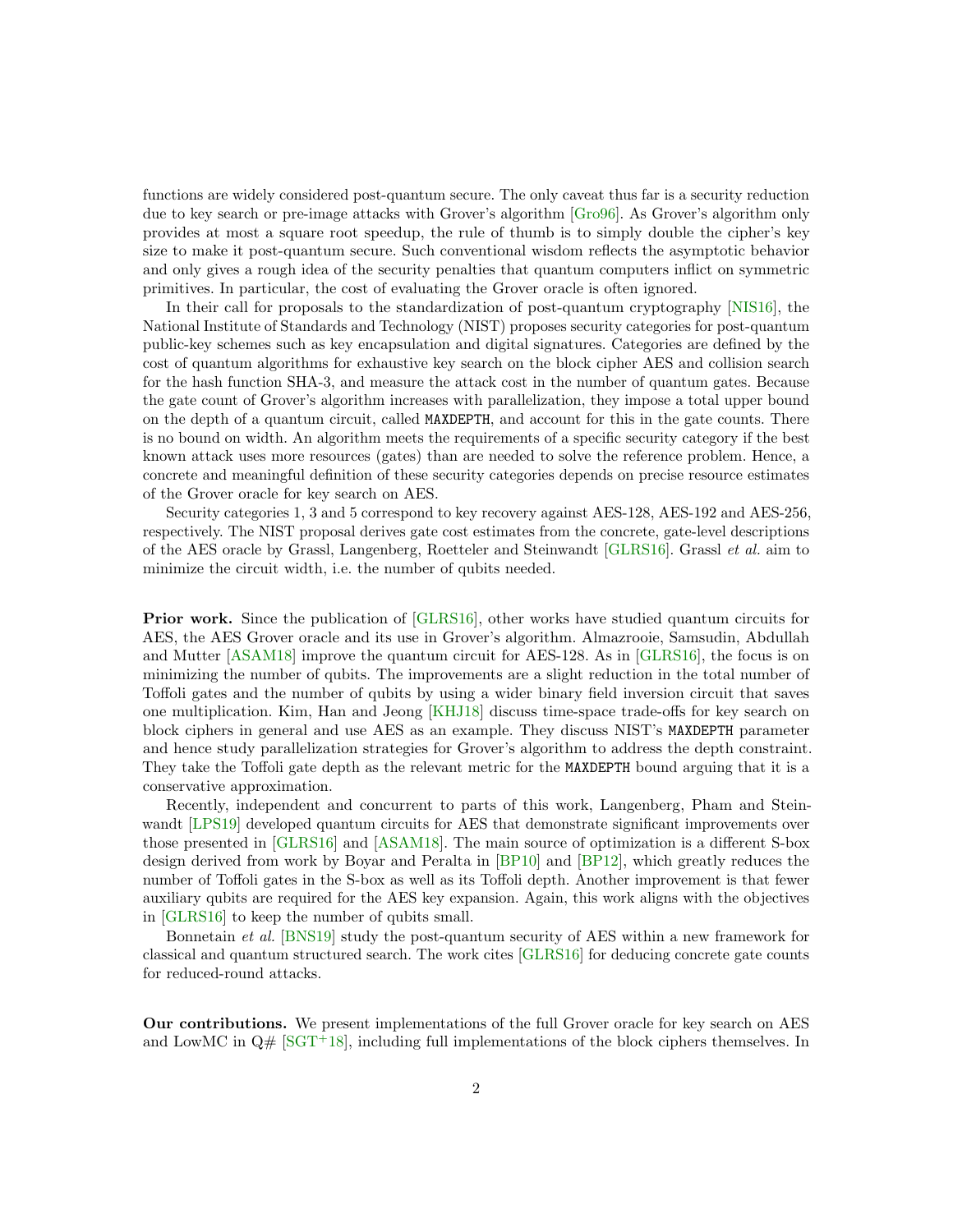contrast to previous work [\[GLRS16\]](#page-32-2), [\[ASAM18\]](#page-31-0) and [\[LPS19\]](#page-32-4), having a concrete implementation allows us to get more precise, flexible and automatic estimates of the resources required to compute these operations. It also allows us to unit test our circuits, to make sure that the implementations are correct.

The source code is publicly available<sup>[5](#page-2-0)</sup> under a free license to allow independent verification of our results, further investigation of different trade-offs and cost models and re-costing as the  $Q#$ compiler improves and as automatic optimization software becomes available. We hope that it can serve as a useful starting point for cryptanalytic work to assess the post-quantum security of other schemes.

We review the literature on the parallelization of Grover's algorithm ([\[BBHT98\]](#page-31-4), [\[Zal99\]](#page-33-3), [\[GR03\]](#page-32-5), [\[KHJ18\]](#page-32-3)) to explore the cost of attacking AES and LowMC in the presence of a bound on the total depth, such as MAXDEPTH proposed by NIST. We conclude that using parallelization by dividing the search space is advantageous. We also give a rigorous justification for the number of plaintextciphertext blocks needed in Grover's oracle in the context of parallelization. Smaller values than those proposed by Grassl *et al.* [\[GLRS16\]](#page-32-2) are sufficient, as is also pointed out by Langenberg *et* al. [\[LPS19\]](#page-32-4).

Our quantum circuit optimization approach differs from those in the previous literature [\[GLRS16\]](#page-32-2), [\[ASAM18\]](#page-31-0) and [\[LPS19\]](#page-32-4) in that our implementations do not aim for the lowest possible number of qubits. Instead, we designed them to minimize the gate-count and depth-times-width cost metrics for quantum circuits under a depth constraint. The gate-count metric is relevant for defining the NIST security categories and the depth-times-width cost metric is a more realistic measure of quantum resources when quantum error correction is deployed. Favoring lower depth at the cost of a slightly larger width in the oracle circuit leads to costs that are smaller in both metrics than for the circuits presented in [\[GLRS16\]](#page-32-2), [\[ASAM18\]](#page-31-0) and [\[LPS19\]](#page-32-4). Grover's algorithm does not parallelize well, meaning that minimizing depth rather than width is crucial to make the most out of the available depth.

To the best of our knowledge, our work results in the most shallow quantum circuit of AES so far, and the first ever for LowMC. We chose to also implement LowMC as an example of a quantum circuit for another block cipher. It is used in the Picnic signature scheme ( $[CDG+17]$  $[CDG+17]$ ,  $[ZCD+17]$  $[ZCD+17]$ ), a round-2 candidate in the NIST standardization process. Thus, our implementation can contribute to more precise cost estimates for attacks on Picnic and its post-quantum security assessment.

We present our results for quantum key search on AES in the context of the NIST post-quantum cryptography standardization process and derive new and lower cost estimates for the definition of the NIST security strength categories. We see a consistent gate cost reduction between 11 and 13 bits, making it easier for submitters to claim a certain quantum security category.

# 2 Finding a block cipher key with Grover's algorithm

Given plaintext-ciphertext pairs created by encrypting a small number of messages under a block cipher, Grover's quantum search algorithm [\[Gro96\]](#page-32-0) can be used to find the secret key [\[YI00\]](#page-33-5). This section provides some preliminaries on Grover's algorithm, how it can be applied to the key search problem and how it parallelizes under depth constraints.

<span id="page-2-0"></span><sup>5</sup> <https://github.com/microsoft/grover-blocks>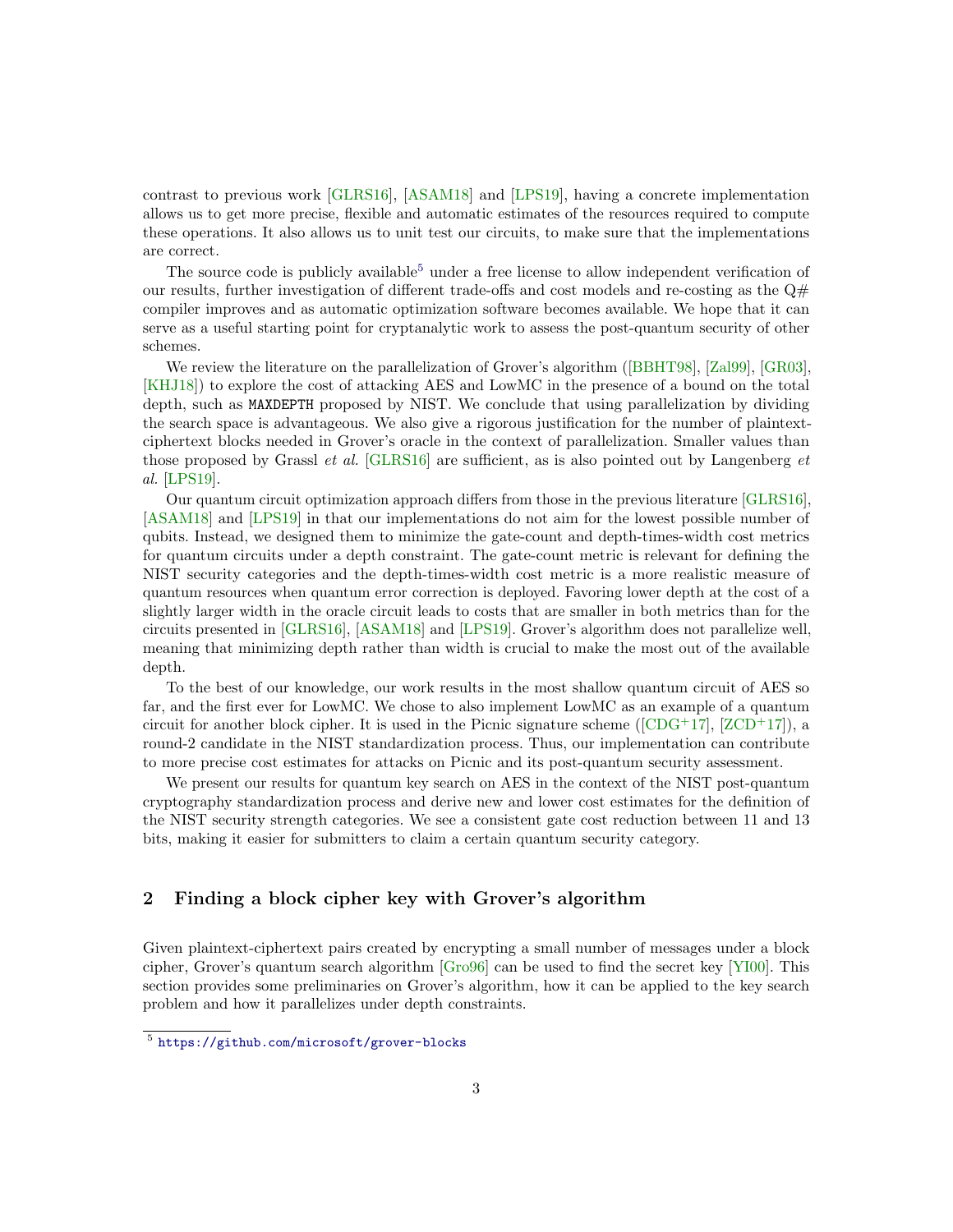#### <span id="page-3-0"></span>2.1 Grover's algorithm

Grover's algorithm [\[Gro96\]](#page-32-0) searches through a space of N elements; for simplicity, we restrict to  $N = 2<sup>k</sup>$  right away and label elements by their indices in  $\{0,1\}<sup>k</sup>$ . The algorithm works with a superposition  $|\psi\rangle = 2^{-k/2} \sum_{x \in \{0,1\}^k} |x\rangle$  of all indices, held in a register of k qubits. It makes use of an operator  $U_f$  for evaluating a Boolean function  $f: \{0,1\}^k \to \{0,1\}$  that marks solutions to the search problem, i.e.  $f(x) = 1$  if and only if the element corresponding to x is a solution. When applying the Grover oracle  $U_f$  to a state  $|x\rangle |y\rangle$  for a single qubit  $|y\rangle$ , it acts as  $|x\rangle |y\rangle \mapsto |x\rangle |y \oplus f(x)\rangle$  in the computational basis. When  $|y\rangle$  is in the state  $|\varphi\rangle = (0\rangle - |1\rangle)/\sqrt{2}$ , then this action can be written as  $|x\rangle|\varphi\rangle \mapsto (-1)^{f(x)}|x\rangle|\varphi\rangle$ . This means that the oracle applies a phase shift to exactly the solution indices.

The algorithm first prepares the state  $|\psi\rangle |\varphi\rangle$  with  $|\psi\rangle$  and  $|\varphi\rangle$  as above. It then repeatedly applies the so-called Grover iteration

$$
G = (2|\psi\rangle\langle\psi| - I)U_f,
$$

an operator that consists of the oracle  $U_f$  followed by the operator  $2 |\psi\rangle\langle\psi| - I$ , which can be viewed as an inversion about the mean amplitude. Each iteration can be visualized as a rotation of the state vector in the plane spanned by two orthogonal vectors: the superposition of all indices corresponding to solutions and non-solutions, respectively. The operator  $G$  rotates the vector by a constant angle towards the superposition of solution indices. Let  $1 \leq M \leq N$  be the number of solutions and let  $0 < \theta \le \pi/2$  such that  $\sin^2(\theta) = M/N$ . Note that if  $M \ll N$ , then  $\sin(\theta)$  is very small and  $\theta \approx \sin(\theta) = \sqrt{M/N}.$ 

When measuring the first k qubits after  $j > 0$  iterations of G, the success probability  $p(j)$  for obtaining one of the solutions is  $p(j) = \sin^2((2j+1)\theta)$  [\[BBHT98\]](#page-31-4), which is close to 1 for  $j \approx \frac{\pi}{4\theta}$ . Hence, after  $\left|\frac{\pi}{4}\sqrt{\frac{N}{M}}\right|$  iterations, measurement yields a solution with overwhelming probability of at least  $1 - \frac{M}{N}$ .

Grover's algorithm is optimal in the sense that any quantum search algorithm needs at least  $\Omega(\sqrt{N})$  oracle queries to solve the problem [\[BBHT98\]](#page-31-4). In [\[Zal99\]](#page-33-3), Zalka shows that for any number of oracle queries, Grover's algorithm gives the largest probability to find a solution.

## <span id="page-3-1"></span>2.2 Key search for a block cipher

Let C be a block cipher with block length n and key length k; for a key  $K \in \{0,1\}^k$  denote by  $C_K(m) \in \{0,1\}^n$  the encryption of message block  $m \in \{0,1\}^n$  under the key K. Given r plaintextciphertext pairs  $(m_i, c_i)$  with  $c_i = C_K(m_i)$ , we aim to apply Grover's algorithm to find the unknown key K [\[YI00\]](#page-33-5). The Boolean function f for the Grover oracle takes a key K as input, and is defined as

$$
f(K) = \begin{cases} 1, & \text{if } C_K(m_i) = c_i \text{ for all } 1 \le i \le r, \\ 0, & \text{otherwise.} \end{cases}
$$

Possibly, there exist other keys than K that encrypt the known plaintexts to the same ciphertexts. We call such keys *spurious keys*. If their number is known to be, say  $M-1$ , the M-solution version of Grover's algorithm has the same probability of measuring each spurious key as measuring the correct K.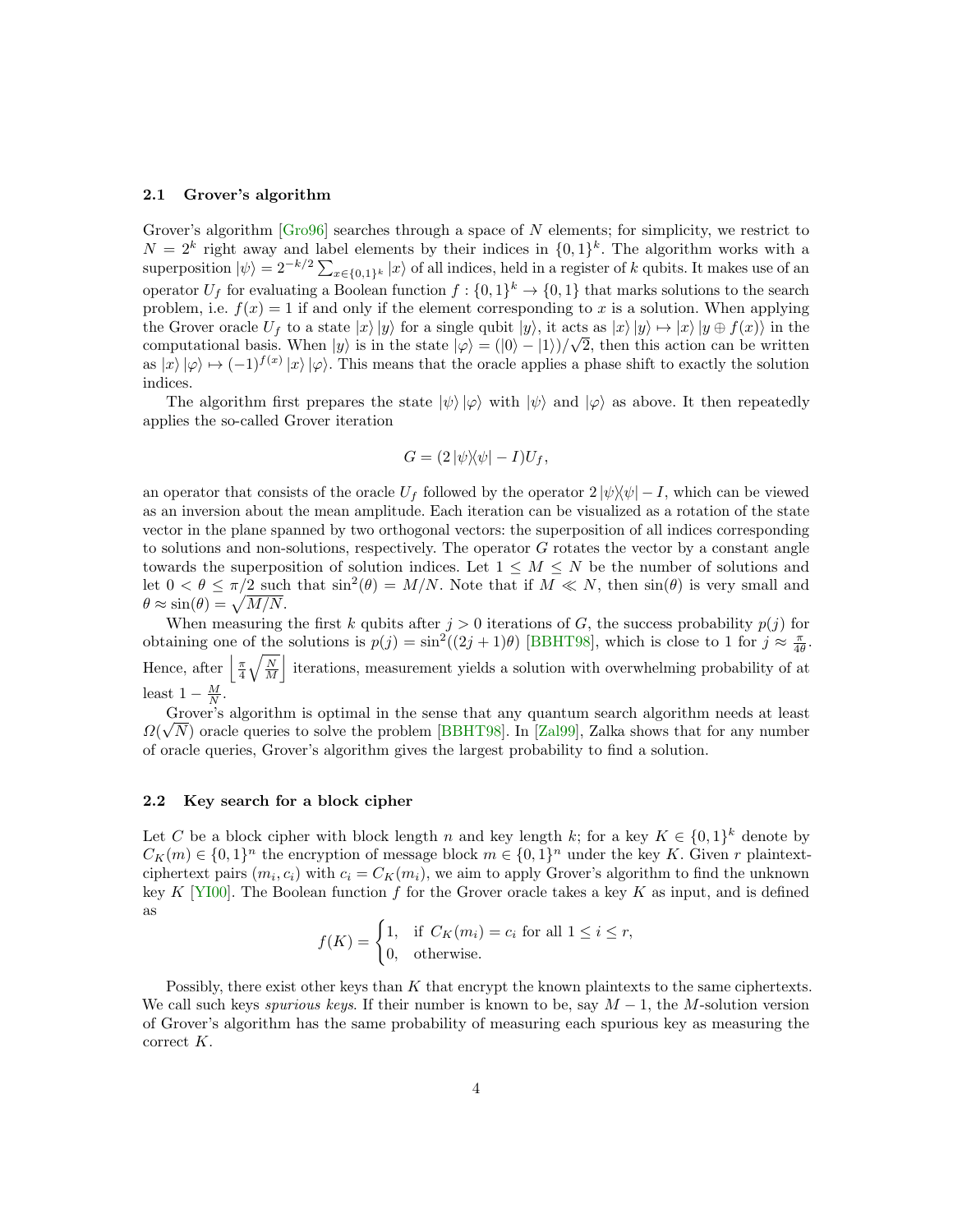Spurious keys. We start by determining the probability that a single message encrypts to the same ciphertext under two different keys, for which we make the usual heuristic assumptions about the block cipher C. We assume that under a fixed key K, the map  $\{0,1\}^n \to \{0,1\}^n, m \mapsto C_K(m)$  is a pseudorandom permutation; and under a fixed message block m, the map  $\{0,1\}^k \to \{0,1\}^n, K \mapsto C_K(m)$ is a pseudo-random function. Now let  $K$  be the correct key, i.e. the one used for the encryption. It follows that for a single message block of length n,  $Pr_{K \neq K'}(C_K(m) = C_{K'}(m)) = 2^{-n}$ .

This probability becomes smaller when the equality condition is extended to multiple blocks. Given r distinct messages  $m_1, \ldots, m_r \in \{0, 1\}^n$ , we have

<span id="page-4-1"></span>
$$
\Pr_{K \neq K'} \left( (C_K(m_1), \dots, C_K(m_r)) = (C_{K'}(m_1), \dots, C_{K'}(m_r)) \right) = \prod_{i=0}^{r-1} \frac{1}{2^n - i},\tag{1}
$$

which is  $\approx 2^{-rn}$  for  $r^2 \ll 2^n$ . Since the number of keys different from K is  $2^k - 1$ , we expect the number of spurious keys for an r-block message to be  $\approx (2^k-1)2^{-rn}$ . Choosing r such that this quantity is very small ensures with high probability that there is a unique key and we can parameterize Grover's algorithm for a single solution.

Remark 1. Grassl et al. [\[GLRS16,](#page-32-2) §3.1] work with a similar argument. They take the probability over pairs  $(K', K'')$  of keys with  $K' \neq K''$ . Since there are  $2^{2k} - 2^k$  such pairs, they conclude that about  $(2^{2k} - 2^k)2^{-rn}$  satisfy the above condition that the ciphertexts coincide on all r blocks. But this also counts pairs of keys for which the ciphertexts match each other, but do not match the images under the correct  $K$ . Thus, using the number of pairs overestimates the number of spurious keys and hence the number  $r$  of message blocks needed to ensure a unique key.

Based on the above heuristic assumptions, one can determine the probability for a specific number of spurious keys. Let  $X$  be the random variable whose value is the number of spurious keys for a given set of r message blocks and a given key K. Then, X is distributed according to a binomial distribution:

$$
Pr(X = t) = {2k - 1 \choose t} pt (1 - p)^{2k - 1 - t},
$$

where  $p = 2^{-rn}$ . We use the Poisson limit theorem to conclude that this is approximately a Poisson distribution with

<span id="page-4-0"></span>
$$
\Pr(X = t) \approx e^{-\frac{2^{k}-1}{2^{rn}}} \frac{(2^{k}-1)^{t}(2^{-rn})^{t}}{t!} \approx e^{-2^{k-rn}} \frac{2^{t(k-rn)}}{t!}.
$$
 (2)

The probability that  $K$  is the unique key consistent with the  $r$  plaintext-ciphertext pairs is  $Pr(X = 0) \approx e^{-2^{k-rn}}$ . Thus we can choose r such that rn is slightly larger than k;  $rn = k + 10$  gives  $Pr(X = 0) \approx 0.999$ . In a block cipher where  $k = b \cdot n$  is a multiple of n, taking  $r = b + 1$  will give the unique key K with probability at least  $1 - 2^{-n}$ , which is negligibly close to 1 for typical block sizes. If  $rn < k$ , then K is almost certainly not unique. Even  $rn = k - 3$  gives less than a 1% chance of a unique key. Hence, r must be at least  $\lceil k/n \rceil$ .

The case  $k = rn$ , when the total message length is equal to the key length, remains interesting if one aims to minimize the number of qubits. The probability for a unique K is  $Pr(X = 0) \approx 1/e \approx$ 0.3679, and the probability of exactly one spurious key is the same. Kim *et al.* [\[KHJ18,](#page-32-3) Equation  $(7)$ ] describe the success probability after a certain number of Grover iterations when the number of spurious keys is unknown. The optimal number of iterations gives a maximum success probability of 0.556, making it likely that the first attempt will not find the correct key and one must repeat the algorithm.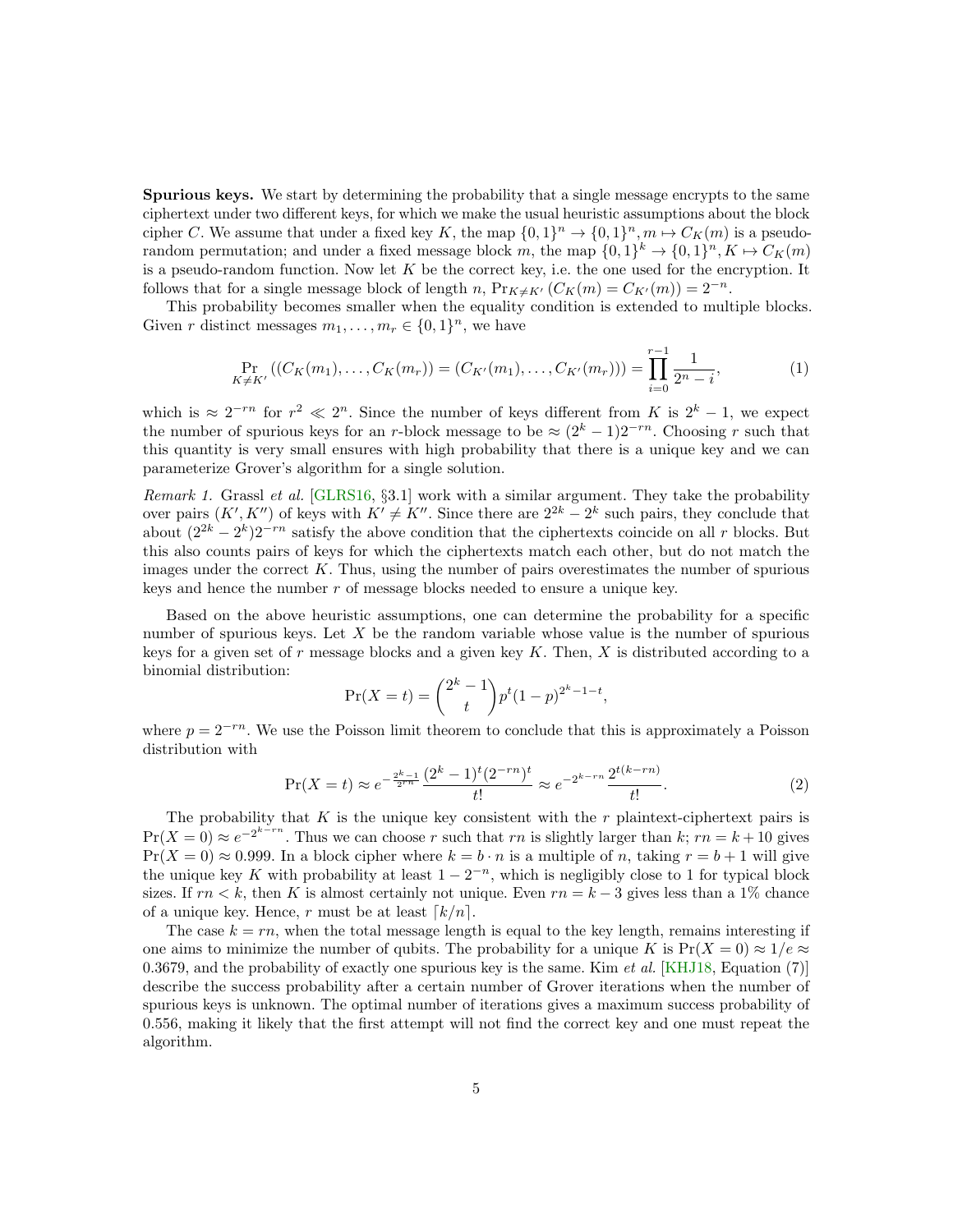Depth constraints for cryptanalysis. In this work, we assume that any quantum adversary is bounded by a constraint on its total depth for running a quantum circuit. In its call for proposals to the post-quantum cryptography standardization effort [\[NIS16\]](#page-32-1), NIST introduces the parameter MAXDEPTH as such a bound and suggests that reasonable values<sup>[6](#page-5-0)</sup> are between  $2^{40}$  and  $2^{96}$ . Whenever an algorithm's overall depth exceeds this bound, parallelization becomes necessary. We do assume that MAXDEPTH constitutes a hard upper bound on the total depth of a quantum attack, including possible repetitions of a Grover instance.

In general, an attacker can be assumed to have a finite amount of resources, in particular a finite time for an attack. This is equivalent to postulating an upper bound on the total depth of a quantum circuit as suggested by NIST. Unlike in the classical case, the required parallelization increases the gate cost for Grover's algorithm, which makes it important to study attacks with bounded depth.

We consider it reasonable to expect that the overall attack strategy is guaranteed to return a solution with high probability close to 1 within the given depth bound. E.g., a success probability of 1/2 for a Grover instance to find the correct key requires multiple runs to increase the overall probability closer to 1. These runs, either sequentially or in parallel, need to be taken into account for determining the overall cost and must respect the depth limit. While this setting is our main focus, it can be adequate to allow and cost a quantum algorithm with a success probability noticeably smaller than 1. Where not given in this paper, the corresponding analysis can be derived in a straightforward manner.

**Repeated measurements.** It is shown by Boyer et al. [\[BBHT98\]](#page-31-4) that instead of iterating  $\left|\frac{\pi}{4}\sqrt{\frac{N}{M}}\right|$ times, the expected number of iterations needed to find a solution is smaller if we stop early after a fixed number j and repeat the algorithm until it succeeds. In this case, one expects  $i/p(i)$  iterations, with a minimum of roughly  $0.690\sqrt{N/M}$  expected iterations when measuring and restarting after  $0.583\sqrt{N/M}$  iterations. But this observation is only useful when it is possible to run the search procedure many times. In cryptanalysis, the situation is typically different. In light of the above assumption of having a depth bound and the goal of achieving high success probability, a repeating strategy requiring on the average a small number of iterations is undesirable if the variance of the number of necessary iterations is high. The above optimal value of  $0.583\sqrt{N/M}$  sequential quantum iterations before measuring a candidate solution identified by Boyer et al. [\[BBHT98\]](#page-31-4) means that, if the first measurement fails and we must repeat the partial search, we end up using at least  $1.166\sqrt{N/M}$  Grover iterations, exceeding  $\frac{\pi}{4}\sqrt{N/M}$ .

In general, for an integer m such that the depth limit allows a total of  $m<sub>j</sub>$  iterations, we can decide whether to repeat a j-fold iteration instance of Grover's algorithm m times or to use  $m_j$ iterations in one instance. The former succeeds with probability  $1 - (1 - p(j))^m$ , and the latter with probability  $p(mj) = \sin^2((2mj+1)\theta)$ . It can be shown by induction that, if  $0 < \phi < \pi/(2m)$ , then  $1 - \sin^2(m\phi) \le (1 - \sin^2(\phi))^m$  for all  $m \ge 1$ ; with  $\phi = (2j + 1)\theta$  and the observation that  $\phi \gg \theta$  it follows, that to reach a fixed probability, we are better off using more consecutive quantum iterations than measuring and repeating.

<span id="page-5-0"></span><sup>6</sup> Suggested MAXDEPTH values are justified by assumptions about the total available time and speed of each gate. The limit  $2^{96}$  is given as "the approximate number of gates that atomic scale qubits with speed of light propagation times could perform in a millennium" [\[NIS16\]](#page-32-1). An adversary could only run a higher-depth circuit if they were able to use smaller qubits, faster propagation, or had more available time.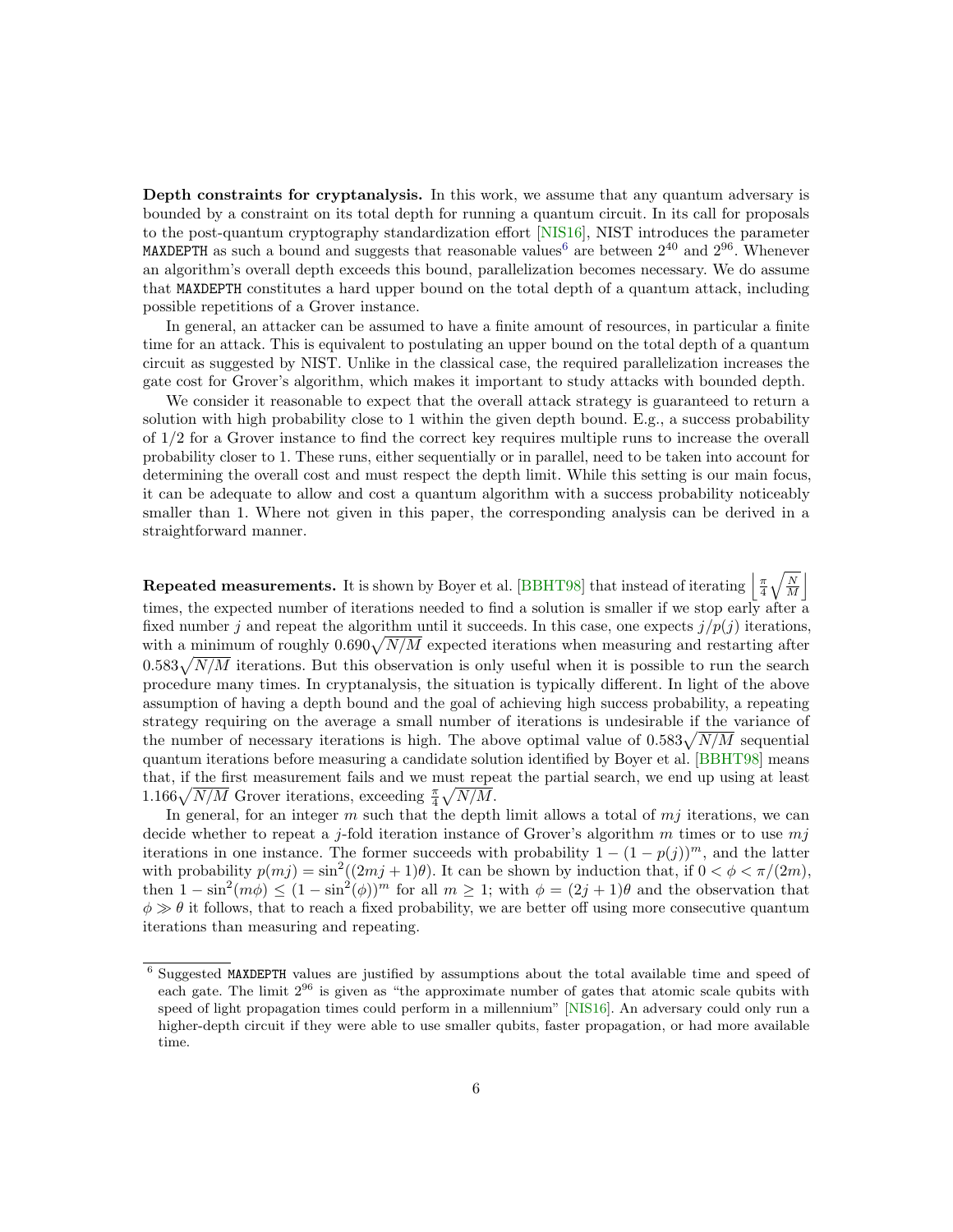Remark 2. While for some cryptanalytic applications, it is important to find the correct key, for others, any key that matches the plaintext-ciphertext pairs can be sufficient. For example, the Picnic signature scheme ( $\text{[CDG+17]}, \text{[ZCD+17]}$  $\text{[CDG+17]}, \text{[ZCD+17]}$  $\text{[CDG+17]}, \text{[ZCD+17]}$  $\text{[CDG+17]}, \text{[ZCD+17]}$  $\text{[CDG+17]}, \text{[ZCD+17]}$ ) uses a block cipher C and encrypts a message m to c, and  $(m, c)$  is the public key. The signature is a zero-knowledge proof that the signer knows a secret key K such that  $C_K(m) = c$ . Any other key K' with  $C_{K'}(m) = c$  produces a valid signature for the original public key. Thus, to forge signatures, a spurious key works just as well. However, since in general, the number of spurious keys is unknown, Grover's algorithm needs to be adjusted for example as in [\[BBHT98,](#page-31-4) §4] or by running a quantum counting algorithm first [\[BBHT98,](#page-31-4) §5]. This requires repeated runs of various Grover instances. As argued above for the measure-and-repeat approach, under a total depth limitation, this reduces the success probability.

#### <span id="page-6-0"></span>2.3 Parallelization

There are different ways to parallelize Grover's algorithm. Kim, Han, and Jeong [\[KHJ18\]](#page-32-3) describe two, which they denote as inner and outer parallelization. Outer parallelization runs multiple instances of the full algorithm in parallel. Only one instance must succeed, allowing us to reduce the necessary success probability, and hence number of iterations, for all. Inner parallelization divides the search space into disjoint subsets and assigns each subset to a parallel machine. Each machine's search space is smaller, so the number of necessary iterations shrinks.

comet conspace is smaller, so the number of necessary iterations shrinks.<br>Zalka [\[Zal99\]](#page-33-3) concludes that in both cases, one only obtains a factor  $\sqrt{S}$  gain in the number of Grover iterations when working with  $S$  parallel Grover oracles, and that this is asymptotically optimal. Compared to many classical algorithms, this is an inefficient parallelization, since we must optimal. Compared to many classical algorithms, this is an inemicient parallelization, since we must<br>increase the width by a factor of S to reduce the depth by a factor of  $\sqrt{S}$ . Both methods avoid any communication, quantum or classical, during the Grover iterations. They require communication at the beginning, to distribute the plaintext-ciphertext pairs to each machine and to delegate the search space for inner parallelization, and communication at the end to collect the measured keys and decide which one, if any, is the true key. The next section discusses why our setting favours inner parallelization.

Advantages of inner parallelization. Consider  $S$  parallel machines that we run for  $j$  iterations, using the notation of §[2.1,](#page-3-0) and a unique key. For a single machine, the success probability is  $p(j) = \sin^2((2j+1)\theta)$ . Using outer parallelization, the probability that at least one machine recovers the correct key is  $p_S(j) = 1 - (1 - p(j))^S$ . We hope to gain a factor  $\sqrt{S}$  in the number of iterations, so instead of iterating  $\left\lfloor \frac{\pi}{4\theta} \right\rfloor$  times, we run each machine for  $j_S = \left\lfloor \frac{\pi}{4\theta_N} \right\rfloor$  $\frac{\pi}{4\theta\sqrt{S}}$  iterations.

Considering some small values of S, we get  $S = 1$ :  $p_1(j_1) \approx 1$ ,  $S = 2$ :  $p_2(j_2) \approx 0.961$  and  $S = 3: p_3(j_3) \approx 0.945$ . As S gets larger, we use a series expansion to find that

$$
p_S(j_S) \approx 1 - \left(1 - \frac{\pi^2}{4S} + O\left(\frac{1}{S^2}\right)\right)^S \xrightarrow{S \to \infty} 1 - e^{-\frac{\pi^2}{4}} \approx 0.915. \tag{3}
$$

This means that by simply increasing S, it is not possible to gain a factor  $\sqrt{S}$  in the number of iterations if one aims for a success probability close to 1. In contrast, with inner parallelization, the correct key lies in the search space of exactly one machine. With  $j<sub>S</sub>$  iterations, this machine has near certainty of measuring the correct key, while other machines are guaranteed not to measure the correct key. Overall, we have near-certainty of finding the correct key. Inner parallelization thus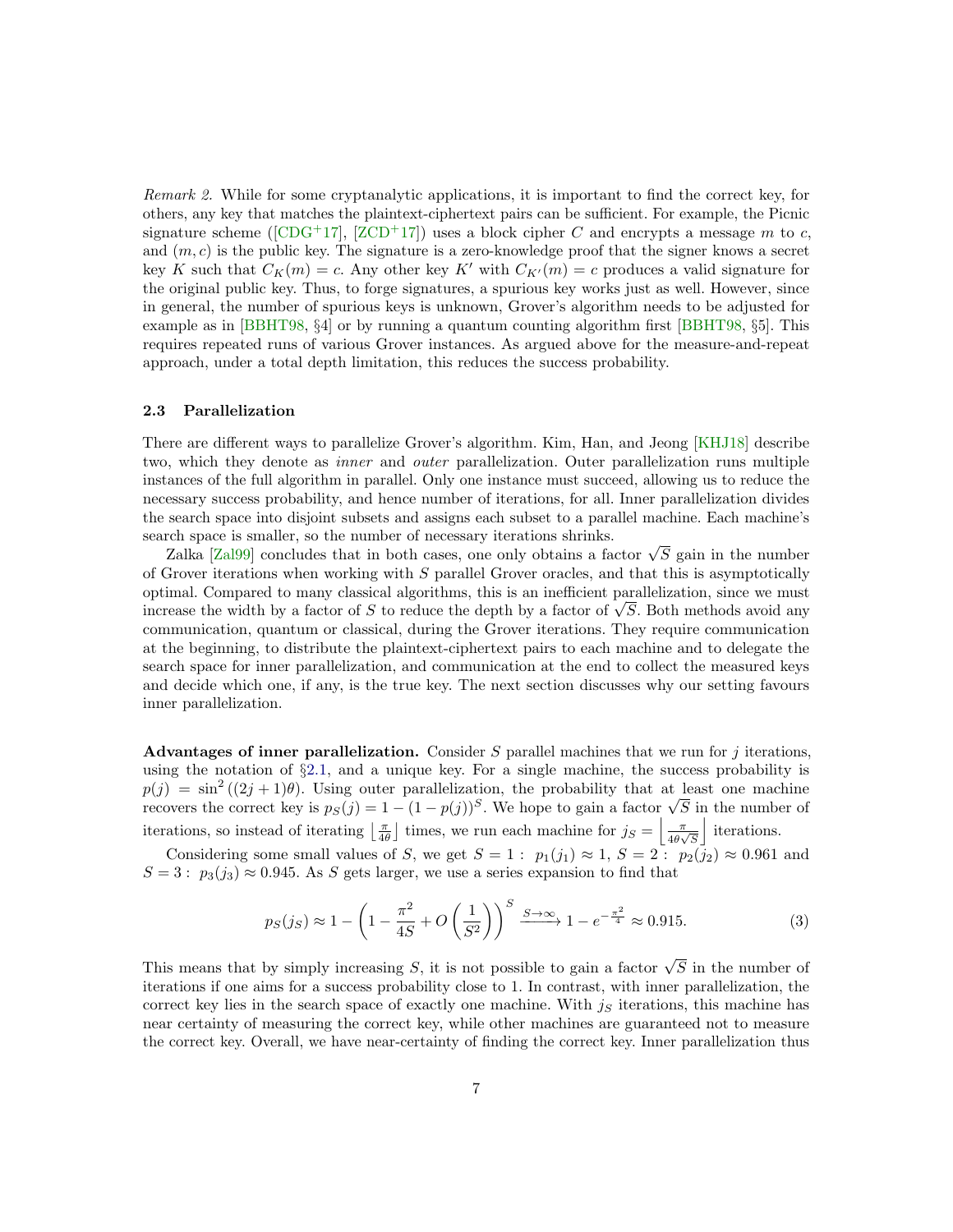achieves a higher success probability with the same number S of parallel instances and the same number of iterations.

Another advantage of inner parallelization is that dividing the search space separates any spurious keys into different subsets and reduces the search problem to finding a unique key. This allows us to reduce the number r of message blocks in the Grover oracle and was already observed by Kim, Han, and Jeong [\[KHJ18\]](#page-32-3) in the context of measure-and-repeat methods. In fact, the correct key lies in exactly one subset of the search space. If the spurious keys fall into different subsets, the respective machines measure spurious keys, which can be discarded classically after measurement with access to the appropriate number of plaintext-ciphertext pairs. The only relevant question is whether there is a spurious key in the correct key's subset of size  $2^k/S$ . The probability for this is

$$
SKP(k, n, r, S) = \sum_{t=1}^{\infty} Pr(X = t) \approx 1 - e^{-\frac{2^{k-rn}}{S}},
$$
\n(4)

using Equation [\(2\)](#page-4-0) with  $2^k$  replaced by  $2^k/S$ . If  $k = rn$ , this probability is roughly  $1/S$  when S gets larger. In general, high parallelization makes spurious keys irrelevant, and the Grover oracle can simply use the smallest r such that  $SKP(k, n, r, S)$  is less than a desired bound.

## 3 Quantum circuit design

Quantum computation is usually described in the quantum circuit model. This section describes our interpretation of quantum circuits, methods and criteria for quantum circuit design, and cost models to estimate quantum resources.

#### 3.1 Assumptions about the fault-tolerant gate set and architecture

The quantum circuits we are concerned with in this paper operate on qubits. They are composed of so-called Clifford $+T$  gates, which form a commonly used universal fault-tolerant gate set exposed by several families of quantum error-correcting codes. The primitive gates consist of single-qubit Clifford gates, controlled-NOT (CNOT) gates, T gates, and measurements. We make the standard assumption of full parallelism, meaning that a quantum circuit can apply any number of gates simultaneously so long as these gates act on disjoint sets of qubits [\[BBG](#page-31-6)+13[,GR03\]](#page-32-5).

All quantum circuits for AES and LowMC described in this paper were designed, tested, and costed in the  $Q#$  programming language [\[SGT](#page-33-2)<sup>+18]</sup>, which supports all assumptions discussed here. We adopt the computational model presented in  $[JS19]$ . The  $Q#$  compiler allows us to compute circuit depth automatically by moving gates around through a circuit if the qubits it acts on were previously idle. In particular, this means that the depth of two circuits applied in series may be less than the sum of the individual depths of each circuit. The  $Q#$  language allows the circuit to *allocate* auxiliary qubits as needed, which adds new qubits initialized to  $|0\rangle$ . If an auxiliary qubit is returned to the state  $|0\rangle$  after it has been operated on, the circuit can *release* it. Such a qubit is no longer entangled with the state used for computation and the circuit can now maintain or measure it.

Grover's algorithm is a far-future quantum algorithm, making it difficult to decide on the right cost for each gate. Previous work assumed that T gates constitute the main cost ( $\lbrack\text{GLRS16}\rbrack$ , [\[ASAM18\]](#page-31-0), [\[LPS19\]](#page-32-4)). They are exceptionally expensive for a surface code [\[FMMC12\]](#page-31-7); however, for a future error-correcting code, T gates may be transversal and cheap while a different gate may be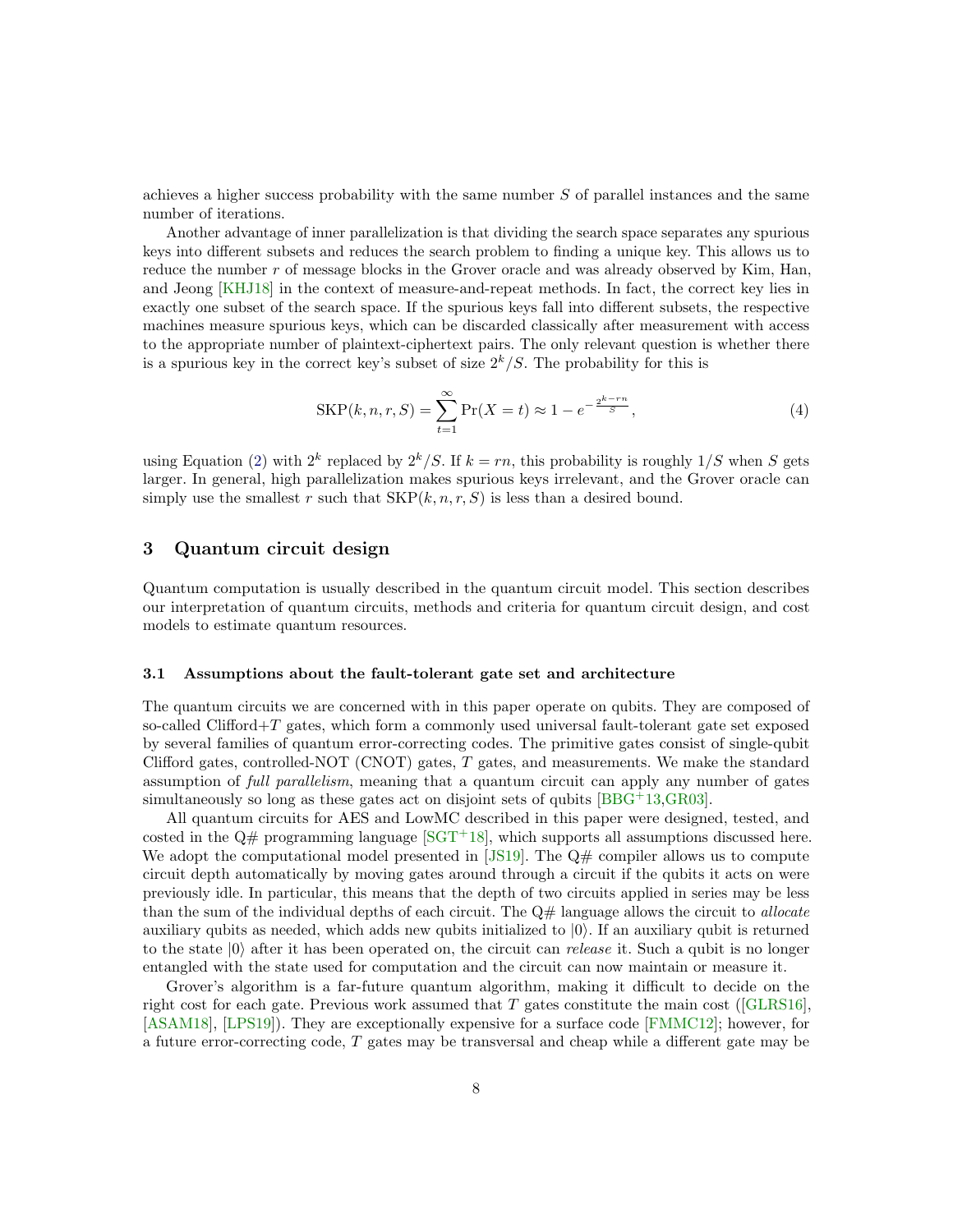expensive. Thus, we present costs for both counting  $T$  gates only, and costing all gates equally. For most of the circuits, these concerns do not change the optimal design.

We ignore all concerns of layout and communication costs for the Grover oracle circuit. Though making this assumption is unrealistic for a surface code, where qubits can only interact with neighboring ones, other codes may not have these issues. A single oracle circuit uses relatively few logical qubits  $( $2^{20}$ ), so these costs are unlikely to dominate. This allows us to compare our work$ with previous proposals, which also ignore these costs. This also implies that uncontrolled swaps are free, since the classical controller can simply track such swaps and rearrange where it applies subsequent gates.

While previous work on quantum circuits for AES such as [\[GLRS16\]](#page-32-2), [\[ASAM18\]](#page-31-0) and [\[LPS19\]](#page-32-4) mainly uses Toffoli gates, we use AND gates instead. A quantum AND gate has the same functionality as a Toffoli gate, except the target qubit is assumed to be in the state  $|0\rangle$ , rather than an arbitrary state. We use a combination<sup>[7](#page-8-0)</sup> of Selinger's [\[Sel13\]](#page-32-7) and Jones' [\[Jon13\]](#page-32-8) circuits to express the AND gate in terms of Clifford and T gates, see  $\S$ [C.](#page-35-0) This circuit uses 4 T gates and 11 Clifford gates in T-depth 1 and total depth 8. It uses one auxiliary qubit which it immediately releases, while its adjoint circuit is slightly smaller.

#### 3.2 Automated resource estimation and unit tests

One incentive for producing full implementations of the Grover oracle and its components is to obtain precise<sup>[8](#page-8-1)</sup> resource estimates automatically and directly from the circuit descriptions. Another incentive is to test the circuits for correctness and to compare results on classical inputs against existing classical software implementations that are known (or believed) to be correct. Yet quantum circuits are in general not testable, since they rely on hardware yet to be constructed. To partially address this issue, the  $Q#$  compiler can classically simulate a subset of quantum circuits, enabling partial test coverage. We thus designed our circuits such that this tool can fully classically simulate them, by using  $X$ , CNOT, CCNOT, SWAP, and AND gates only, together with measurements (denoted throughout as  $M$  "gates"). This approach limits the design space since we cannot use true quantum methods within the oracle. Yet, it is worthwhile to implement components that are testable and can be fully simulated to increase confidence in the validity of resource estimates deduced from such implementations.

As part of the development process, we first implemented AES (resp. LowMC) in Python3, and tested the resulting code against the AES implementation in PyCryptodome 3.8.2 [\[PyC19\]](#page-32-9) (resp. the  $C++$  reference implementation in [\[Low19\]](#page-32-10)). Then, we proceeded to write our  $Q\#$  implementations (running on the Dotnet Core version 2.1.507, using the Microsoft Quantum Development Kit version 0.7.1905.3109), and tested these against our Python3 implementations, by making use of the  $\text{IQ#}$ interface (see [\[Mic19b\]](#page-32-11), [\[Mic19a\]](#page-32-12). For the  $Q#$  simulator to run, we are required to use the Microsoft QDK standard library's Toffoli gate for evaluating both Toffoli and AND gates, which results in deeper than necessary circuits. We also have to explicitly SWAP values across wires, which costs 3 CNOT gates, rather than simply keeping track of the necessary free rewiring. Hence, to mitigate these effects, our functions admit a Boolean flag indicating whether the code is being run as part of

<span id="page-8-0"></span><sup>7</sup> We thank Mathias Soeken for providing the implementation of the AND gate circuit.

<span id="page-8-1"></span><sup>&</sup>lt;sup>8</sup> Since the publication of this paper, a problem with the Resources Estimator functionality in  $Q#$  has been found and reported in Issue #192, <https://github.com/microsoft/qsharp-runtime/issues/192>. Currently, results may report independent lower bounds on depth and width that may not be simultaneously realizable in a quantum circuit. The  $Q#$  team has stated that they are working to resolve this issue.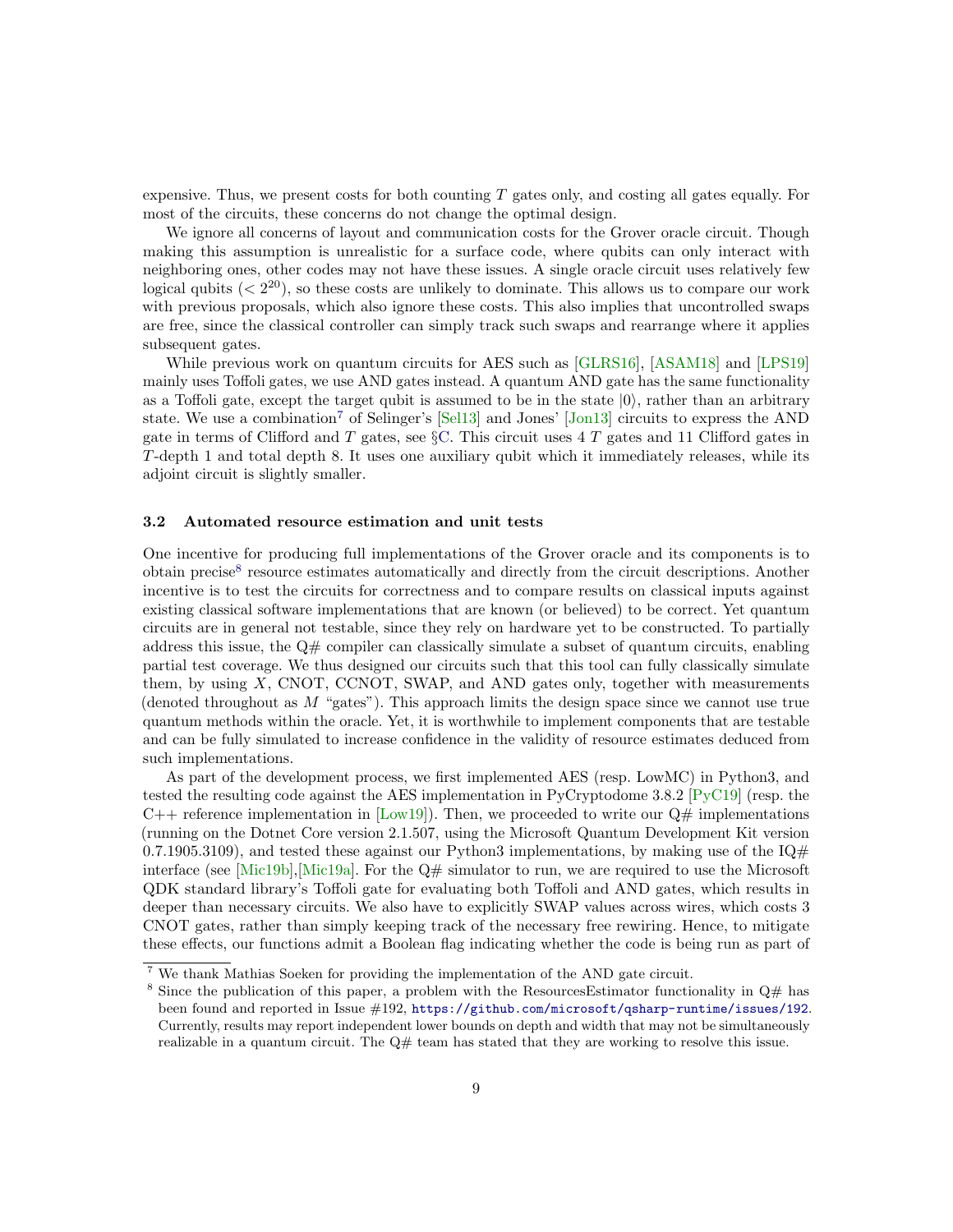a unit test by the simulator, or as part of a cost estimate. In the latter case, Toffoli and AND gate designs are automatically replaced by shallower ones, and SWAP instructions are disregarded as free (after manually checking that this does not allow for incompatible circuit optimizations). All numbers reporting the total width of a circuit include the initial number of qubits plus the maximal number of temporarily allocated auxiliary qubits within the  $Q#$  function. For numbers describing the total depth, all gates such as Clifford gates, CNOT and  $T$  gates as well as measurements are assigned a depth of 1.

The AND and Toffoli gate designs we chose use measurements, hence CNOT, 1-qubit Clifford, measurement and depth counts are probabilistic. The Q# simulator does not currently support PRNG seeding for de-randomizing the measurements,<sup>[9](#page-9-0)</sup> which means that estimating differently sized circuits with the same or similar depth (or re-estimating the same circuit multiple times) may result in slightly different numbers. We also note that the compiler is currently unable to optimize a given circuit by, e.g., searching through small circuit variations that may result in functionally the same operation at a smaller cost (say by allowing better use of the circuit area).

#### <span id="page-9-1"></span>3.3 Reversible circuits for linear maps

Linear maps  $f: \mathbb{F}_2^n \to \mathbb{F}_2^m$  for varying dimensions n and m are essential building blocks of AES and LowMC. In general, such a map f, expressed as multiplication by a constant matrix  $M_f \in \mathbb{F}_2^{m \times n}$ , can be implemented as a reversible circuit on  $n$  input wires and  $m$  additional output wires (initialized to  $|0\rangle$ , by using an adequate sequence of CNOT gates: if the  $(i, j)$ -th coefficient of  $M_f$  is 1, we set a CNOT gate targeting the  $i$ -th output wire, controlled on the  $j$ -th input wire.

Yet, if a linear map  $g: \mathbb{F}_2^n \to \mathbb{F}_2^n$  is invertible, one can reversibly compute it in-place on the input wires via a PLU decomposition of  $M_g$ ,  $M_g = P \cdot L \cdot U$  [\[TB97,](#page-33-6) Lecture 21]. The lower- and upper-triangular components  $L$  and  $U$  of the decomposition can be implemented as described above by using the appropriate CNOT gates, while the final permutation  $P$  does not require any quantum gates and instead, is realized by appropriately keeping track of the necessary rewiring. An example of a linear map decomposed in both ways is shown in Figure [1.](#page-10-0) While rewiring is not easily supported in  $Q\#$ , the same effect can be obtained by defining a custom REWIRE operation that computes an in-place swap of any two wires when testing an implementation, and that can be disabled when costing it. We note that such decompositions are not generally unique, but it is not clear whether sparser decompositions can be consistently obtained with any particular technique. For our implementations, we adopt the PLU decomposition algorithm from [\[TB97,](#page-33-6) Algorithm 21.1], as implemented in SageMath 8.1  $[S+17]$  $[S+17]$ .

#### <span id="page-9-2"></span>3.4 Cost metrics for quantum circuits

For a meaningful cost analysis, we assume that an adversary has fixed constraints on its total available resources, and a specific cost metric they wish to minimize. Without such limits, we might conclude that AES-128 could be broken in under a second using  $2^{128}$  machines, or broken using only a few thousand qubits but a billion-year runtime. Most importantly, we assume a total depth limit  $D_{\text{max}}$  as explained in §[2.2.](#page-3-1)

In this paper, we use the two cost metrics that are considered by Jaques and Schanck in [\[JS19\]](#page-32-6). The first is the total number of gates, the  $G\text{-}cost$ . It assumes non-volatile ("passive") quantum

<span id="page-9-0"></span> $^9$  <https://github.com/microsoft/qsharp-runtime/issues/30>, visited 2019-08-24.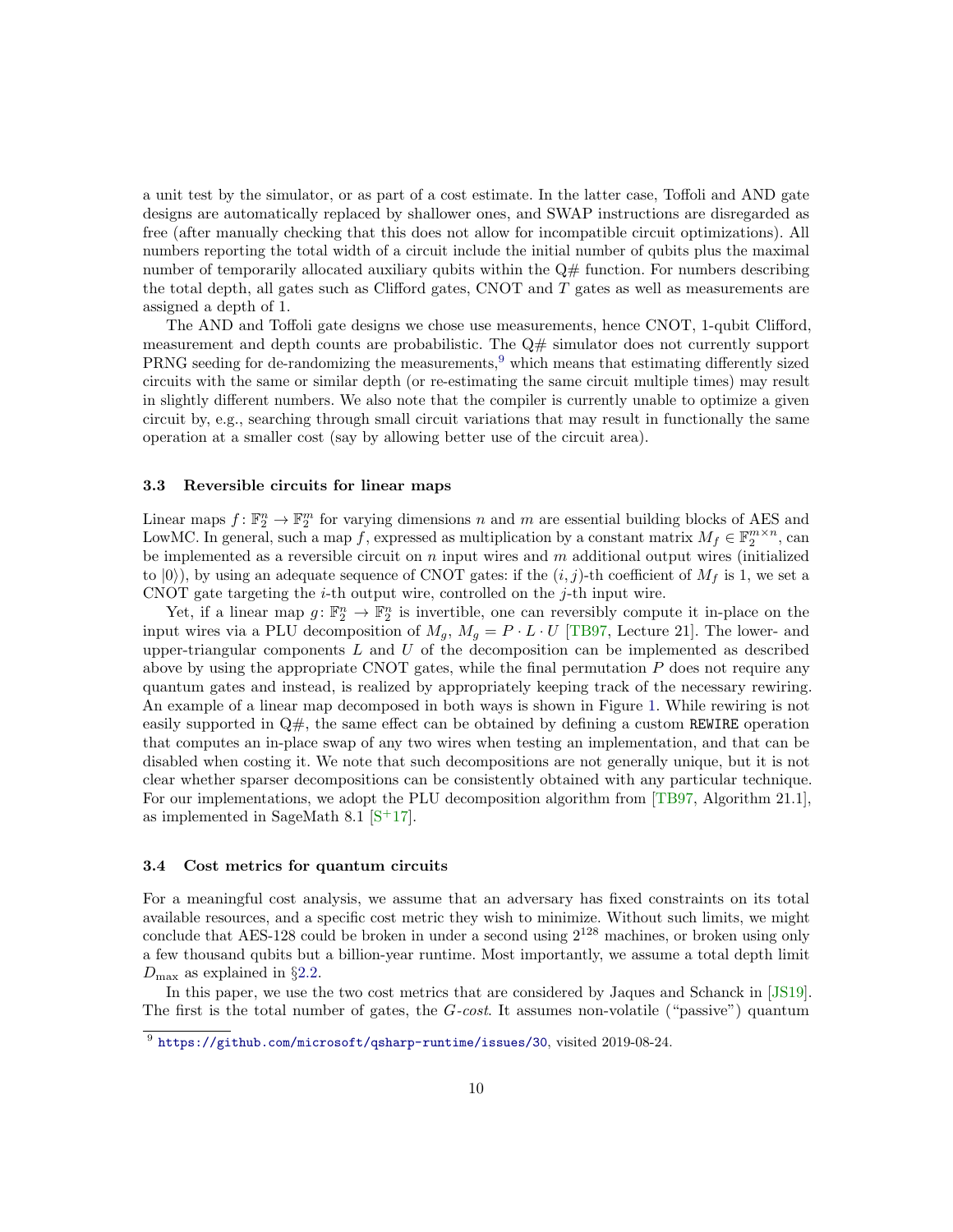<span id="page-10-0"></span>
$$
M = \begin{pmatrix} 1 & 0 & 1 & 1 \\ 1 & 0 & 1 & 0 \\ 0 & 1 & 0 & 0 \\ 1 & 0 & 0 & 1 \end{pmatrix} = \begin{pmatrix} 1 & 0 & 0 & 0 \\ 0 & 0 & 0 & 1 \\ 0 & 1 & 0 & 0 \\ 0 & 0 & 1 & 0 \end{pmatrix} \cdot \begin{pmatrix} 1 & 0 & 0 & 0 \\ 0 & 1 & 0 & 0 \\ 1 & 0 & 1 & 0 \\ 1 & 0 & 0 & 1 \end{pmatrix} \cdot \begin{pmatrix} 1 & 0 & 1 & 1 \\ 0 & 1 & 0 & 0 \\ 0 & 0 & 1 & 0 \\ 0 & 0 & 0 & 1 \end{pmatrix} = P \cdot L \cdot U
$$

<span id="page-10-2"></span>(a) Invertible linear transformation M and its PLU decomposition.

<span id="page-10-1"></span>

Fig. 1: Alternative circuits implementing the same linear transformation  $M: \mathbb{F}_2^4 \to \mathbb{F}_2^4$ , by using the two strategies described in §[3.3.](#page-9-1) Both are direct implementations, and could potentially be reduced in size by automatic means as in  $[MSR<sup>+</sup>19]$  $[MSR<sup>+</sup>19]$ ,  $[MSC<sup>+</sup>19]$  $[MSC<sup>+</sup>19]$ ,  $[GKMR14]$  and  $[ZC19]$ , or manually. Figure [1b](#page-10-1) is wider and has a larger gate count, but is shallower, than Figure [1c.](#page-10-2)

memory, and therefore models circuits that incur some cost with every gate, but no cost is incurred in time units during which a qubit is not operated on.

The second cost metric is the product of circuit depth and width, the  $DW$ -cost. This is a more realistic cost model when quantum error correction is necessary. It assumes a volatile ("active") quantum memory, which incurs some cost to correct errors on every qubit in each time step, i.e. each layer of the total circuit depth. In this cost model, a released auxiliary qubit would not require error correction, and the cost to correct it could be omitted. But we assume an efficient strategy for qubit allocation that avoids long idle periods for released qubits and thus choose to ignore this subtlety. Instead, we simply cost the maximum width at any point in the oracle, times its total depth. For both cost metrics, we can choose to count only T-gates towards gate count and depth, or count all gates equally.

The cost of Grover's algorithm. As in §[2.1,](#page-3-0) let the search space have size  $N = 2<sup>k</sup>$ . Suppose we use an oracle G such that a single Grover iteration costs  $G_G$  gates, has depth  $G_D$ , and uses  $G_W$  qubits. Let  $S = 2<sup>s</sup>$  be the number of parallel machines that are used with the inner parallelization method by dividing the search space in S disjoint parts (see  $\S$ [2.3\)](#page-6-0). In order to achieve a certain success probability p, the required number of iterations can be deduced from  $p \leq \sin^2((2j+1)\theta)$  which probability p, the required number of iterations can be deduced from  $p \le \sin((2f+1)\theta)$  which<br>yields  $j_p = [(\arcsin(\sqrt{p})/\theta - 1)/2] \approx \arcsin(\sqrt{p})/2 \cdot \sqrt{N/S}$ . Let  $c_p = \arcsin(\sqrt{p})/2$ , then the total depth of a  $j_p$ -fold Grover iteration is

$$
D = j_p \mathsf{G}_D \approx c_p \sqrt{N/S} \cdot \mathsf{G}_D = c_p 2^{\frac{k-s}{2}} \mathsf{G}_D \text{ cycles.}
$$
\n
$$
\tag{5}
$$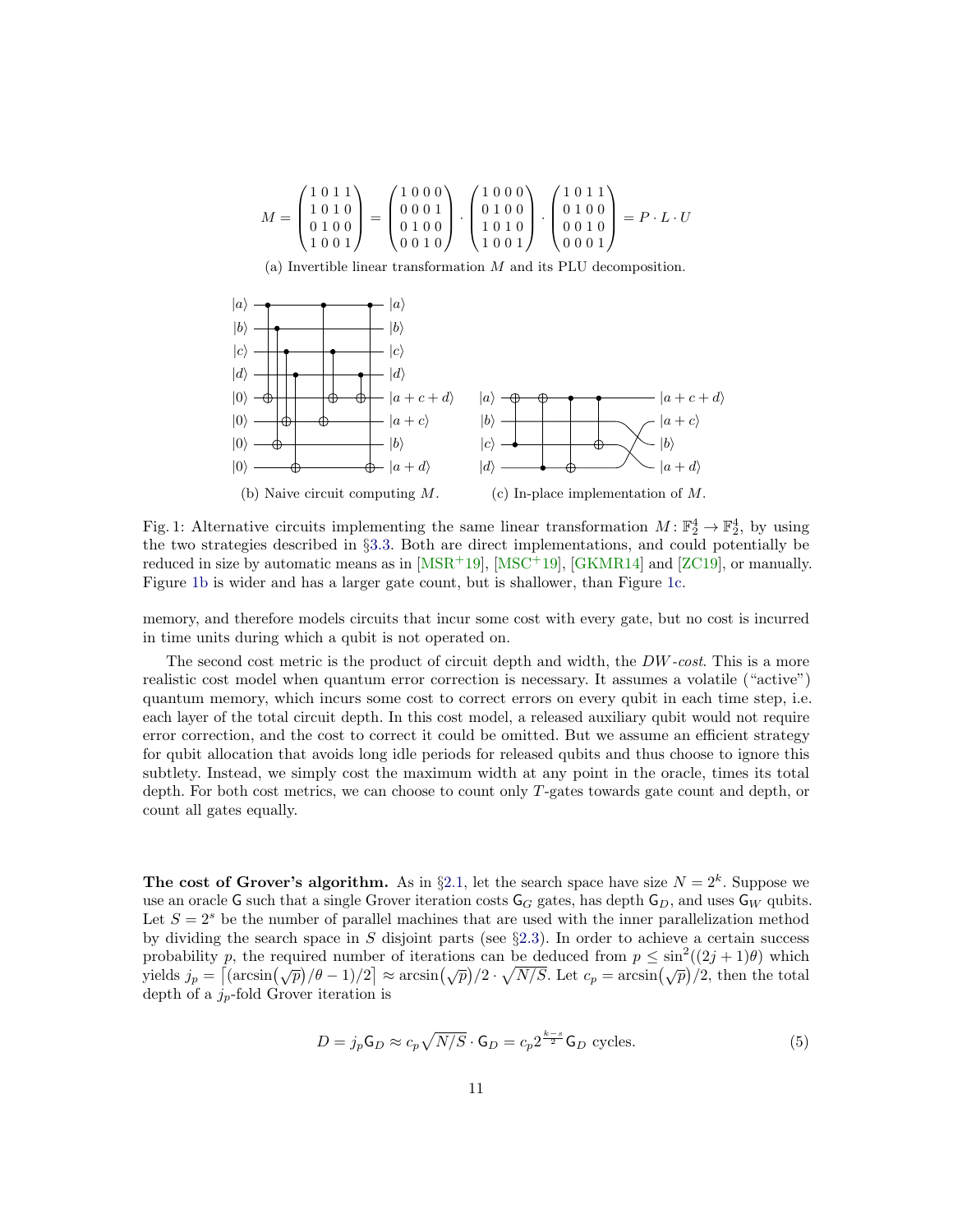Note that for  $p \approx 1$  we have  $c_p \approx c_1 = \frac{\pi}{4}$ . Each machine uses  $j_p \mathsf{G}_G \approx c_p \sqrt{N/S} \cdot \mathsf{G}_G = c_p 2^{\frac{k-s}{2}} \mathsf{G}_G$ gates, i.e. the total  $G$ -cost over all  $S$  machines is

<span id="page-11-0"></span>
$$
G = S \cdot j_p \mathsf{G}_G \approx c_p \sqrt{N \cdot S} \cdot \mathsf{G}_G = c_p 2^{\frac{k+s}{2}} \mathsf{G}_G \text{ gates.}
$$
 (6)

Finally, the total width is  $W = S \cdot G_W = 2^s G_W$  qubits, which leads to a DW-cost

$$
DW \approx c_p \sqrt{N \cdot S} \cdot \mathsf{G}_D \mathsf{G}_W = c_p 2^{\frac{k+s}{2}} \mathsf{G}_D \mathsf{G}_W \text{ qubit-cycles.}
$$
\n<sup>(7)</sup>

These cost expressions show that minimizing the number  $S = 2<sup>s</sup>$  of parallel machines minimizes both G-cost and DW-cost. Thus, under fixed limits on depth, width, and the number of gates, an adversary's best course of action is to use the entire depth budget and parallelize as little as possible. Under this premise, the depth limit fully determines the optimal attack strategy for a given Grover oracle. Limits on width or the number of gates simply become binary feasibility criteria and are either too tight and the adversary cannot finish the attack, or one of the limits is loose. If one resource limit is loose, we may be able to modify the oracle to use this resource to reduce depth, lowering the overall cost.

Optimizing the oracle under a depth limit. Grover's full algorithm parallelizes so badly that it is generally preferable to parallelize within the oracle circuit. Reducing its depth allows more iterations within the depth limit, thus reducing the necessary parallelization.

Let  $D_{\text{max}}$  be a fixed depth limit. Given the depth  $G_D$  of the oracle, we are able to run  $j_{\text{max}} =$  $[D_{\text{max}}/G_D]$  Grover iterations of the oracle G. For a target success probability p, we obtain the number S of parallel instances to achieve this probability in the instance whose key space partition contains the key from  $p \le \sin^2((2j_{\max}+1)\sqrt{S/N})$  as

$$
S = \left[ \frac{N \cdot \arcsin^2(\sqrt{p})}{(2 \cdot \lfloor D_{\text{max}}/G_D \rfloor + 1)^2} \right] \approx c_p^2 2^k \frac{\mathsf{G}_D^2}{D_{\text{max}}^2}.
$$
 (8)

Using this in Equation [\(6\)](#page-11-0) gives a total gate count of

<span id="page-11-3"></span><span id="page-11-2"></span>
$$
G = c_p^2 2^k \frac{\mathsf{G}_D \mathsf{G}_G}{D_{\text{max}}} \text{ gates.}
$$
 (9)

It follows that for two oracle circuits G and F, the total G-cost is lower for G if and only if  $\mathsf{G}_D\mathsf{G}_G < \mathsf{F}_D\mathsf{F}_G$ . That is, we wish to minimize the product  $\mathsf{G}_D\mathsf{G}_G$ . Similarly, the total DW-cost under the depth constraint is

<span id="page-11-1"></span>
$$
DW = c_p^2 2^k \frac{G_D^2 G_W}{D_{\text{max}}} \text{ qubit-cycles.}
$$
 (10)

Here, we wish to minimize  $\mathsf{G}_{D}^{2}\mathsf{G}_{W}$  of the oracle circuit to minimize total  $DW$ -cost.

Comparing parallel Grover search to classical search. In the computational model of [\[JS19\]](#page-32-6), each quantum gate is interpreted as some computation done by a classical controller. For certain parameter settings, these controllers may find the key more efficiently through a classical search. Assume, this is done with a brute force algorithm, which simply iterates through all potential keys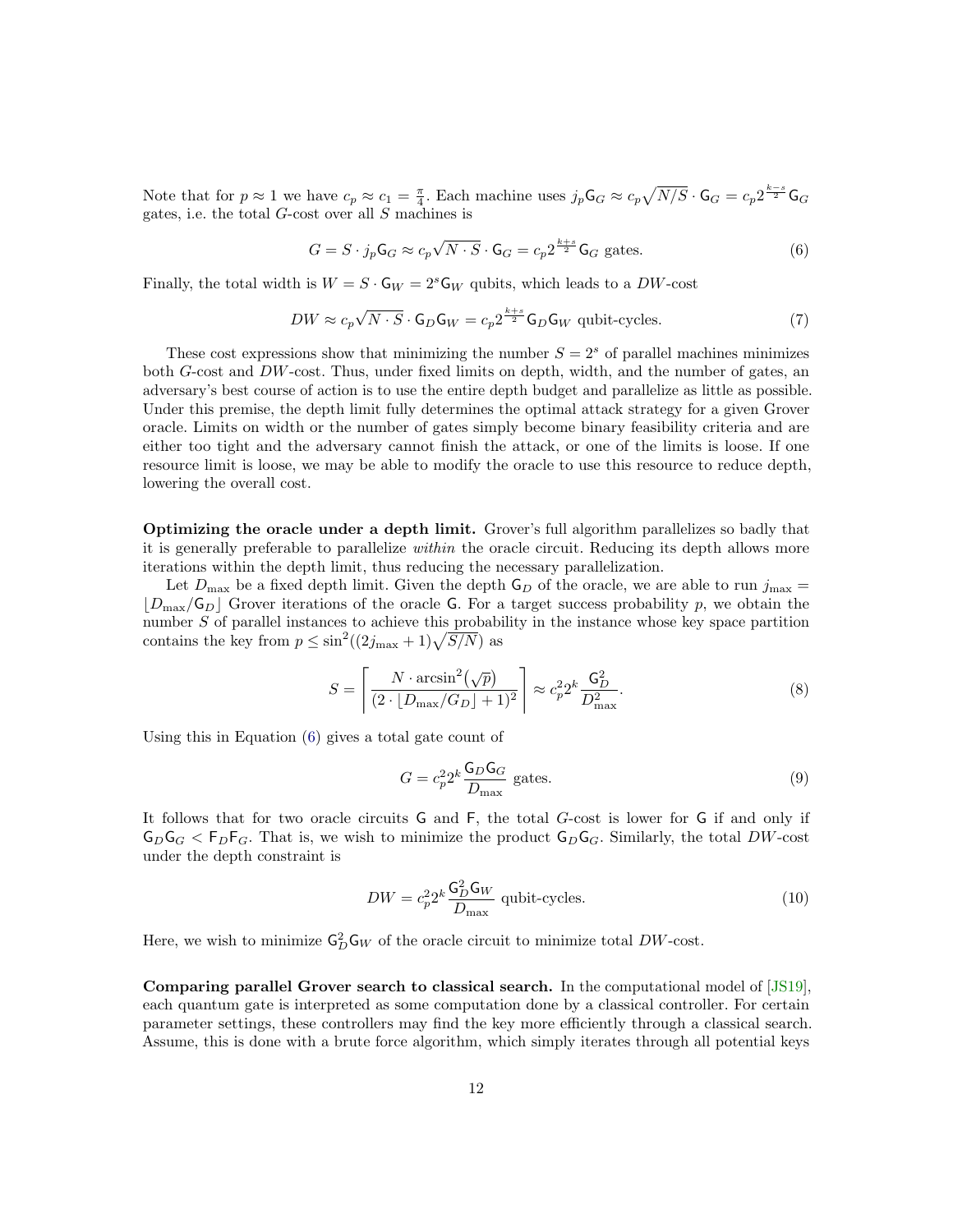and checks if they are correct. Let C be the classical gate cost to test a single key. Then for a search space of size  $N = 2<sup>k</sup>$ , the total cost for the brute force attack to achieve success probability p is  $p2^k$ C. Comparing this cost to the gate cost for Grover's algorithm in Equation [\(6\)](#page-11-0), we conclude that if we use more than  $(pC/(c_p \mathsf{G}_G))^2 2^k$  parallel machines, Grover's algorithm is slower and more costly than a classical search on the same hardware.

Since the Grover oracle G includes a reversible evaluation of the block cipher and quantum computation of a function is likely more costly than its classical counterpart, we may assume that the classical gate cost  $C$  is smaller than the quantum gate cost  $G_G$  of the Grover oracle, i.e.  $C \leq G_G$ . It holds that  $p/c_p < 1.45$ , so  $(pC/(c_p G_G))^2 < 2.11$  and for  $p = 1$ , we have  $(pC/(c_p G_G))^2 =$  $16/\pi^2 \cdot C^2/\mathsf{G}_G^2 \approx 1.62 \cdot C^2/\mathsf{G}_G^2 \leq 1.62$ . Depending on the actual cost ratio, this bound may be in a meaningful range.

Communication cost to assemble the results in parallel Grover. We briefly discuss the communication cost incurred by communicating a found solution from one of the machines in a large network of parallel computers to a central processor. Each machine measures a candidate key after a specified number of Grover iterations. The classical controller then checks this key against a small number of given plaintext-ciphertext pairs in order to determine whether it is a valid solution. If the key is correct, it is communicated to a central processor.

If the number of machines is small, the central processor simply queries each machine sequentially for the correct key. For a large number of machines, we instead assume they are connected in a binary tree structure with one machine designated as the root. The central processor queries this one for the final result. If it has measured a correct key, it is returned, otherwise it asynchronously queries two other machines which form the roots of equally-sized sub-trees, in which the same process is repeated. For S machines this requires S requests, but only  $\lg S$  must be sequential.

We assume that the spatial arrangement of the S machines is in a two-dimensional plane in form of an H tree. Furthermore, it can be assumed that communication between machines is via classical channels with very small signal propagation times. The total distance any signal must travel is channels with very small signal propagation times. The total distance any signal must travel is<br>proportional to the square root of the size of this tree, i.e.  $\sqrt{S}$ . Thus, the total time to recover the final key is  $O(\lg S) + c_S \sqrt{S} \mathsf{G}_W$  cycles, where  $c_S$  is a constant to account for the relationship between signal propagation speed and quantum gate times. For large  $S$ , the  $O(\lg S)$  term is insignificant.

We assume that  $c_s \ll 1$ , meaning that these classical channels can propagate a signal across a qubit-sized distance much faster than we can apply a gate to that qubit. This means the depth of each Grover search will dwarf the communication costs so long as  $S \n\leq 2^{k/2} \frac{c_p G_D}{\sigma \sqrt{C}}$  $\frac{c_p G_D}{c_S \sqrt{G_W}}$ . If we use more machines than this, the communication costs dominate the depth. These costs increase with S and thus  $S = 2^{k/2} \frac{c_p \mathsf{G}_D}{c_S \sqrt{\mathsf{G}_W}}$  gives the minimum possible depth of

<span id="page-12-1"></span>
$$
D_{\min} = 2^{\frac{k}{4}} \sqrt{c_p c_S \mathsf{G}_D \sqrt{\mathsf{G}_W}} \text{ cycles.}
$$
\n(11)

Similar reasoning shows that a classical brute force search, which assembles its results in the same way, has a minimum depth of  $2^{\frac{k}{3}} (\mathsf{G}_W \mathsf{C} c_S^2 / p^2)^{1/3}$ . Thus, unless we can construct a three-dimensional  $\text{layout}^{10}$  $\text{layout}^{10}$  $\text{layout}^{10}$ , we cannot solve the search problem with quantum or classical computers in depth less than Equation [\(11\)](#page-12-1). For AES-128, 192 and 256 this implies minimum depths of  $2^{40.2}c_s$ ,  $2^{56.2}c_s$  and  $2^{72.3}c_s$ , respectively. For LowMC-128, 192, and 256 the minimum depths are respectively  $2^{41.1}c_s$ ,  $2^{59.8}c_s$  and  $2^{76.4}c_s$ .

<span id="page-12-0"></span> $10$  A truly three-dimensional layout seems unlikely, though an adversary with the resources to build  $2^{64}$ quantum computers may also be able to launch them into orbit and assemble them into a sphere.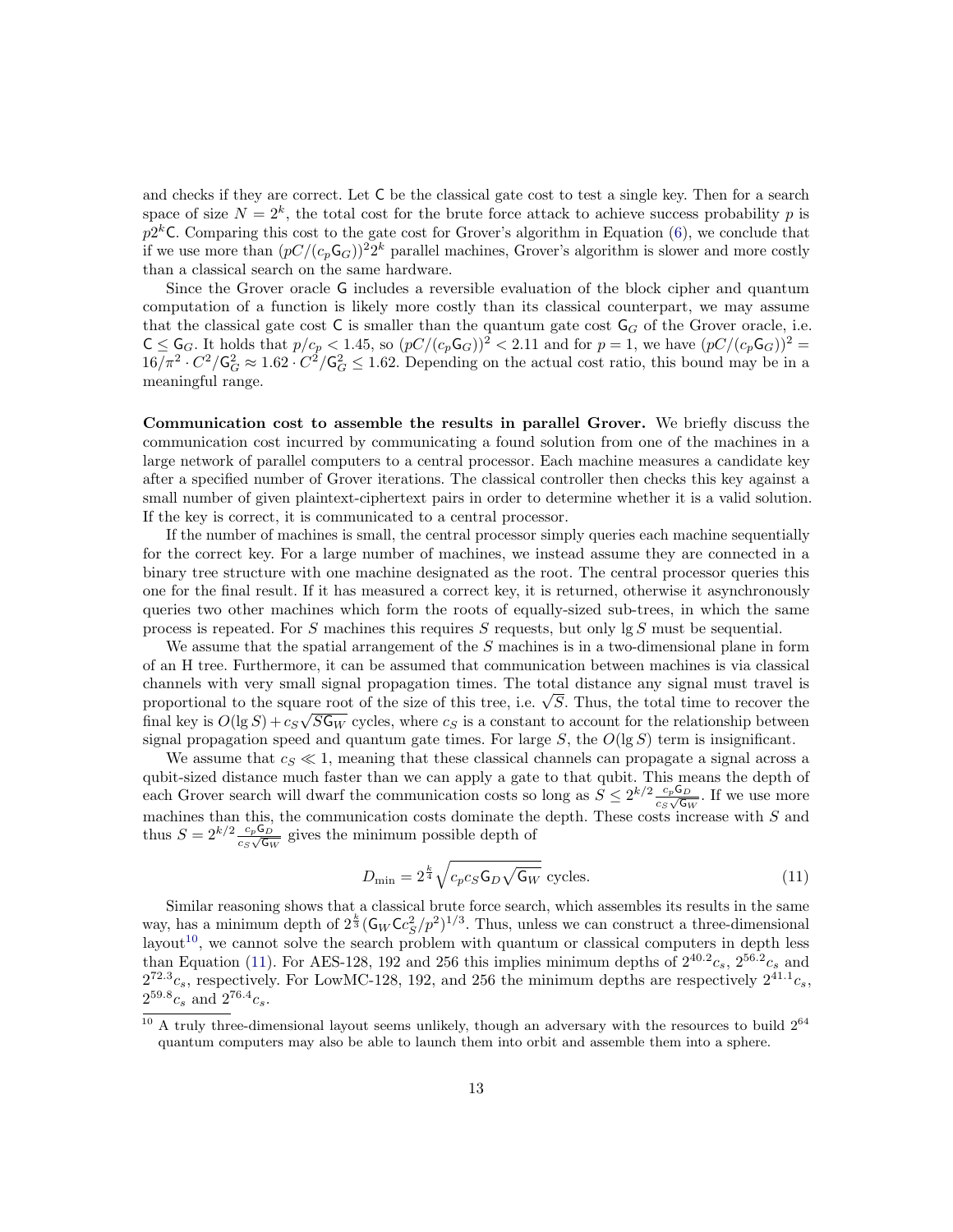## 4 A quantum circuit for AES

The Advanced Encryption Standard (AES) [\[DR99,](#page-31-9)[DR01\]](#page-31-10) is a block cipher standardized by NIST in 2001. Using the notation from [\[DR99\]](#page-31-9), AES is composed of an S-box, a Round function (with subroutines ByteSub, ShiftRow, MixColumn, AddRoundKey; with the last round slightly differing from the others), and a KeyExpansion function (with subroutines SubByte, RotByte). Three different instances of AES have been standardized, for key lengths of 128, 192 and 256 bits. Grassl et al. [\[GLRS16\]](#page-32-2) describe their quantum circuit implementation of the S-box and other components, resulting in a full description of all three instances of AES (but no testable code has been released). Grassl *et al.* take care to reduce the number of auxiliary qubits required, i.e. reducing the circuit width as much as possible. The recent improvements by Langenberg et al. [\[LPS19\]](#page-32-4) build on the work by Grassl et al. with similar objectives.

In this section, we describe our implementation of AES in the quantum programming language  $Q#$  [\[SGT](#page-33-2)<sup>+</sup>18]. Some of the components are taken from the description in [\[GLRS16\]](#page-32-2), while others are implemented independently, or ported from other sources. We take the circuit description from [\[GLRS16\]](#page-32-2) as the basis for our work and compare to the results in [\[LPS19\]](#page-32-4). In general, we aim at reducing the depth of the AES circuit, while limitations on width are less important. Width restrictions are not explicitly considered by the NIST call for proposals [\[NIS16,](#page-32-1) § 4.A.5].

The internal state of AES contains 128 bits, arranged in four 32-bit (or 4-byte) words. In the rest of this section, when referring to a 'word', we intend a 4-byte word. In all tables below, we denote by  $\#\text{CNOT}$ , the number of CNOT gates, by  $\#\text{1qCliff}$  the number of 1-qubit Clifford gates, by  $\#T$  the number of T gates, by  $\#M$  the number of measurement operations and by width the number of qubits.

#### 4.1 S-box, ByteSub and SubByte

The AES S-box is a transformation that inverts the input as an element of  $\mathbb{F}_{256}$ , and maps 0 to 0. The S-box is the only source of  $T$  gates in a quantum circuit of AES. On classical hardware, it can be implemented easily using a lookup-table. Yet, on a quantum computer, this is not efficient (see [\[BGB](#page-31-11)+18], [\[LKS18\]](#page-32-16) and [\[Gid19\]](#page-31-12)). Alternatively, the inversion can be computed either by using some variant of Euclid's algorithm (taking care of the special case of 0), or by applying Lagrange's theorem and raising the input to the  $(|\mathbb{F}_{256}^{\times}|-1)^{th}$  power (i.e. the 254<sup>th</sup> power), which incidentally also takes care of the 0 input. Grassl et al. [\[GLRS16\]](#page-32-2) suggest an Itoh-Tsujii inversion algorithm [\[IT88\]](#page-32-17). following [\[ASR12\]](#page-31-13), and compute all required multiplications over  $\mathbb{F}_2[x]/(x^8 + x^4 + x^3 + x + 1)$ . This idea had already been extensively explored in the vast<sup>[11](#page-13-0)</sup> literature on hardware design for AES, and requires a different construction of  $\mathbb{F}_{256}$  to be most effective. Following this lead, we port the S-box circuit by Boyar and Peralta from  $[BP12]$  to  $Q#$ . The specified linear program combining AND and XOR operations can be easily expressed as a sequence of equivalent CNOT and AND operations (we use cheaper T-depth-1 AND gates [\[Sel13](#page-32-7)[,Jon13\]](#page-32-8) instead of T-depth-1 CCNOT gates [\[Sel13\]](#page-32-7), see  $\S$ [C\)](#page-35-0). Cost estimates for the AES S-box are in Table [1.](#page-14-0) We compare to our own  $Q#$  implementation of the S-box circuits from [\[GLRS16\]](#page-32-2) and [\[LPS19\]](#page-32-4). ByteSub is a state-wide parallel application of the S-box, requiring new output auxiliary qubits to store the result, while SubByte is a similar word-wide application of the S-box.

<span id="page-13-0"></span> $11$  E.g. see [\[Rij00\]](#page-32-18), [\[SMTM01\]](#page-33-8), [\[BP10\]](#page-31-1), [\[BP](#page-31-14)<sup>+</sup>19], [\[JKL10\]](#page-32-19), [\[NNT](#page-32-20)<sup>+</sup>10], [\[UHS](#page-33-9)<sup>+</sup>15], [\[RMTA18b\]](#page-32-21), [\[RMTA18a\]](#page-32-22),  $[WSH<sup>+</sup>19].$  $[WSH<sup>+</sup>19].$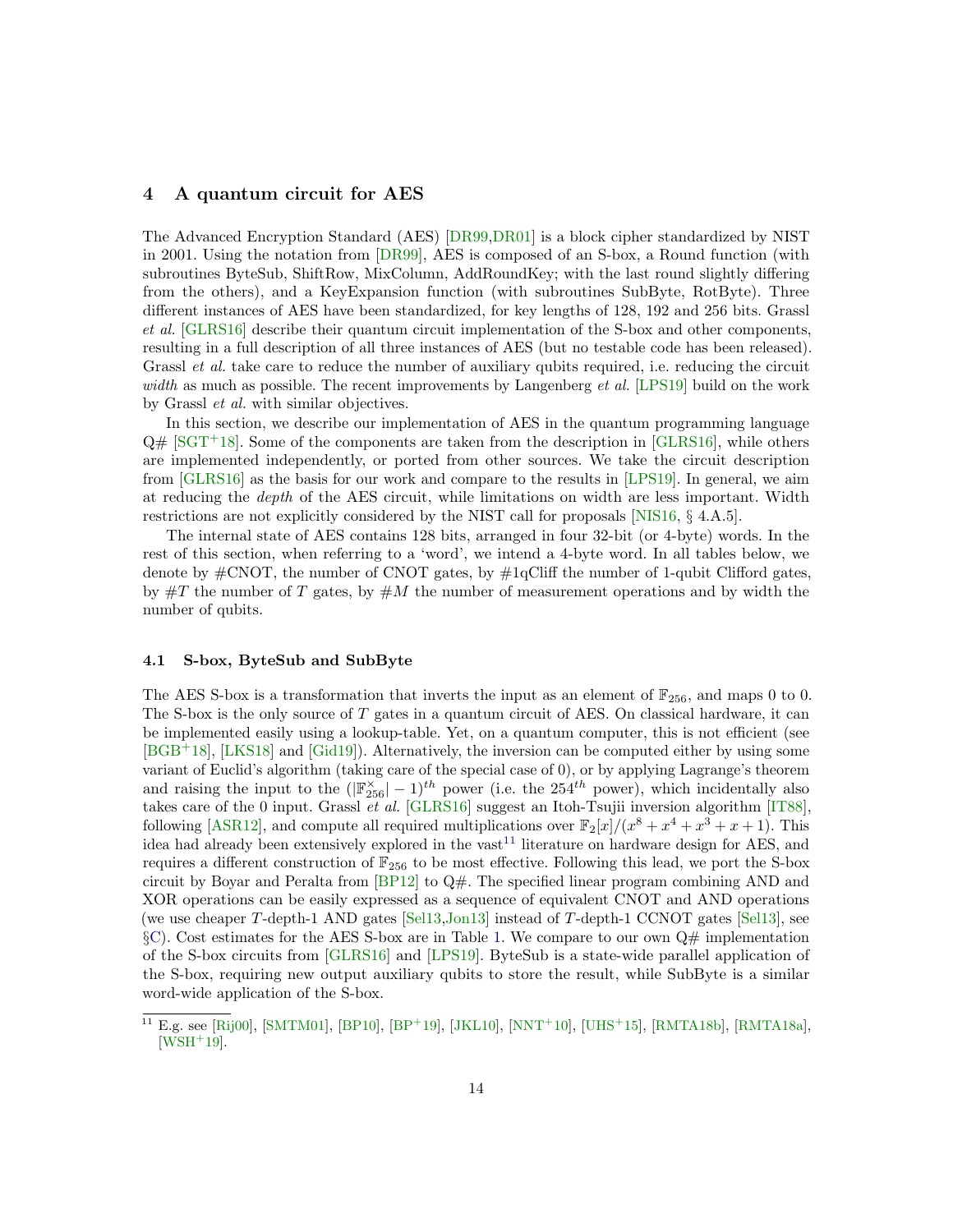<span id="page-14-0"></span>

| operation        |      | $\#\text{CNOT}$ $\#1qCliff$ |           |    |     | $\#T \#M$ T-depth full depth width |     |
|------------------|------|-----------------------------|-----------|----|-----|------------------------------------|-----|
| $[GLRS16]$ S-box | 8683 |                             | 1028 3584 |    | 217 | 1692                               | 44  |
| $[BP10]$ S-box   | 818  | 264                         | 164       | 41 | 35  | 497                                | 41  |
| $[BP12]$ S-box   | 654  | 184                         | 136       | 34 | 6   | 101                                | 137 |

Table 1: Comparison of our reconstruction of the original [\[GLRS16\]](#page-32-2) S-box circuit with the one from [\[BP10\]](#page-31-1) as used in [\[LPS19\]](#page-32-4) and the one in this work based on [\[BP12\]](#page-31-2). In our implementation of [\[BP10\]](#page-31-1) from [\[LPS19\]](#page-32-4), we replace CCNOT gates with AND gates to allow a fairer comparison.

Remark 3. Langenberg et al. [\[LPS19\]](#page-32-4) independently introduced a new AES quantum circuit design using the S-box circuit proposed in [\[BP10\]](#page-31-1). They also present a ProjectQ [\[SHT18\]](#page-33-11) implementation of the S-box, albeit without unit tests. We ported their source code to  $Q#$ , tested and costed it. For a fairer comparison, we replaced their CCNOT gates with the AND gate design that our circuits use. Cost estimates can be found in Table [1.](#page-14-0) Overall, the [\[BP12\]](#page-31-2) S-box leads to a more cost effective circuit for our purposes in both the G-cost and DW-cost metrics, and hence we did not proceed further in our analysis of costs using the  $[BP10]$  design. Note that the results obtained here differ from the ones presented in [\[LPS19,](#page-32-4) §3.2]. This is due to the difference in counting gates and depth. While [\[LPS19\]](#page-32-4) counts Toffoli gates, the  $Q#$  resource estimator costs at a lower level of T gates and also counts all gates needed to implement a Toffoli gate.

## 4.2 ShiftRow and RotByte

ShiftRow is a permutation on the full 128-bit AES state, happening across its four words [\[DR99,](#page-31-9) §4.2.2]. As a permutation of qubits, it can be entirely encoded as rewiring. As in [\[GLRS16\]](#page-32-2), we consider rewiring as free and do not include it in our cost estimates. Similarly, RotByte is a circular left shift of a word by 8 bits, and can be implemented by appropriate rewiring as well.

#### 4.3 MixColumn

The operation MixColumn interprets each word in the state as a polynomial in  $\mathbb{F}_{256}[x]/(x^4+1)$ . Each word is multiplied by a fixed polynomial  $c(x)$  [\[DR99,](#page-31-9) § 4.2.3]. Since the latter is coprime to  $x^4 + 1$ , this operation can be seen as an invertible linear transformation, and hence can be implemented in place by a PLU decomposition of a matrix in  $\mathbb{F}_2^{32\times32}$ . To simplify this tedious operation, we use SageMath  $[S^+17]$  $[S^+17]$  code that performs the PLU decomposition, and outputs equivalent  $Q#$  code. Note that [\[GLRS16\]](#page-32-2) describes the same technique, while achieving a significantly smaller design than the one we obtain (ref. Table [2\)](#page-15-0), but we were not able to reproduce these results. However, highly optimized, shallower circuits have been proposed in the hardware design literature such as [\[JMPS17\]](#page-32-23), [\[KLSW17\]](#page-32-24), [\[BFI19\]](#page-31-15), [\[EJMY18\]](#page-31-16), [\[TP19\]](#page-33-12). Hence, we chose to use one of those and experiment with a recent design by Maximov [\[Max19\]](#page-32-25). Both circuits are costed independently in Table [2.](#page-15-0) Maximov's circuit has a much lower depth, but it only reduces the total depth, does not reduce the T-depth (which is already 0) and comes at the cost of an increased width. Our experiments show that without a depth restriction, it seems advantageous to use the in-place version to minimize both G-cost and DW-cost metrics, while for a depth restricted setting, Maximov's circuit seems better due to the square in the depth term in Equation [\(10\)](#page-11-1).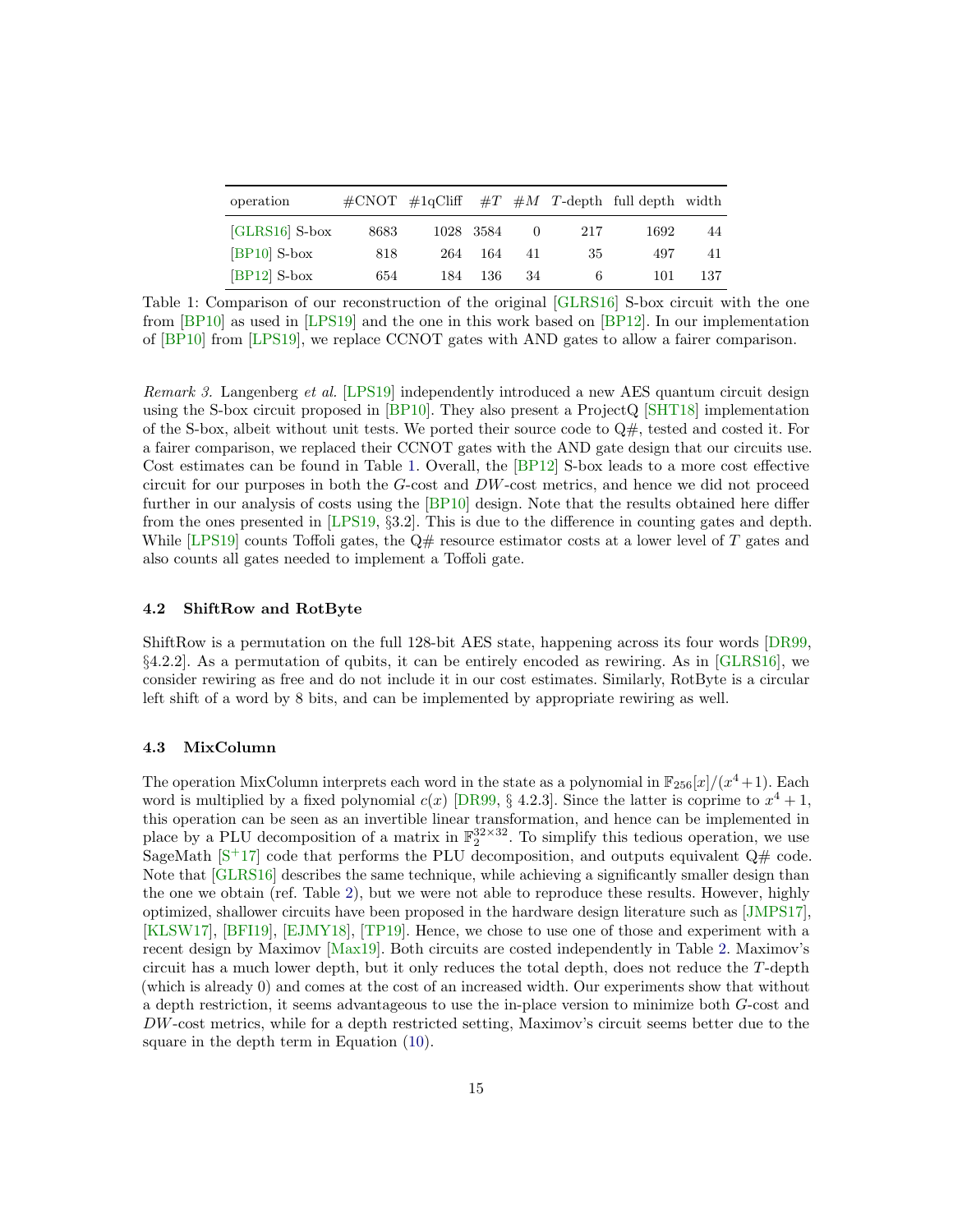<span id="page-15-0"></span>

| operation           |      |              |  | $\#\text{CNOT}$ #1qCliff #T #M T-depth full depth width |      |
|---------------------|------|--------------|--|---------------------------------------------------------|------|
| In-place MixColumn  | 1108 | $\mathbf{U}$ |  |                                                         | 128. |
| $[Max19]$ MixColumn | 1248 | $\cup$       |  | 22                                                      | -318 |

Table 2: Comparison of an in-place implementation of MixColumn (via PLU decomposition) versus the recent shallow out-of-place design in [\[Max19\]](#page-32-25).

#### 4.4 AddRoundKey

AddRoundKey performs a bitwise XOR of a round key to the internal AES state and can be realized with a parallel application of 128 CNOT gates, controlled on the round key qubits and targeted on the state qubits. Grassl *et al.* [\[GLRS16\]](#page-32-2) and Langenberg *et al.* [\[LPS19\]](#page-32-4) use the same approach.

#### <span id="page-15-2"></span>4.5 KeyExpansion

Key expansion is one of the two sources of  $T$  gates in the design of AES, and hence might have a strong impact on the overall efficiency of the circuit. A simple implementation of KeyExpansion would allocate enough auxiliary qubits to store the full expanded key, including all round keys. This is easy to implement with relatively low depth, but uses more qubits than necessary. The authors of [\[GLRS16\]](#page-32-2) amortize this width cost by caching only those key bytes that require S-box evaluations. Instead, we minimize width by not requiring auxiliary qubits at all. At the same time, we reduce the depth in comparison with the naive key expansion using auxiliary qubits for all key bits as described above.

Let  $|k\rangle_0$  denote the AES key consisting of  $N_k \in \{4, 6, 8\}$  key words and  $|k\rangle_i$  the *i*-th set of  $N_k$ consecutive round key words. The first such block  $|k\rangle_1$  can be computed in-place as shown in the appropriately sized circuit in Figure [2.](#page-16-0) This circuit produces the *i*-th set of  $N_k$  key words from the  $(i-1)$ -th set. Note that for AES-128, these sets correspond to the actual round keys as the key size is equal to the block size, for AES-192 and AES-256, each round key set generates more words than needed in a single round key. The full operation mapping  $|k\rangle_{i-1} \mapsto |k\rangle_i$  is denoted by KE. As for the two larger key sizes, each round only needs parts of these sets of round key words, we specify  $\mathrm{KE}_{j}^{l}$  to denote the part of the operation KE that produces the words  $j \ldots l$  of the new set, disregarding other words.  $\text{KE}_j^l$  can be used as part of the round strategy from §[4.6](#page-15-1) to only compute as many words of the round key as necessary, resulting in an overall narrower and shallower circuit. A comparison of this strategy and the naive KeyExpansion can be found in §[B.](#page-34-0)

Remark  $\lambda$ . In addition to improving the S-box circuit over [\[GLRS16\]](#page-32-2), Langenberg *et al.* [\[LPS19,](#page-32-4) §4] demonstrate significant savings by reducing the number of qubits and the depth of key expansion. This is achieved by an improved scheduling of key expansion during AES encryption, namely by computing round key words only at the time they are required and un-computing them early. While their method is based on the one in [\[GLRS16\]](#page-32-2) using auxiliary qubits for the round keys, our approach works completely in place and reduces width and depth at the same time.

#### <span id="page-15-1"></span>4.6 Round, FinalRound and full AES

To encrypt a message block using AES-128 (resp. -192, -256), we initially XOR the input message with the first 4 words of the key, and then execute 10 (resp. 12, 14) rounds consisting of ByteSub,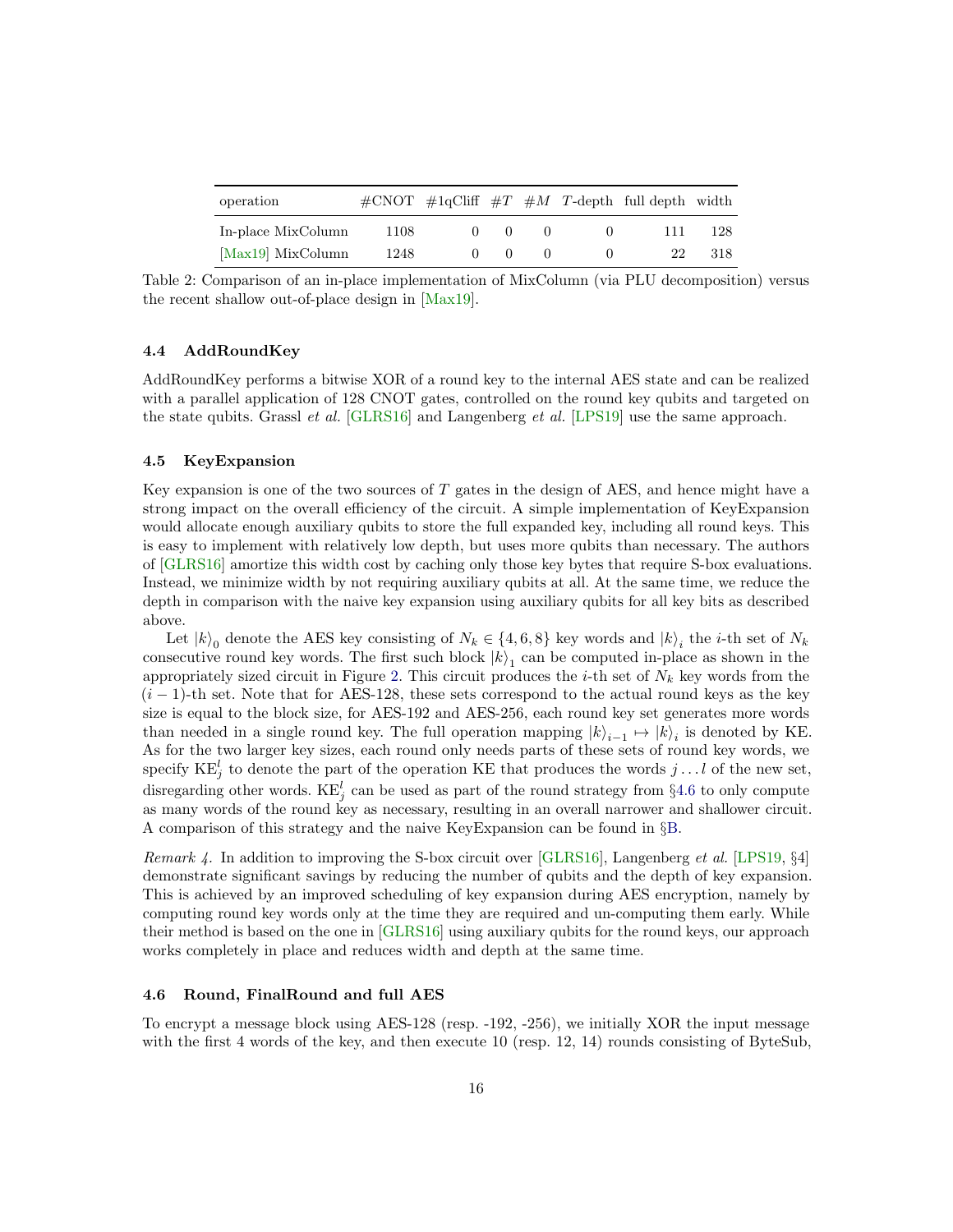<span id="page-16-0"></span>

(c) AES-256 in-place key expansion step producing the  $i$ -th set of 8 round key words.

Fig. 2: In-place AES key expansion for AES-128, AES-192, and AES-256, deriving the  $i^{th}$  set of  $N_k$ round key words from the  $(i-1)^{th}$  set. Each  $|k_j\rangle_i$  represents the  $j^{th}$  word of  $|k\rangle_i$ . SubByte takes the input state on the top wire, and returns the output on the bottom wire, while  $\updownarrow$  SubByte takes inputs on the bottom wire, and returns outputs on the top. Dashed lines indicate wires that are not used in the  $\updownarrow$  SubByte operation. RC is the round constant addition, implemented by applying X gates as appropriate.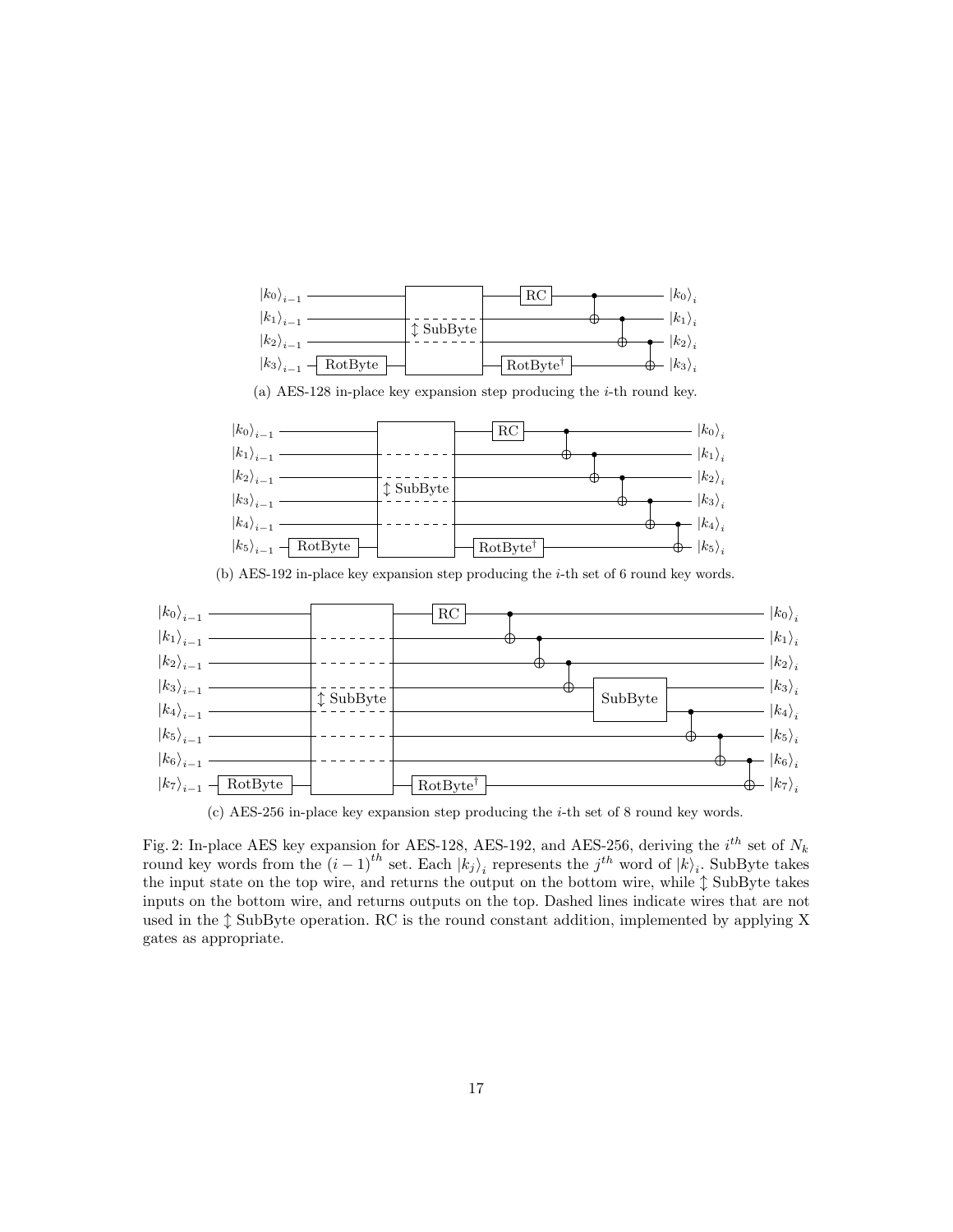ShiftRow, MixColumn (except in the final round) and AddRoundKey. The C-like pseudo-code from [\[DR99,](#page-31-9) §4.4] is reported in simplified fashion in §[A,](#page-34-1) Algorithm [1.](#page-34-2) The quantum circuits for AES we propose follow the same blueprint with the exception that key expansion is interleaved with the algorithm in such a way that the operations  $\mathrm{KE}_{j}^{l}$  only produce the key words that are immediately required.

The resulting circuits are shown in Figures [3](#page-18-0) and [4.](#page-19-0) For formatting reasons, we omit the repeating round pattern, and only represent a subset of the full set of qubits used. In AES-128, each round is identical until round 9. In AES-192 rounds 5, 8 and 11 use the same KE call and order as round 2; rounds 6 and 9 do as round 3; rounds 7 and 10 do as round 4. In AES-256, rounds 4, 6, 8, 10, 12 (resp. 5, 7, 9, 11, 13) use the same KE call and order as round 2 (resp. 3). Cost estimates for the resulting AES encryption circuits are in Table [3.](#page-17-0) In contrast to [\[GLRS16\]](#page-32-2) and [\[LPS19\]](#page-32-4), we aim to reduce circuit depth, hence un-computing of rounds is delayed until the output ciphertext is produced. For easier testability and modularity, the Round circuit is divided into two parts: a ForwardRound operator that computes the output state but does not clean auxiliary qubits, and its adjoint. For unit-testing Round in isolation, we compose ForwardRound with its adjoint operator. For testing AES, we first run all ForwardRound instances without auxiliary qubit cleaning, resulting in a similar ForwardAES operator, copy out the ciphertext, and then undo the ForwardAES operation.

Table [3](#page-17-0) presents results for the AES circuit for both versions of MixColumn, the in-place implementation using a PLU decomposition as well as Maximov's out-of-place, but lower depth circuit. We use both because each has advantages for different applications. The full depth corresponds to  $G_D$  as in §[3.4](#page-9-2) and §[2.3,](#page-6-0) while width corresponds to  $G_W$ . While for AES-128 and AES-192,  $G_D G_W$ is smaller for the in-place implementation,  $\mathsf{G}_{D}^{2}\mathsf{G}_{W}$  is smaller for Maximov's circuit. Hence, §[2.3](#page-6-0) indicates Maximov's circuit gives a lower  $DW$ -cost under a depth restriction. If there is no depth restriction, the in-place design has a lower DW-cost.

<span id="page-17-0"></span>

| operation MC $\#CNOT$ |    |        | $\#1qCliff$ | $\#T$ |        |     | $\#M$ T-depth full depth width |      |
|-----------------------|----|--------|-------------|-------|--------|-----|--------------------------------|------|
| AES-128               | IΡ | 291150 | 83116       | 54400 | 13600  | 120 | 2827                           | 1785 |
| AES-192               | IΡ | 328612 | 93160       | 60928 | 15232  | 120 | 2987                           | 2105 |
| AES-256               | IΡ | 402878 | 114778      | 75072 | -18768 | 126 | 3353                           | 2425 |
| AES-128               | М  | 293730 | 83236       | 54400 | 13600  | 120 | 2094                           | 2937 |
| AES-192               | М  | 331752 | 93280       | 60928 | 15232  | 120 | 1879                           | 3513 |
| AES-256               | М  | 406288 | 114318      | 75072 | 18768  | 126 | 1955                           | 4089 |

Table 3: Circuit cost estimates for the AES operator, using the [\[BP12\]](#page-31-2) S-box and for MixColumn design ("MC") either in-place ("IP") or Maximov's [\[Max19\]](#page-32-25) ("M"). The apparently inconsistent T-depth is discussed in §[4.7.](#page-17-1)

#### <span id="page-17-1"></span> $4.7$   $T$ -depth

Every round of AES (as implemented in Figures [3](#page-18-0) and [4\)](#page-19-0) computes at least one layer of S-boxes as part of ByteSub, which must later be uncomputed. We would thus expect the  $T$ -depth of  $n$ rounds of AES to be 2n times the T-depth of the S-box. Instead, Table [3](#page-17-0) shows smaller depths. We find this effect when using either the AND circuit or the unit-testable CCNOT implementation. To test if this is a bug, we used a placeholder S-box circuit which has an arbitrary T-depth d and which the compiler cannot parallelize (see §[D](#page-35-1) for the design). This "dummy" AES design had the expected T-depth of  $2n \cdot d$ . Thus we believe the  $Q#$  compiler found non-trivial parallelization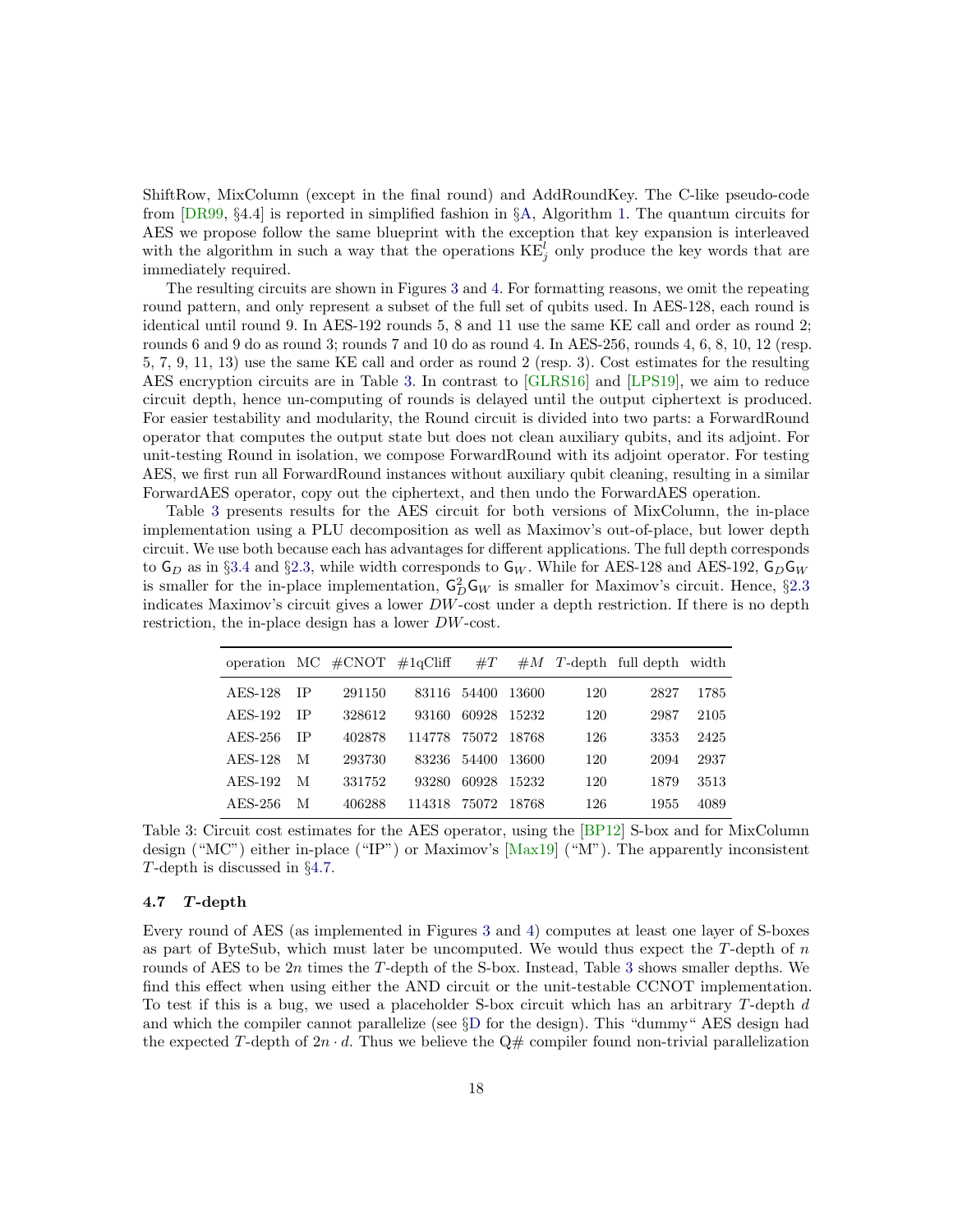

<span id="page-18-0"></span>MixColumn linear program [[Max19\]](#page-32-25). the circuit shows an in-place implementation of MixColumn, while for AES-192, it uses an out-of-place version like Maximov's word-sized wires should be read as multiple parallel CNOT gates applied bitwise (e.g. at the beginning of AES-192 the intention MixColumn linear program [ the circuit shows an in-place implementation of MixColumn, while for AES-192, it uses an out-of-place version like Maximov's is of XORing 128 bits from word-sized wires should be read as multiple parallel CNOT gates applied bitwise (e.g. at the beginning of AES-192 the intention AES-128 and 2 words for AES-192. Each subsequent wire (initially labeled Fig. 3: Circuit sketches for the AES-128 and AES-192 operation. Each wire under the  $|\& \rangle_0$ onto the state). BS stands for ByteSub, SR for ShiftRow and MC for MixColumn. For AES-128,  $\langle 0|$  pue  $\langle u|$ ) represents 4 words. CNOT gates between  $|\kappa\rangle_0$ label represents 4 words of the key for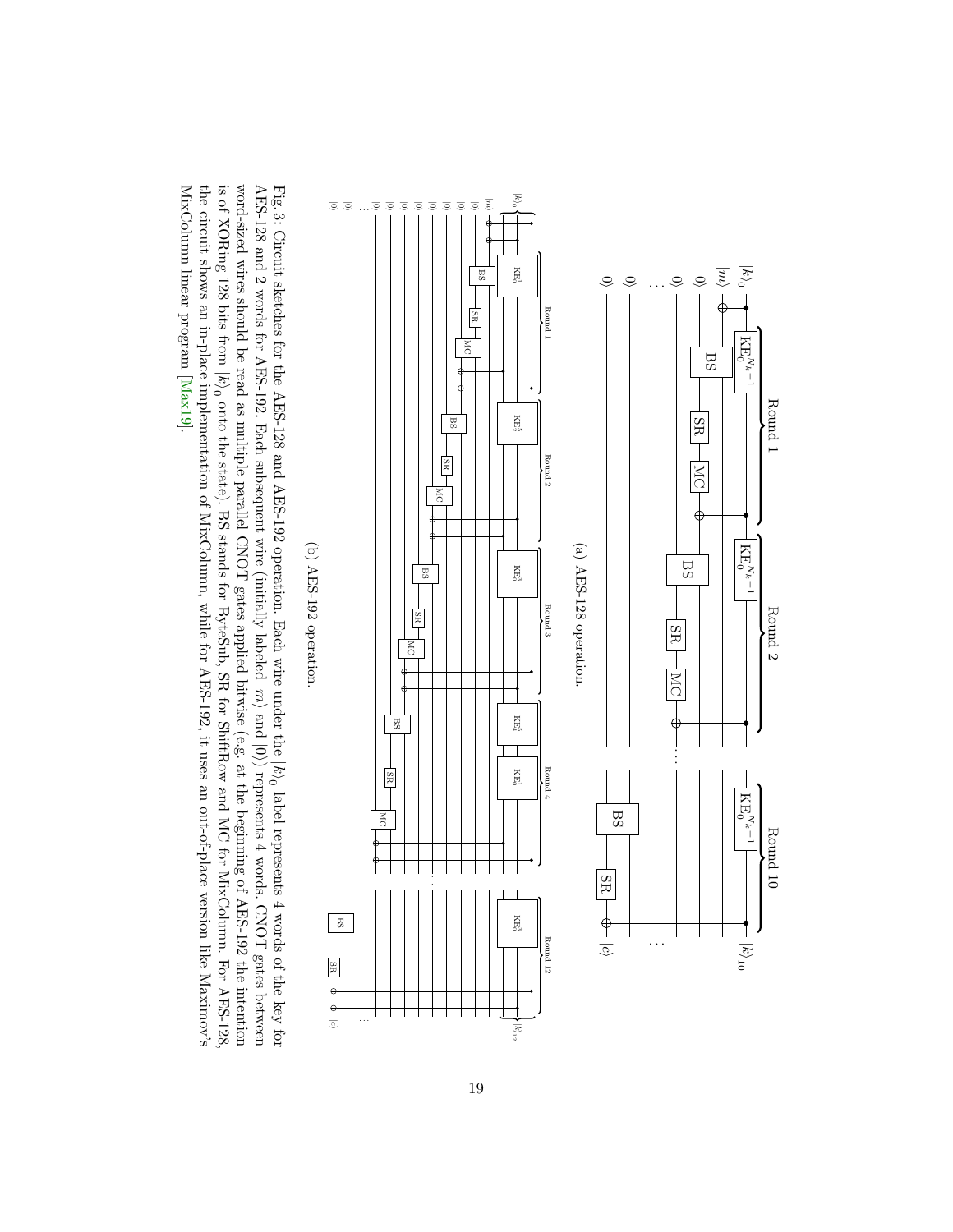

<span id="page-19-0"></span>uses an out-of-place version like Maximov's MixColumn linear program  $[\mathrm{Max19}]$  . uses an out-of-place version like Maximov's MixColumn linear program [\[Max19\]](#page-32-25). CNOT gates applied bitwise. The value of wire (initially labeled Fig. 4: Circuit sketch for the AES-256 operation. Each wire under the  $\langle 0|$  pue  $\langle u|$ ) represents 4 words. CNOT gates between word-sized wires should be read as multiple parallel Nk is 8. BS stands for ByteSub, SR for ShiftRow and MC for MixColumn. MixColumn  $|k\rangle_0$ label represents 4 words of the key. Each subsequent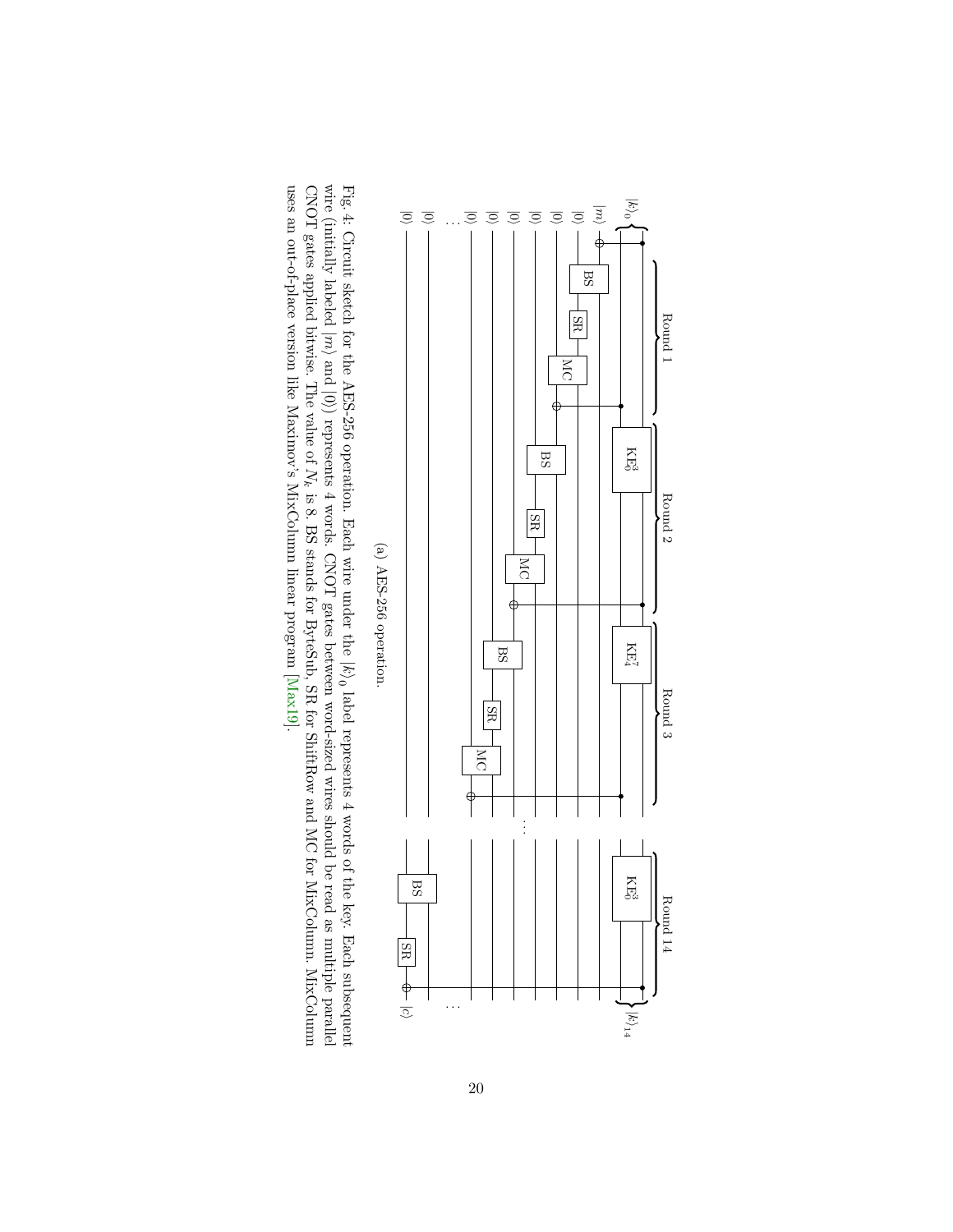between components of the S-box and the surrounding circuit. This provides a strong case for full explicit implementations of quantum cryptanalytic algorithms in  $Q#$  or other languages that allow automatic resource estimates and optimizations; in our case the T-depth of AES-256 is 25% less than naively expected. Unfortunately, Q# cannot yet generate full circuit diagrams, so we do not know exactly where the parallelization takes  $place^{12}$  $place^{12}$  $place^{12}$ .

## 5 A quantum circuit for LowMC

LowMC [\[ARS](#page-31-17)<sup>+</sup>15[,ARS](#page-31-18)<sup>+</sup>16] is a family of block ciphers aiming for low multiplicative complexity circuits. Originally designed to reduce the high cost of binary multiplication in the MPC and FHE scenarios, it has been adopted as a fundamental component by the Picnic signature scheme (see  $[CDG^+17]$  $[CDG^+17]$  and  $[ZCD^+17]$  $[ZCD^+17]$  proposed for standardization as part of the NIST process for standardizing post-quantum cryptography.

To achieve low multiplicative complexity, LowMC uses an S-box layer of AND-depth 1, which contains a user-defined number of parallel 3-bit S-box computations. In general, any instantiation of LowMC comprises a specific number of rounds. Each round calls an S-box layer, an affine transformation, and a round key addition. Key-scheduling can either be precomputed or computed on the fly. In this work, we study the original LowMC design. This results in a sub-optimal circuit, which can clearly be improved by porting the more recent version from  $[DKP+19]$  $[DKP+19]$  instead. Even for the original LowMC, our work shows that the overhead from the cost of the Grover oracle is very small, in particular under the T-depth metric. Since LowMC could be standardized as a component of Picnic, we deem it appropriate to point out the differences in Grover oracle cost between different block ciphers and that generalization from AES requires caution.

In this section we describe our  $Q\#$  implementation of the LowMC instances used as part of Picnic. In particular, Picnic proposes three parameter sets, with (key size, block size, rounds)  $\in$  $\{(128, 128, 20), (192, 192, 30), (256, 256, 38)\}\$ , all with 10 parallel S-boxes per substitution layer.

#### 5.1 S-box and S-boxLayer

The LowMC S-box can be naturally implemented using Toffoli (CCNOT) gates. In particular, a simple in-place implementation with depth 5 (T-depth 3) is shown in Figure [5,](#page-21-0) alongside a  $T$ -depth 1 out-of-place circuit, both of which were produced manually. Costs for both circuits can be found in Table [4.](#page-20-1) We use the CCNOT implementation with no measurements from [\[Sel13\]](#page-32-7). For LowMC inside of Picnic, the full S-boxLayer consists of 10 parallel S-boxes run on the 30 low order bits of the state.

<span id="page-20-1"></span>

| operation      |    |              |              | $\#\text{CNOT}$ #1qCliff #T #M T-depth full depth width |  |
|----------------|----|--------------|--------------|---------------------------------------------------------|--|
| In-place S-box | 50 | $6 \quad 21$ |              | 23                                                      |  |
| Shallow S-box  | 60 | 6 21         | $\mathbf{U}$ |                                                         |  |

Table 4: Cost estimates for a single LowMC S-box circuit, following the two designs proposed in Figure [5.](#page-21-0) We note that the circuit size may seem different at first sight due to Figure [5](#page-21-0) not displaying the concrete CCNOT implementation.

<span id="page-20-0"></span> $^{12}$ <https://github.com/microsoft/qsharp-runtime/issues/31>, visited 2019-09-03.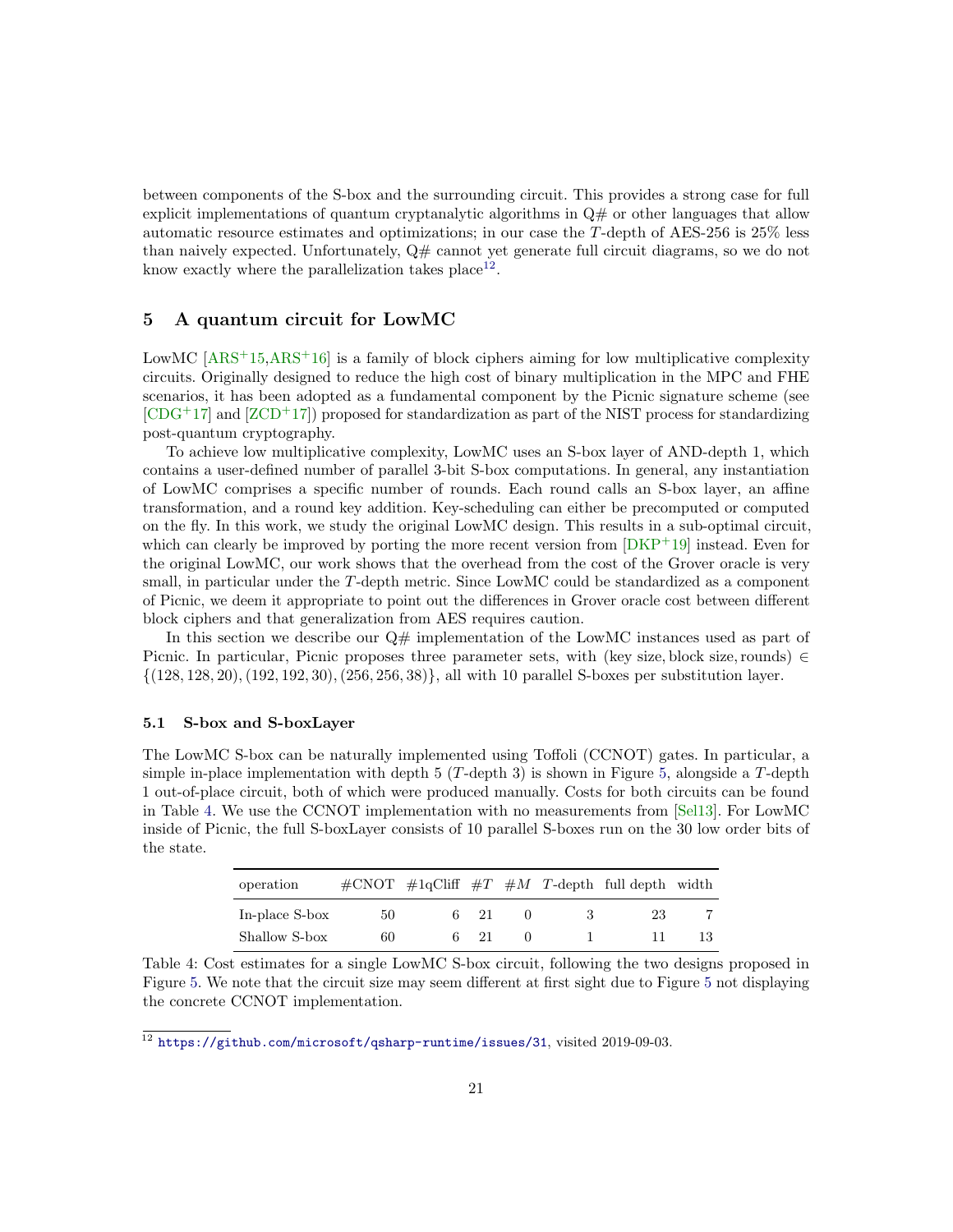<span id="page-21-0"></span>

Fig. 5: Alternative quantum circuit designs for the LowMC S-box. The in-place design requires auxiliary qubits as part of the concrete CCNOT implementation.

# 5.2 LinearLayer, ConstantAddition and AffineLayer

AffineLayer is an affine transformation applied to the state at every round. It consists of a matrix multiplication (LinearLayer) and the addition of a constant vector (ConstantAddition). Both matrix and vector are different for every round and are predefined constants that are populated pseudorandomly. ConstantAddition is implemented by applying X gates for entries of the vector equal to 1. In Picnic, for every round and every parameter set, all LinearLayer matrices are invertible (due to LowMC's specification requirements), and hence we use a PLU decomposition for matrix multiplication (§[3.3\)](#page-9-1). Cost estimates for the first round affine transformation in LowMC as used in Picnic are in Table [5.](#page-21-1)

<span id="page-21-1"></span>

| operation         | $\#\text{CNOT}$ |      |              |              | $\#1qCliff$ $\#T$ $\#M$ T-depth full depth width |     |
|-------------------|-----------------|------|--------------|--------------|--------------------------------------------------|-----|
| AffineLayer L1 R1 | 8093            | 60   | $\cup$       | $\mathbf{U}$ | 2365                                             | 128 |
| AffineLayer L3 R1 | 18080           | 90.  |              | $\cup$       | 5301                                             | 192 |
| AffineLayer L5 R1 | 32714           | 137. | $\mathbf{U}$ | $\mathbf{U}$ | 8603                                             | 256 |

Table 5: Costs for in-place circuits implementing the first round (R1) AffineLayer transformation for the three instantiations of LowMC used in Picnic.

#### 5.3 KeyExpansion and KeyAddition

To generate the round keys  $rk_i$ , in each round i the LowMC key k is multiplied by a different key derivation pseudo-random matrix  $KM_i$ . For Picnic, each  $KM_i$  is invertible, so we compute  $rk_i$ from  $rk_{i-1}$  as  $rk_i = KM_i \cdot KM_{i-1}^{-1} \cdot rk_{i-1}$ . We compute this in-place using a PLU decomposition of  $KM_i \cdot KM_{i-1}^{-1}$ . This saves matrix multiplications and qubits compared to computing  $rk_i$  directly. We call this operation KeyExpansion. KeyAddition is equivalent to AddRoundKey in AES, and is implemented the same way. Cost estimates for the first round key expansion in LowMC as used in Picnic can be found in Table [6.](#page-22-0)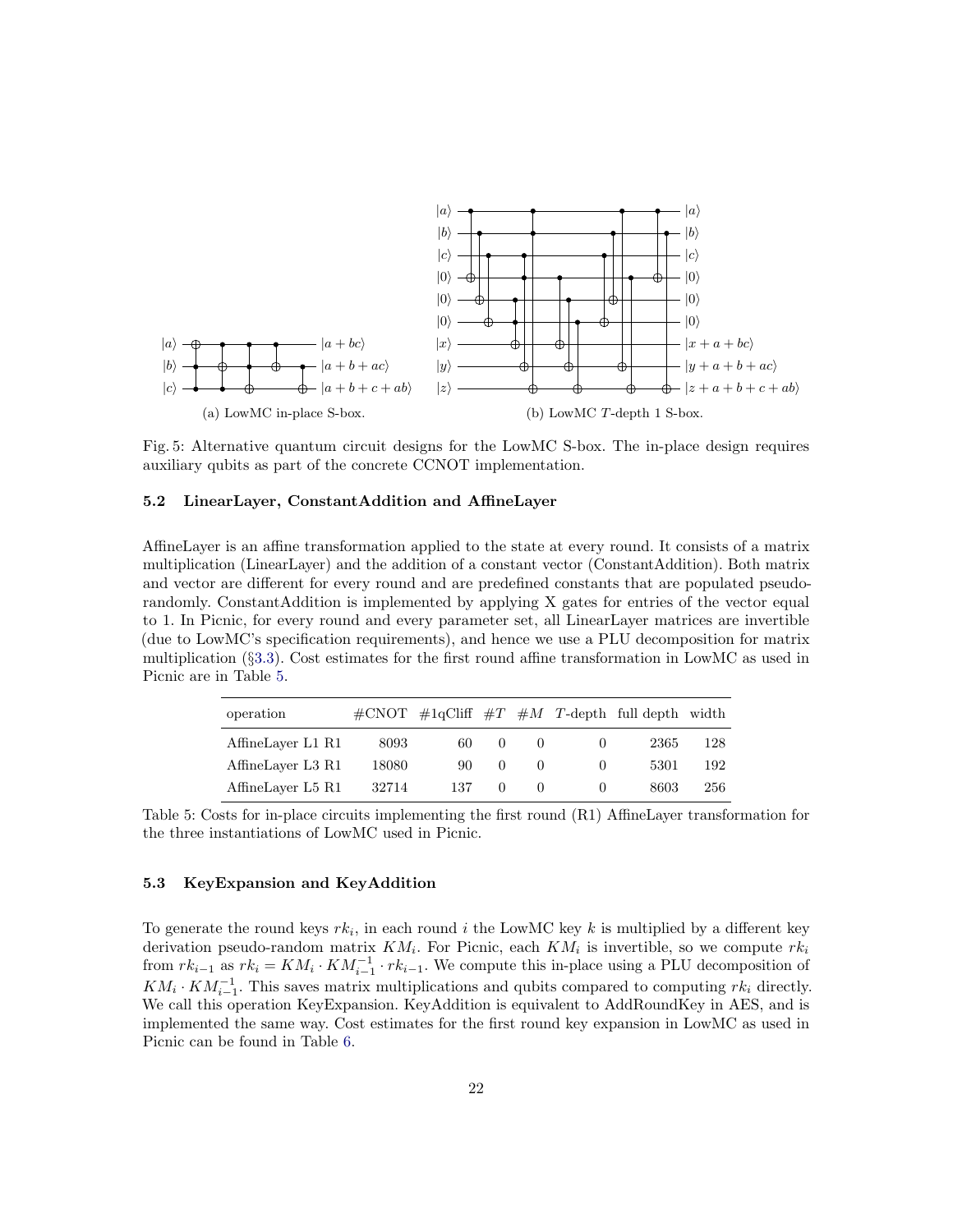<span id="page-22-0"></span>

| operation           |       | $\#\text{CNOT}$ $\#1qCliff$ $\#T$ |              |  | $#M$ T-depth full depth width |      |
|---------------------|-------|-----------------------------------|--------------|--|-------------------------------|------|
| KeyExpansion L1 R1  | 8104  |                                   |              |  | 2438                          | 128. |
| Key Expansion L3 R1 | 18242 |                                   | $\mathbf{U}$ |  | 4896                          | 192. |
| KeyExpansion L5 R1  | 32525 |                                   |              |  | 9358                          | 256  |

Table 6: Costs for in-place circuits implementing the first round (R1) KeyExpansion operation for the three instantiations of LowMC used in Picnic.

#### 5.4 Round and LowMC

<span id="page-22-1"></span>The LowMC round sequentially applies S-boxLayer, AffineLayer and KeyAddition to the state. Our implementation also runs KeyExpansion before AffineLayer. For a full LowMC encryption, we first add the LowMC key  $k$  to the message to produce the initial state, then run the specified number of rounds on it. Costs of the resulting encryption circuit are in Table [7.](#page-22-1)

| operation          |  |               |            |     | $\#\text{CNOT}$ #1qCliff #T #M T-depth full depth width |     |
|--------------------|--|---------------|------------|-----|---------------------------------------------------------|-----|
| LowMC L1 $-689944$ |  | 4932 8400     | $\sqrt{ }$ | 40  | 98699                                                   | 991 |
| LowMC L3 2271870   |  | 9398 12600    | $\bigcap$  | 60. | 319317 1483                                             |     |
| LowMC L5 5070324   |  | 14274 15960 0 |            | 76. | 693471 1915                                             |     |

Table 7: Costs for the full encryption circuit for LowMC as used in Picnic.

## 6 Grover oracles and key search resource estimates

Equipped with  $Q#$  implementations of the AES and LowMC encryption circuits, this section describes the implementation of full Grover oracles for both block ciphers. Eventually, based on the cost estimates obtained automatically from these  $Q#$  Grover oracles, we provide quantum resource estimates for full key search attacks via Grover's algorithm. Beyond comparing to previous work, our emphasis is on evaluating algorithms that respect a total depth limit, for which we consider NIST's values for MAXDEPTH from [\[NIS16\]](#page-32-1). This means we *must* parallelize. We use inner parallelization via splitting up the search space, see §[2.3.](#page-6-0)

#### <span id="page-22-2"></span>6.1 Grover oracles

As discussed in  $\S 2.2$  $\S 2.2$  and  $\S 2.3$ , we must determine the parameter r, the number of known plaintextciphertext pairs that are required for a successful key-recovery attack. The Grover oracle encrypts r plaintext blocks under the same candidate key and computes a Boolean value that encodes whether all r resulting ciphertext blocks match the given classical results. A circuit for the block cipher allows us to build an oracle for any  $r$  by simply fanning out the key qubits to the  $r$  instances and running the r block cipher circuits in parallel. Then a comparison operation with the classical ciphertexts conditionally flips the result qubit and the  $r$  encryptions are un-computed. Figure  $6$  shows the construction for AES and  $r = 2$ , using the ForwardAES operation from §[4.6.](#page-15-1)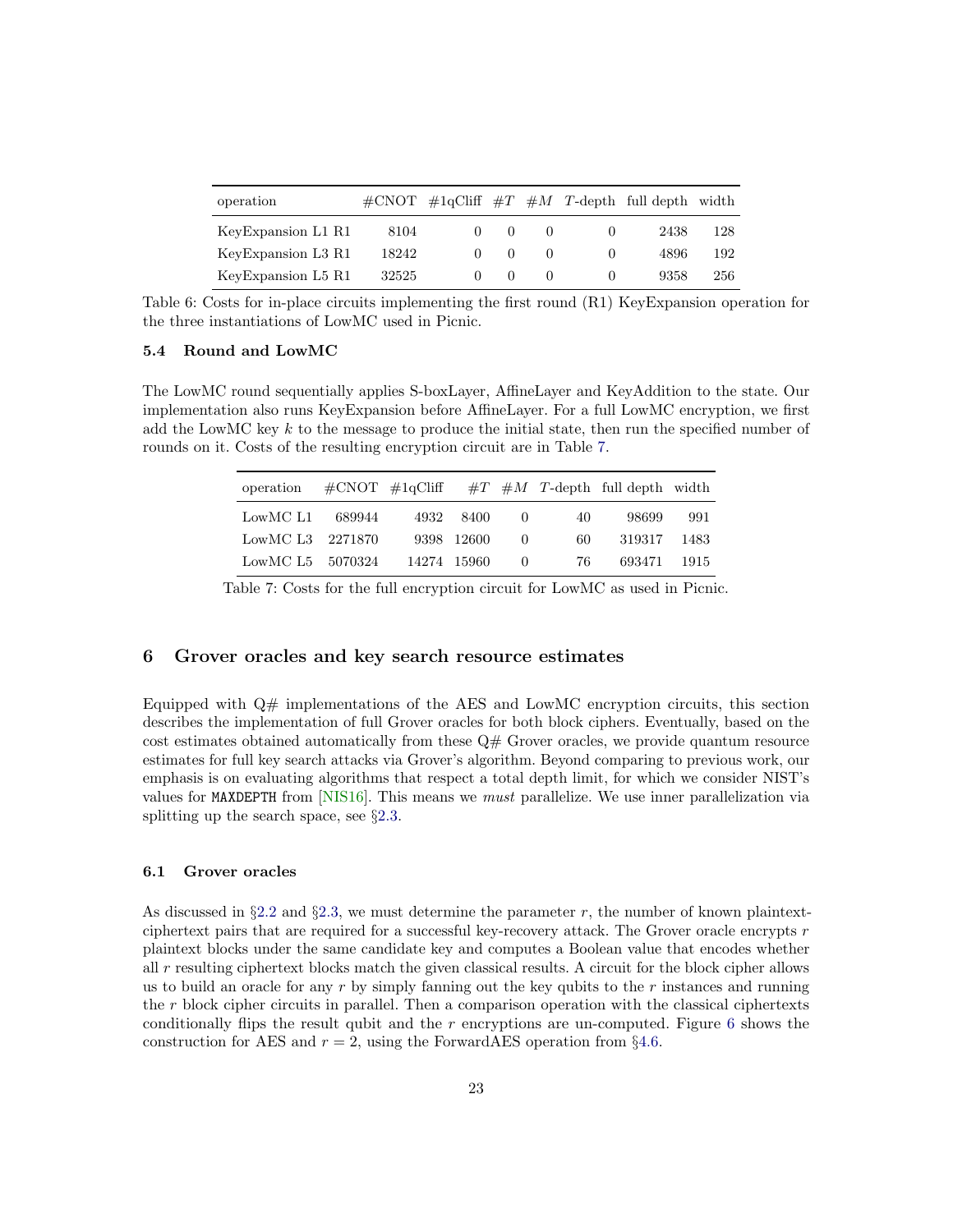<span id="page-23-0"></span>

Fig. 6: Grover oracle construction from AES using two message-ciphertext pairs. FwAES represents the ForwardAES operator described in §[4.6.](#page-15-1) The middle operator "=" compares the output of AES with the provided ciphertexts and flips the target qubit if they are equal.

The required number of plaintext-ciphertext blocks. The explicit computation of the proba-bilities in Equation [\(1\)](#page-4-1) shows that using  $r = 2$  (resp. 2, 3) for AES-128 (resp. -192, -256) guarantees a unique key with overwhelming probability. The probabilities that there are no spurious keys are  $1-\epsilon$ , where  $\epsilon < 2^{-128}$ ,  $2^{-64}$ , and  $2^{-128}$ , respectively. Grassl *et al.* [\[GLRS16,](#page-32-2) § 3.1] used  $r=3$ ,  $r=4$ and  $r = 5$ , respectively. Hence, these values are too large and the Grover oracle can work correctly with fewer full AES evaluations.

If one is content with a success probability lower than 1, it suffices to use  $r = \lfloor k/n \rfloor$  blocks of plaintext-ciphertext pairs. In this case, it is enough to use  $r = 1$ , 2, and 3 for AES-128, -192, -256, respectively. Langenberg et al. [\[LPS19\]](#page-32-4) also propose these values. As an example, if we use  $r = 1$  for AES-128, the probability of not having spurious keys is  $1/e \approx 0.368$ , which could be a high enough chance for a successful attack in certain scenarios, e.g., when there is a strict limit on the width of the attack circuit. Furthermore, when a large number of parallel machines are used in an instance of the attack, as discussed in §[2.3,](#page-6-0) even the value  $r = 1$  can be enough in order to guarantee with high probability that the relevant subset of the key space contains the correct key as a unique solution.

The LowMC parameter sets we consider here all have  $k = n$ . Therefore,  $r = 2$  plaintext-ciphertext pairs are enough for all three sets  $(k \in \{128, 192, 256\})$ . Then, the probability that the key is unique is  $1 - \epsilon$ , where  $\epsilon < 2^{-k}$ , i.e. this probability is negligibly close to 1. With high parallelization,  $r = 1$ is sufficient for a success probability very close to 1.

Grover oracle cost for AES. Table [8](#page-24-0) shows the resources needed for the full AES Grover oracle for the relevant values of  $r \in \{1, 2, 3\}$ . Even without parallelization, more than 2 pairs are never required for AES-128 and AES-192. The same holds for 4 or more pairs for AES-256.

Grover oracle cost for LowMC. The resources for our implementation of the full LowMC Grover oracle for the relevant values of  $r \in \{1,2\}$  are shown in Table [9.](#page-24-1) No setting needs more than  $r = 2$ plaintext-ciphertext pairs.

#### 6.2 Cost estimates for block cipher key search

Using the cost estimates for the AES and LowMC Grover oracles from §[6.1,](#page-22-2) this section provides cost estimates for full key search attacks on both block ciphers. For the sake of a direct comparison to the previous results in [\[GLRS16\]](#page-32-2) and [\[LPS19\]](#page-32-4), we first ignore any limit on the depth and present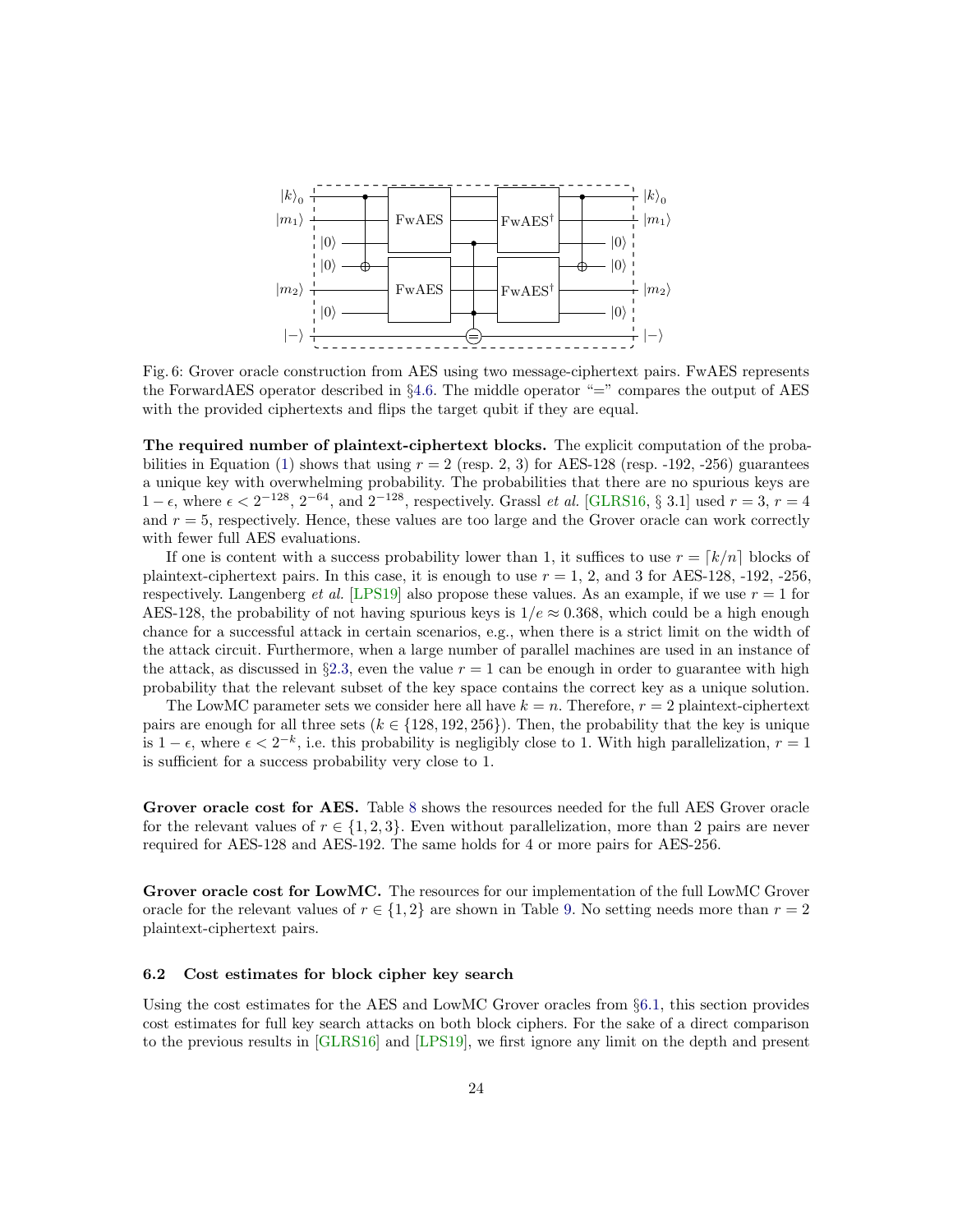<span id="page-24-0"></span>

| operation MC |           | $\boldsymbol{r}$ | $\#\text{CNOT}$ | $\#1qCliff$ | #T     | $\#M$ |     | T-depth full depth | width |
|--------------|-----------|------------------|-----------------|-------------|--------|-------|-----|--------------------|-------|
| $AES-128$    | IP        | 1                | 292313          | 84428       | 54908  | 13727 | 121 | 2816               | 1665  |
| AES-192      | IΡ        | 1                | 329697          | 94316       | 61436  | 15359 | 120 | 2978               | 1985  |
| $AES-256$    | IΡ        | 1                | 404139          | 116286      | 75580  | 18895 | 126 | 3353               | 2305  |
| $AES-128$    | <b>IP</b> | $\overline{2}$   | 585051          | 169184      | 109820 | 27455 | 121 | 2815               | 3329  |
| $AES-192$    | IΡ        | $\overline{2}$   | 659727          | 188520      | 122876 | 30719 | 120 | 2981               | 3969  |
| $AES-256$    | IΡ        | $\overline{2}$   | 808071          | 231124      | 151164 | 37791 | 126 | 3356               | 4609  |
| $AES-256$    | <b>IP</b> | 3                | 1212905         | 347766      | 226748 | 56687 | 126 | 3347               | 6913  |
| AES-128      | М         | 1                | 294863          | 84488       | 54908  | 13727 | 121 | 2086               | 2817  |
| $AES-192$    | M         | 1                | 332665          | 94092       | 61436  | 15359 | 120 | 1879               | 3393  |
| $AES-256$    | M         | 1                | 407667          | 116062      | 75580  | 18895 | 126 | 1951               | 3969  |
| $AES-128$    | М         | $\overline{2}$   | 589643          | 168288      | 109820 | 27455 | 121 | 2096               | 5633  |
| $AES-192$    | М         | $\overline{2}$   | 665899          | 188544      | 122876 | 30719 | 120 | 1890               | 6785  |
| $AES-256$    | М         | $\overline{2}$   | 815645          | 231712      | 151164 | 37791 | 126 | 1952               | 7937  |
| $AES-256$    | М         | 3                | 1223087         | 346290      | 226748 | 56687 | 126 | 1956               | 11905 |

Table 8: Costs for the AES Grover oracle operator for  $r = 1$ , 2 and 3 plaintext-ciphertext pairs. "MC" is the MixColumn design, either in-place ("IP") or Maximov's [\[Max19\]](#page-32-25) ("M").

<span id="page-24-1"></span>

| operation    | $\boldsymbol{r}$ | $\#\text{CNOT}$ | $\#1qCliff$ | $\#T$ | $\#M$ |    | T-depth full depth width |      |
|--------------|------------------|-----------------|-------------|-------|-------|----|--------------------------|------|
| LowMC L1     | $\overline{1}$   | 690961          | 5917        | 8908  | 191   | 41 | 98709                    | 1585 |
| LowMC L3     | $\overline{1}$   | 2273397         | 10881       | 13364 | 286   | 61 | 319323                   | 2377 |
| LowMC L5     | $\overline{1}$   | 5072343         | 16209       | 16980 | 372   | 77 | 693477                   | 3049 |
| LowMC L1     | $\overline{2}$   | 1382143         | 11774       | 17820 | 362   | 41 | 98707                    | 3169 |
| LowMC L3     | -2               | 4547191         | 21783       | 26732 | 576   | 61 | 319329                   | 4753 |
| Low $MCL5$ 2 |                  | 10145281        | 32567       | 33964 | 783   | 77 | 693483                   | 6097 |
|              |                  |                 |             |       |       |    |                          |      |

Table 9: Cost estimates for the LowMC Grover oracle operator for  $r = 1$  and 2 plaintext-ciphertext pairs. LowMC parameter sets are as used in Picnic.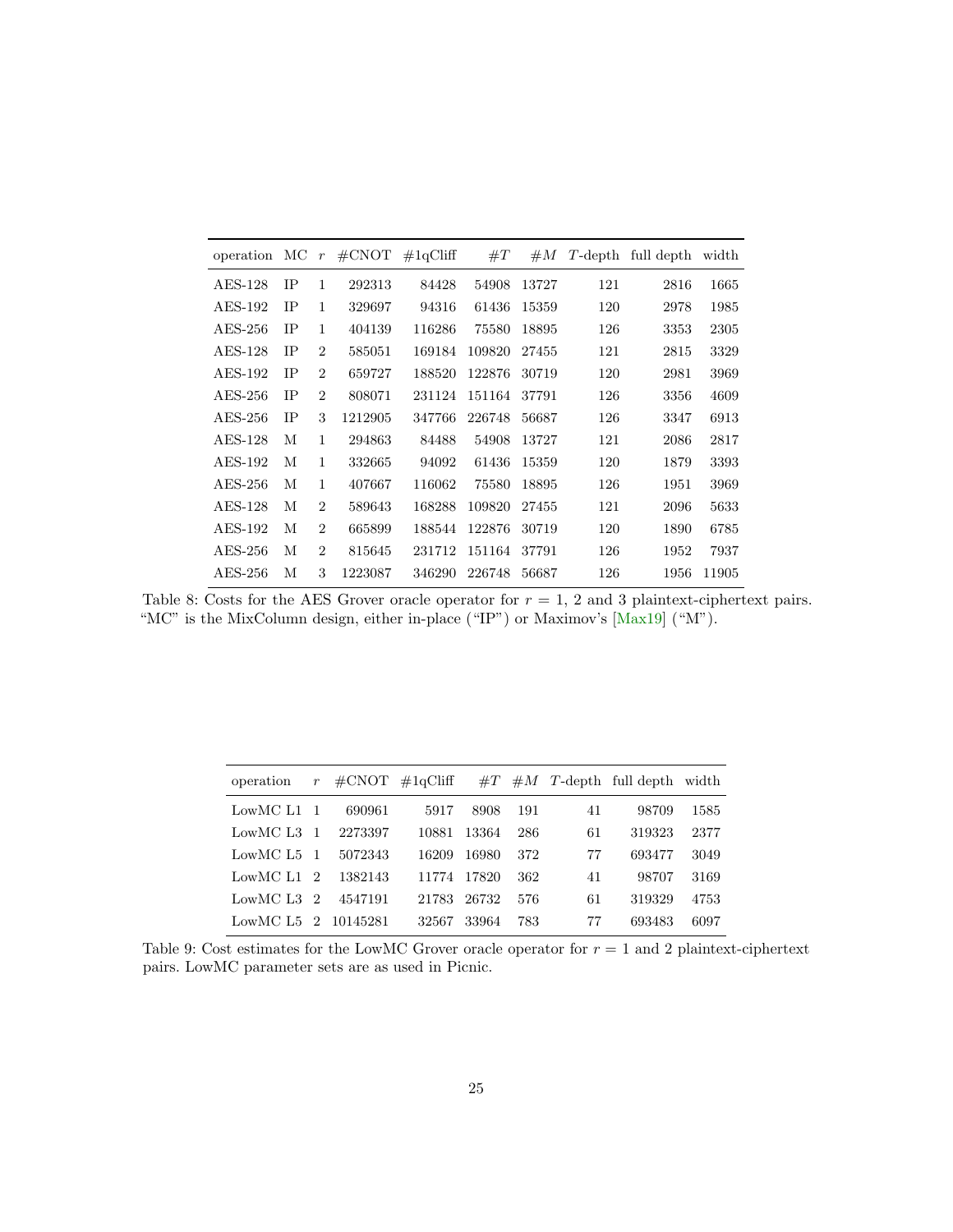the same setting as in these works. Then, we provide cost estimates with imposed depth limits and the consequential parallelization requirements.

Comparison to previous work. Table [10](#page-26-0) shows cost estimates for a full run of Grover's algorithm when using  $\left[\frac{\pi}{4}2^{k/2}\right]$  iterations of the AES Grover operator without parallelization. We only take into account the costs imposed by the oracle operator  $U_f$  (in the notation of §[2.1\)](#page-3-0) and ignore the costs of the operator  $2 |\psi\rangle \psi| - I$ . If the number of plaintext-ciphertext pairs ensures a unique key, this number of operations maximizes the success probability  $p_{succ}$  to be negligibly close to 1. For smaller values of r such as those proposed in  $[LPS19]$ , the success probability is given by the probability that the key is unique.

The G-cost is the total number of gates, which is the sum of the first three columns in the table, corresponding to the numbers of 1-qubit Clifford and CNOT gates, T gates and measurements. Table [10](#page-26-0) shows that the G-cost is always better in our work when comparing values for the same AES instance and the same value for  $r$ . The same holds for the  $DW$ -cost as we increase the width by factors less than 4 and simultaneously reduce the depth by more than that.

Table [11](#page-27-0) shows cost estimates for LowMC in the same setting. Despite LowMC's lower multiplicative complexity and a relatively lower number of  $T$  gates, the large number of CNOT gates leads to overall higher G-cost and DW-cost than AES, as we count all gates.

Cost estimates under a depth limit. Tables [13](#page-29-0) and [14](#page-30-0) show cost estimates for running Grover's algorithm against AES and LowMC under a given depth limit. This restriction is proposed in the NIST call for proposals for standardization of post-quantum cryptography [\[NIS16\]](#page-32-1). We use the notation and example values for MAXDEPTH from the call. Imposing a depth limit forces the parallelization of Grover's algorithm, which we assume uses inner parallelization, see §[2.3.](#page-6-0)

The values in the table follow §[3.4.](#page-9-2) Given cost estimates  $G_G$ ,  $G_D$  and  $G_W$  for the oracle circuit, we determine the maximal number of Grover iterations that can be carried out within the MAXDEPTH limit. Then the required number  $S$  of parallel instances is computed via Equation  $(8)$  and the  $G$ -cost and  $DW$ -cost follow from Equations [\(9\)](#page-11-3) and [\(10\)](#page-11-1). The number r of plaintext-ciphertext pairs is the minimal value such that the probability SKP for having spurious keys in the subset of the key space that holds the target key is less than  $2^{-20}$ .

The impact of imposing a depth limit on the key search algorithm can directly be seen by comparing, for example Table [13](#page-29-0) with Table [10](#page-26-0) in the case of AES. Key search against AES-128 without depth limit has a G-cost of  $1.34 \cdot 2^{83}$  gates and a DW-cost of  $1.75 \cdot 2^{86}$  qubit-cycles. Now, setting MAXDEPTH =  $2^{40}$  increases both the G-cost and the DW-cost by a factor of roughly  $2^{34}$  to  $1.07 \cdot 2^{117}$  gates and  $1.76 \cdot 2^{120}$  qubit-cycles. For MAXDEPTH =  $2^{64}$ , the increase is by a factor of roughly  $2^{10}$ . We note that for MAXDEPTH =  $2^{96}$ , key search on AES-128 does not require any parallelization.

Implications for post-quantum security categories. The security strength categories 1, 3 and 5 in the NIST call for proposals [\[NIS16\]](#page-32-1) are defined by the resources needed for key search on AES-128, AES-192 and AES-256, respectively. For a cryptographic scheme to satisfy the security requirement at a given level, the best known attack must take at least as many resources as key search against the corresponding AES instance.

As guidance, NIST provides a table with gate cost estimates via a formula depending on the depth bound MAXDEPTH. This formula is deduced as follows: assume that non-parallel Grover search requires a depth of  $D = x \cdot \texttt{MAXDEFTH}$  for some  $x \geq 1$  and the circuit has G gates. Then, about  $x^2$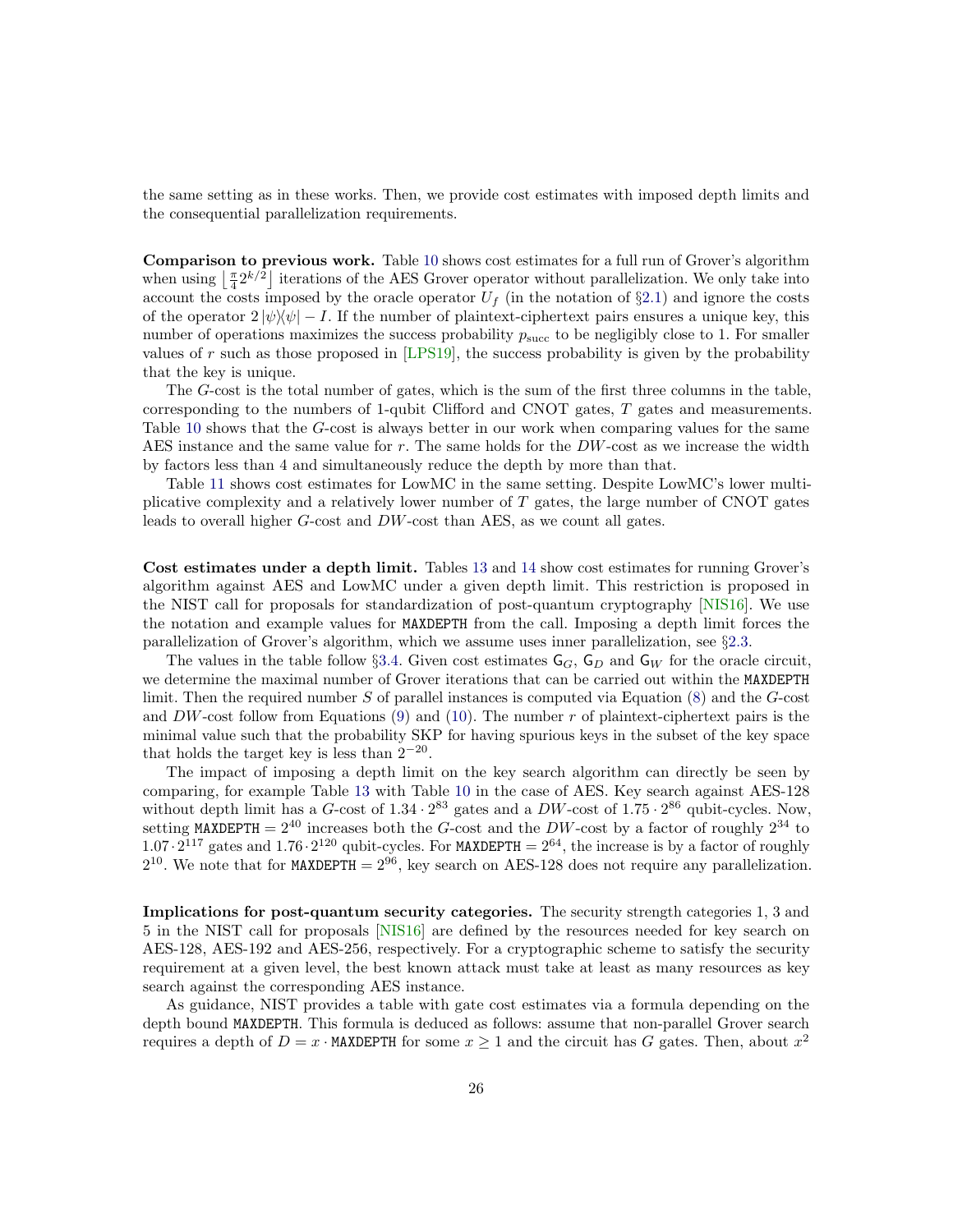<span id="page-26-0"></span>

|                                                        |  |                                                     |                      |                                         | Grassl et al. [GLRS16]                                                                                                                                          |                                           |         |                                                                                      |                      |              |
|--------------------------------------------------------|--|-----------------------------------------------------|----------------------|-----------------------------------------|-----------------------------------------------------------------------------------------------------------------------------------------------------------------|-------------------------------------------|---------|--------------------------------------------------------------------------------------|----------------------|--------------|
| scheme                                                 |  | $r \neq$ Clifford                                   | $\#T$                | #M                                      |                                                                                                                                                                 | $T$ -depth full depth width               |         | $G$ -cost                                                                            | $DW$ -cost           | $p_{\rm s}$  |
|                                                        |  | AES-128 3 $1.55 \cdot 2^{86}$                       | $1.19 \cdot 2^{86}$  | $\Omega$                                | $1.06 \cdot 2^{80}$                                                                                                                                             | $1.16 \cdot 2^{81}$                       | 2953    | $1.37 \cdot 2^{87}$                                                                  | $1.67 \cdot 2^{92}$  | $\mathbf{1}$ |
|                                                        |  | AES-192 4 $1.17 \cdot 2^{119}$                      | $1.81 \cdot 2^{118}$ | $\Omega$                                | $1.21 \cdot 2^{112}$                                                                                                                                            | $1.33 \cdot 2^{113}$                      | 4449    | $1.04 \cdot 2^{120}$                                                                 | $1.44 \cdot 2^{125}$ | $\mathbf{1}$ |
|                                                        |  | AES-256 5 $1.83 \cdot 2^{151}$ $1.41 \cdot 2^{151}$ |                      | $\Omega$                                |                                                                                                                                                                 | $1.44 \cdot 2^{144}$ $1.57 \cdot 2^{145}$ | 6681    | $1.62 \cdot 2^{152}$ $1.28 \cdot 2^{158}$                                            |                      | $\mathbf{1}$ |
| extrapolation of Grassl $et$ al. [GLRS16] to lower $r$ |  |                                                     |                      |                                         |                                                                                                                                                                 |                                           |         |                                                                                      |                      |              |
|                                                        |  | AES-128 1 $1.03 \cdot 2^{85}$                       | $1.59 \cdot 2^{84}$  | $\Omega$                                | $1.06 \cdot 2^{80}$                                                                                                                                             | $1.16 \cdot 2^{81}$                       | 984     | $1.83 \cdot 2^{85}$                                                                  | $1.11 \cdot 2^{91}$  | 1/e          |
|                                                        |  | AES-192 2 $1.17 \cdot 2^{118}$                      | $1.81 \cdot 2^{117}$ | $\Omega$                                | $1.21 \cdot 2^{112}$                                                                                                                                            | $1.33 \cdot 2^{113}$                      | 2 2 2 4 | $1.04 \cdot 2^{119}$                                                                 | $1.44 \cdot 2^{124}$ | $\mathbf{1}$ |
|                                                        |  | AES-256 2 $1.46 \cdot 2^{150}$ $1.13 \cdot 2^{150}$ |                      | $\Omega$                                |                                                                                                                                                                 | $1.44 \cdot 2^{144}$ $1.57 \cdot 2^{145}$ |         | $2672 \quad 1.30 \cdot 2^{151} \quad 1.02 \cdot 2^{157}$                             |                      | 1/e          |
|                                                        |  |                                                     |                      |                                         | Langenberg $et \ al.$ [LPS19]                                                                                                                                   |                                           |         |                                                                                      |                      |              |
|                                                        |  | AES-128 1 $1.46 \cdot 2^{82}$                       | $1.47 \cdot 2^{81}$  | $\Omega$                                |                                                                                                                                                                 | $1.44 \cdot 2^{77}$ $1.39 \cdot 2^{79}$   | 865     | $1.10 \cdot 2^{83}$                                                                  | $1.17 \cdot 2^{89}$  | 1/e          |
|                                                        |  | AES-192 2 1.71 $\cdot 2^{115}$ 1.68 $\cdot 2^{114}$ |                      | $\Omega$                                |                                                                                                                                                                 | $1.26 \cdot 2^{109}$ $1.23 \cdot 2^{111}$ | 1793    | $1.27 \cdot 2^{116}$                                                                 | $1.08 \cdot 2^{122}$ | $\mathbf{1}$ |
|                                                        |  | AES-256 2 $1.03 \cdot 2^{148}$ $1.02 \cdot 2^{147}$ |                      | $\overline{0}$                          |                                                                                                                                                                 | $1.66 \cdot 2^{141}$ $1.61 \cdot 2^{143}$ | 2465    | $1.54 \cdot 2^{148}$                                                                 | $1.94 \cdot 2^{154}$ | 1/e          |
|                                                        |  |                                                     |                      |                                         | this work (with "in-place" MixColumn)                                                                                                                           |                                           |         |                                                                                      |                      |              |
|                                                        |  | AES-128 1 $1.13 \cdot 2^{82}$                       | $1.32 \cdot 2^{79}$  | $1.32 \cdot 2^{77}$                     | $1.48 \cdot 2^{70}$                                                                                                                                             | $1.08 \cdot 2^{75}$                       | 1665    | $1.33 \cdot 2^{82}$                                                                  | $1.76 \cdot 2^{85}$  | 1/e          |
| AES-128 2                                              |  | $1.13 \cdot 2^{83}$                                 | $1.32 \cdot 2^{80}$  | $1.32 \cdot 2^{78}$ $1.48 \cdot 2^{70}$ |                                                                                                                                                                 | $1.08 \cdot 2^{75}$                       | 3329    | $1.34 \cdot 2^{83}$                                                                  | $1.75 \cdot 2^{86}$  | $\mathbf{1}$ |
|                                                        |  |                                                     |                      |                                         | AES-192 2 1.27 $\cdot 2^{115}$ 1.47 $\cdot 2^{112}$ 1.47 $\cdot 2^{110}$ 1.47 $\cdot 2^{102}$ 1.14 $\cdot 2^{107}$                                              |                                           | 3969    | $1.50 \cdot 2^{115}$                                                                 | $1.11 \cdot 2^{119}$ | $\mathbf{1}$ |
|                                                        |  | AES-256 2 $1.56 \cdot 2^{147}$                      |                      |                                         | $1.81 \cdot 2^{144}$ $1.81 \cdot 2^{142}$ $1.55 \cdot 2^{134}$ $1.29 \cdot 2^{139}$                                                                             |                                           | 4609    | $1.84 \cdot 2^{147}$                                                                 | $1.45 \cdot 2^{151}$ | 1/e          |
|                                                        |  |                                                     |                      |                                         | AES-256 3 1.17 $\cdot$ 2 <sup>148</sup> 1.36 $\cdot$ 2 <sup>145</sup> 1.36 $\cdot$ 2 <sup>143</sup> 1.55 $\cdot$ 2 <sup>134</sup> 1.28 $\cdot$ 2 <sup>139</sup> |                                           | 6913    | $1.38 \cdot 2^{148}$                                                                 | $1.08 \cdot 2^{152}$ | $\mathbf{1}$ |
|                                                        |  |                                                     |                      |                                         |                                                                                                                                                                 |                                           |         | this work (with "in-place" MixColumn), using Grassl $et al.$ [GLRS16] values for $r$ |                      |              |
|                                                        |  |                                                     |                      |                                         | AES-128 3 1.69 $2^{83}$ 1.97 $2^{80}$ 1.97 $2^{78}$ 1.48 $2^{70}$ 1.09 $2^{75}$                                                                                 |                                           | 4993    | $1.00 \cdot 2^{84}$                                                                  | $1.32 \cdot 2^{87}$  | $\mathbf{1}$ |
|                                                        |  |                                                     |                      |                                         | AES-192 4 $1.27 \cdot 2^{116}$ $1.47 \cdot 2^{113}$ $1.47 \cdot 2^{111}$ $1.47 \cdot 2^{102}$ $1.15 \cdot 2^{107}$                                              |                                           | 7937    | $1.50 \cdot 2^{116}$                                                                 | $1.11 \cdot 2^{120}$ | $\mathbf{1}$ |
|                                                        |  |                                                     |                      |                                         | AES-256 5 $1.95 \cdot 2^{148}$ $1.13 \cdot 2^{146}$ $1.13 \cdot 2^{144}$ $1.55 \cdot 2^{134}$ $1.28 \cdot 2^{139}$                                              |                                           | 11521   | $1.15 \cdot 2^{149}$ $1.81 \cdot 2^{152}$                                            |                      | $\mathbf{1}$ |

Table 10: Comparison of cost estimates for Grover's algorithm with  $\left\lfloor \frac{\pi}{4} 2^{k/2} \right\rfloor$  AES oracle iterations for attacks with high success probability, disregarding MAXDEPTH. CNOT and 1-qubit Clifford gate counts are added to allow easier comparison to the previous work from [\[GLRS16](#page-32-2)[,LPS19\]](#page-32-4), who report both kinds of gates under "Clifford". [\[LPS19\]](#page-32-4) uses the S-box design from [\[BP10\]](#page-31-1). "IP MC" (resp. "M's MC") means the oracle uses an in-place (resp. Maximov's [\[Max19\]](#page-32-25)) MixColumn design. The circuit sizes for AES-128 (resp. -192, -256) in the second block have been extrapolated from Grassl et al. by multiplying gate counts and circuit width by  $1/3$  (resp.  $1/2$ ,  $2/5$ ), while keeping depth values intact.  $p_s$  reports the approximate success probability.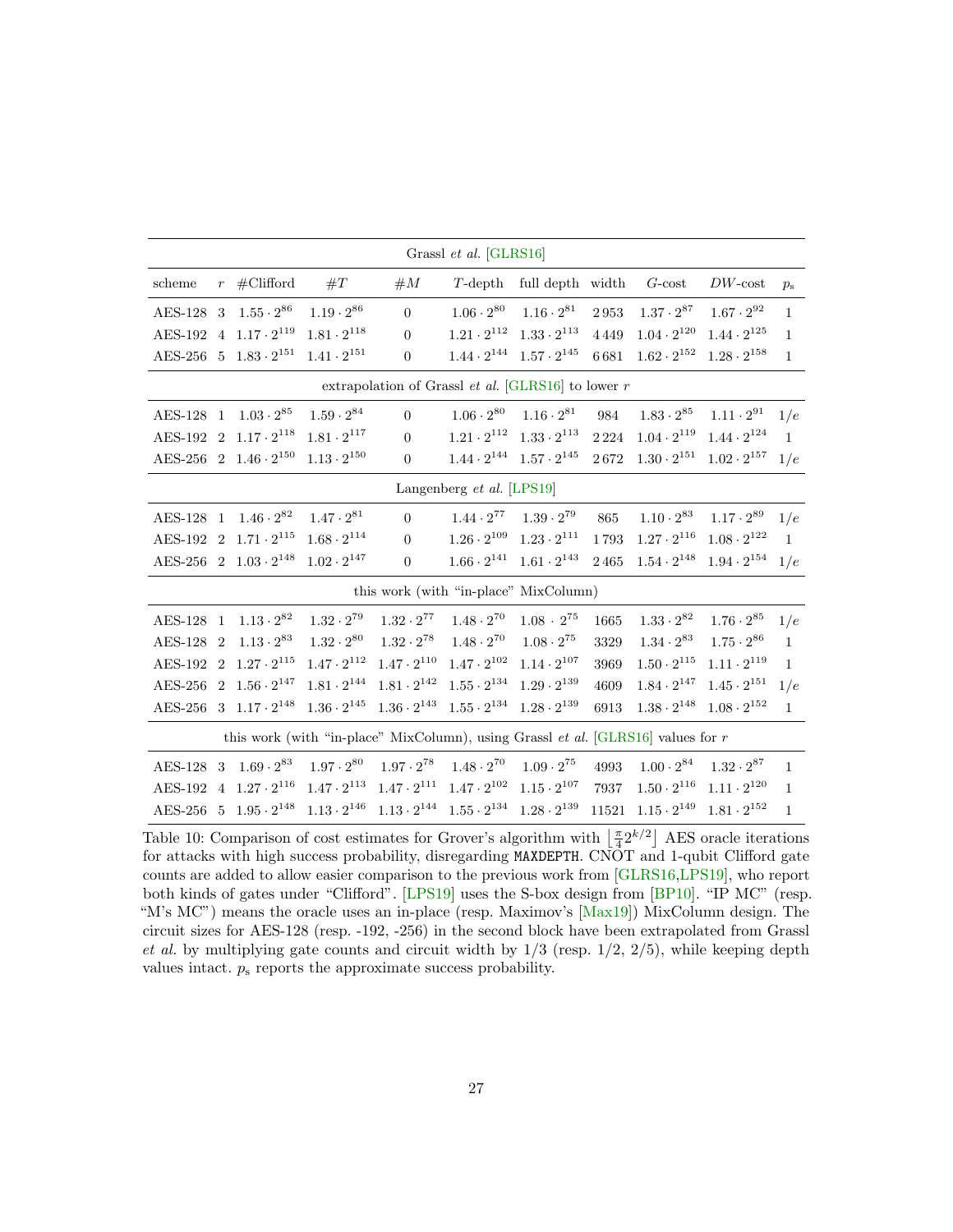<span id="page-27-0"></span>

| scheme $r \# \text{CNOT}$ #1qCliff #T #M T-depth full depth width G-cost DW-cost $p_s$                                                                                                                                                         |  |  |  |  |  |  |
|------------------------------------------------------------------------------------------------------------------------------------------------------------------------------------------------------------------------------------------------|--|--|--|--|--|--|
| LowMC L1 1 $1.04 \cdot 2^{83}$ $1.13 \cdot 2^{76}$ $1.71 \cdot 2^{76}$ $1.17 \cdot 2^{71}$ $1.01 \cdot 2^{69}$ $1.18 \cdot 2^{80}$ $1585$ $1.06 \cdot 2^{83}$ $1.83 \cdot 2^{90}$ $1/e$                                                        |  |  |  |  |  |  |
| $\rm Low MC\ L3 \ 1 \ 1.70 \cdot 2^{116} \ 1.04 \cdot 2^{109} \ 1.28 \cdot 2^{109} \ 1.75 \cdot 2^{103} \ 1.50 \cdot 2^{101} \ 1.91 \cdot 2^{113} \ 2377 \ 1.72 \cdot 2^{116} \ 1.11 \cdot 2^{125} \ 1/e$                                      |  |  |  |  |  |  |
| $\rm Low MC\ L5 \ \ 1 \ \ 1.90\cdot2^{149} \ \ 1.55\cdot2^{141} \ \ 1.63\cdot2^{141} \ \ 1.14\cdot2^{136} \ \ 1.89\cdot2^{133} \ \ 1.04\cdot2^{147} \ \ 3049 \ \ 1.91\cdot2^{149} \ \ 1.55\cdot2^{158} \ \ 1/e$                                |  |  |  |  |  |  |
| LowMC L1 2 $1.04 \cdot 2^{84}$ $1.13 \cdot 2^{77}$ $1.71 \cdot 2^{77}$ $1.11 \cdot 2^{72}$ $1.01 \cdot 2^{69}$ $1.18 \cdot 2^{80}$ $3169$ $1.06 \cdot 2^{84}$ $1.83 \cdot 2^{91}$ 1                                                            |  |  |  |  |  |  |
| $\rm Low MC\ L3\_2\_1.70\cdot2^{117\_1.04\cdot2^{110\_1.28\cdot2^{110\_1.77\cdot2^{104\_1.50\cdot2^{101\_1.91\cdot2^{113\_4753\_1.72\cdot2^{117\_1.11\cdot2^{126\_1}}}}$                                                                       |  |  |  |  |  |  |
| $\rm Low MC\ L5 \ \ 2 \ \ 1.90 \cdot 2^{150} \ \ 1.56 \cdot 2^{142} \ \ 1.63 \cdot 2^{142} \ \ 1.20 \cdot 2^{137} \ \ 1.89 \cdot 2^{133} \ \ 1.04 \cdot 2^{147} \ \ 6097 \ \ 1.91 \cdot 2^{150} \ \ 1.55 \cdot 2^{159} \ \ 1.59 \cdot 2^{150}$ |  |  |  |  |  |  |

Table 11: Cost estimates for Grover's algorithm with  $\left\lfloor \frac{\pi}{4} 2^{k/2} \right\rfloor$  LowMC oracle iterations for attacks with high success probability, without a depth restriction.

machines are needed that each run for a fraction  $1/x$  of the time and use roughly  $G/x$  gates in order for the quantum attack to fit within the depth budget given by MAXDEPTH while attaining the same attack success probability. Hence, the total gate count for a parallelized Grover search is roughly  $(G/x) \cdot x^2 = G \cdot D/M$ AXDEPTH. The cost formula reported in the NIST table (also provided in Table [12](#page-28-0) for reference) is deduced by using the values for  $G$ -cost and depth  $D$  from Grassl  $et$ al. [\[GLRS16\]](#page-32-2).

The above formula does not take into account that parallelization often allows us to reduce the number of required plaintext-ciphertext pairs, resulting in a G-cost reduction for search in each parallel Grover instance by a factor larger than x. Note also that [\[NIS16,](#page-32-1) Footnote 5] mentions that using the formula for very small values of x (very large values of MAXDEPTH such that  $D/MAXDEPTH < 1$ , where no parallelization is required) underestimates the quantum security of AES. This is the case for AES-128 with MAXDEPTH =  $2^{96}$ .

In Table [12,](#page-28-0) we compare NIST's numbers with our gate counts for parallel Grover search. Our results for each specific setting incorporate the reduction of plaintext-ciphertext pairs through parallelization, provide the correct cost if parallelization is not necessary and use improved circuit designs. The table shows that for most situations, AES is less quantum secure than the NIST estimates predict. For each category, we provide a very rough approximation formula that could be used to replace NIST's formula. We observe a consistent reduction in G-cost for quantum key search by 11-13 bits.

Since NIST clearly defines its security categories 1, 3 and 5 based on the computational resources required for key search on AES, the explicit gate counts should be lowered to account for the best known attack. This would mean that it is now easier for submitters to claim equivalent security, with the exception of category 1 with MAXDEPTH  $= 2^{96}$ . A possible consequence of our work is that some of the NIST submissions might profit from slightly tweaking certain parameter sets to allow more efficient implementations, while at the same time satisfying the (now weaker) requirements for their intended security category.

Remark 5. The G-cost results in Table [14](#page-30-0) show that key recovery against the LowMC instances we implemented requires at least as many gates as key recovery against AES with the same key size. If NIST replaces its explicit gate cost estimates for AES with the ones in this work, these LowMC instances meet the post-quantum security requirements as defined in the NIST call [\[NIS16\]](#page-32-1). On the other hand, the same results show that they do not meet the explicit gate count requirements for the original NIST security categories. For example, LowMC L1 can be broken with an attack having G-cost 1.25 ·  $2^{123}$  when MAXDEPTH =  $2^{40}$ , while the original bound in category 1 requires a scheme to not be broken by an attack using less than 2<sup>130</sup> gates. In all settings considered here, a LowMC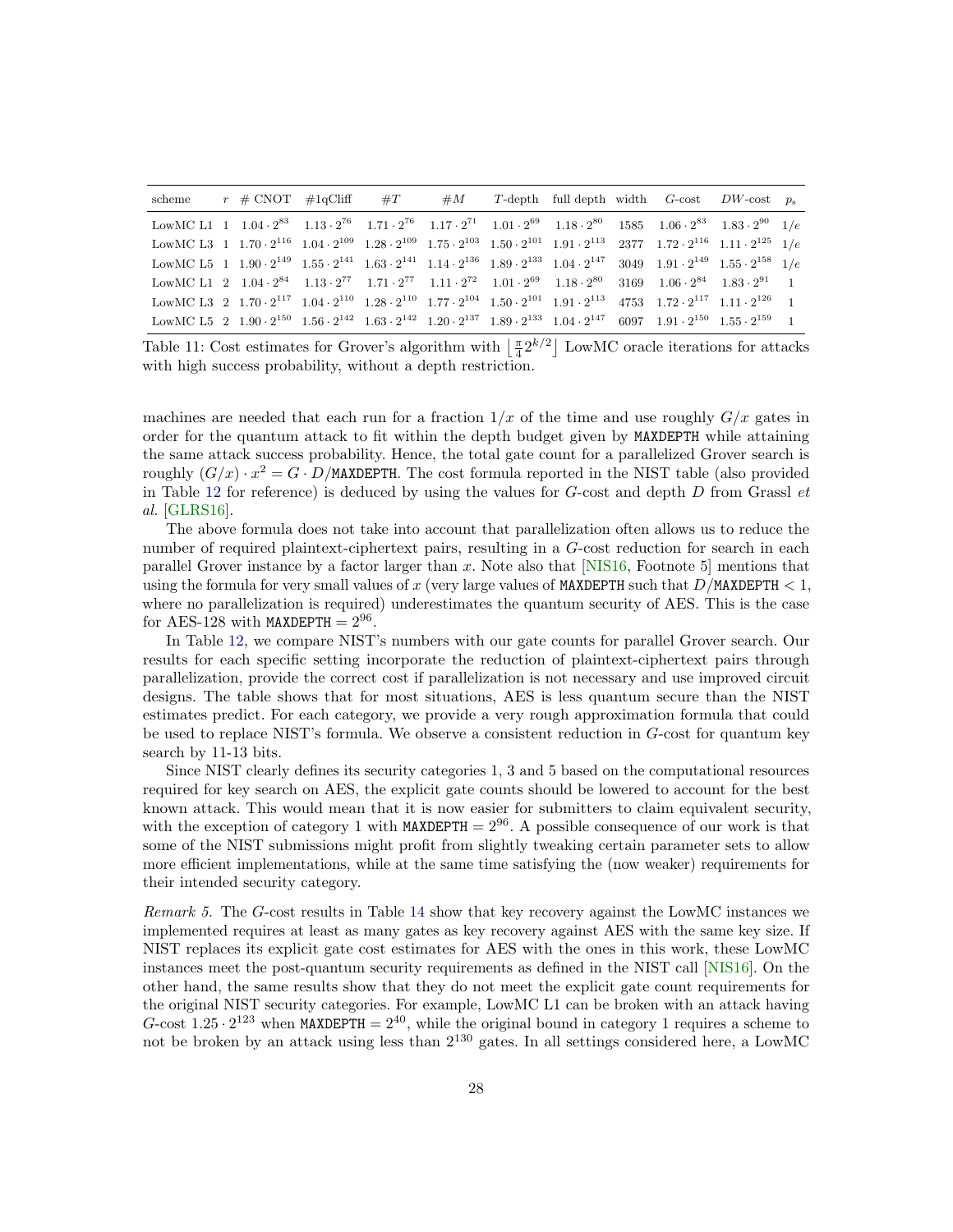<span id="page-28-0"></span>key can be found with a slightly smaller G-cost than NIST's original estimates for AES, again with the exception when no parallelization is needed. The margin is relatively small. We cannot finalize conclusions about the relative security of LowMC and AES until quantum circuits for LowMC are optimized as much as the ones for AES.

| NIST Security |           |          | $G$ -cost for MAXDEPTH $(\log_2)$ |         |                                     |
|---------------|-----------|----------|-----------------------------------|---------|-------------------------------------|
| Category      | source    | $2^{40}$ | $2^{64}$                          | 296     | approximation                       |
| 1 AES-128     | [NIS16]   | 130.0    | 106.0                             | 74.0    | $2^{170}$ /MAXDEPTH                 |
|               | this work | 117.1    | 93.1                              | $*83.4$ | $\approx 2^{157} / \text{MAXDEPTH}$ |
| 3 AES-192     | [NIS16]   | 193.0    | 169.0                             | 137.0   | $2^{233}$ /MAXDEPTH                 |
|               | this work | 181.1    | 157.1                             | 126.1   | $\approx 2^{221}$ /MAXDEPTH         |
| 5 AES-256     | [NIS16]   | 258.0    | 234.0                             | 202.0   | $2^{298}$ /MAXDEPTH                 |
|               | this work | 245.5    | 221.5                             | 190.5   | $\approx 2^{285}$ /MAXDEPTH         |

Table 12: Comparison of our cost estimate results with NIST's approximations based on Grassl et al. [\[GLRS16\]](#page-32-2). The approximation column displays NIST's formula from [\[NIS16\]](#page-32-1) and a rough approximation to replace the NIST formula based on our results. Under MAXDEPTH =  $2^{96}$ , AES-128 is a special case as the attack does not require any parallelization and the approximation underestimates its cost.

# 7 Future work

This work's main focus is on exploring the setting proposed by NIST where quantum attacks are limited by a total bound on the depth of quantum circuits. Previous works [\[GLRS16,](#page-32-2)[ASAM18](#page-31-0)[,LPS19\]](#page-32-4) aim to minimize cost under a tradeoff between circuit depth and a limit on the total number of qubits needed, say a hypothetical bound MAXDEPTH. Depth limits are not discussed when choosing a Grover strategy. Since it is somewhat unclear what exact characteristics and features a future scalable quantum hardware might have, quantum circuit and Grover strategy optimization with the goal of minimizing different cost metrics under different constraints than MAXDEPTH could be an interesting avenue for future research.

We have studied key search problems for a single target. In classical cryptanalysis, multi-target attacks have to be taken into account for assessing the security of cryptographic systems. We leave the exploration of estimating the cost of quantum multi-target attacks, for example using the algorithm by Banegas and Bernstein [\[BB17\]](#page-31-20) under MAXDEPTH (or alternative regimes), as future work.

Further, implementing quantum circuits for cryptanalysis in  $Q#$  or another quantum programming language for concrete cost estimation is worthwhile to increase confidence in the security of proposed post-quantum schemes. For example, quantum lattice sieving and enumeration appear to be prime candidates.

**Acknowledgements.** We thank Chris Granade and Bettina Heim for their help with the  $Q#$ language and compiler, Mathias Soeken and Thomas Häner for general discussions on optimizing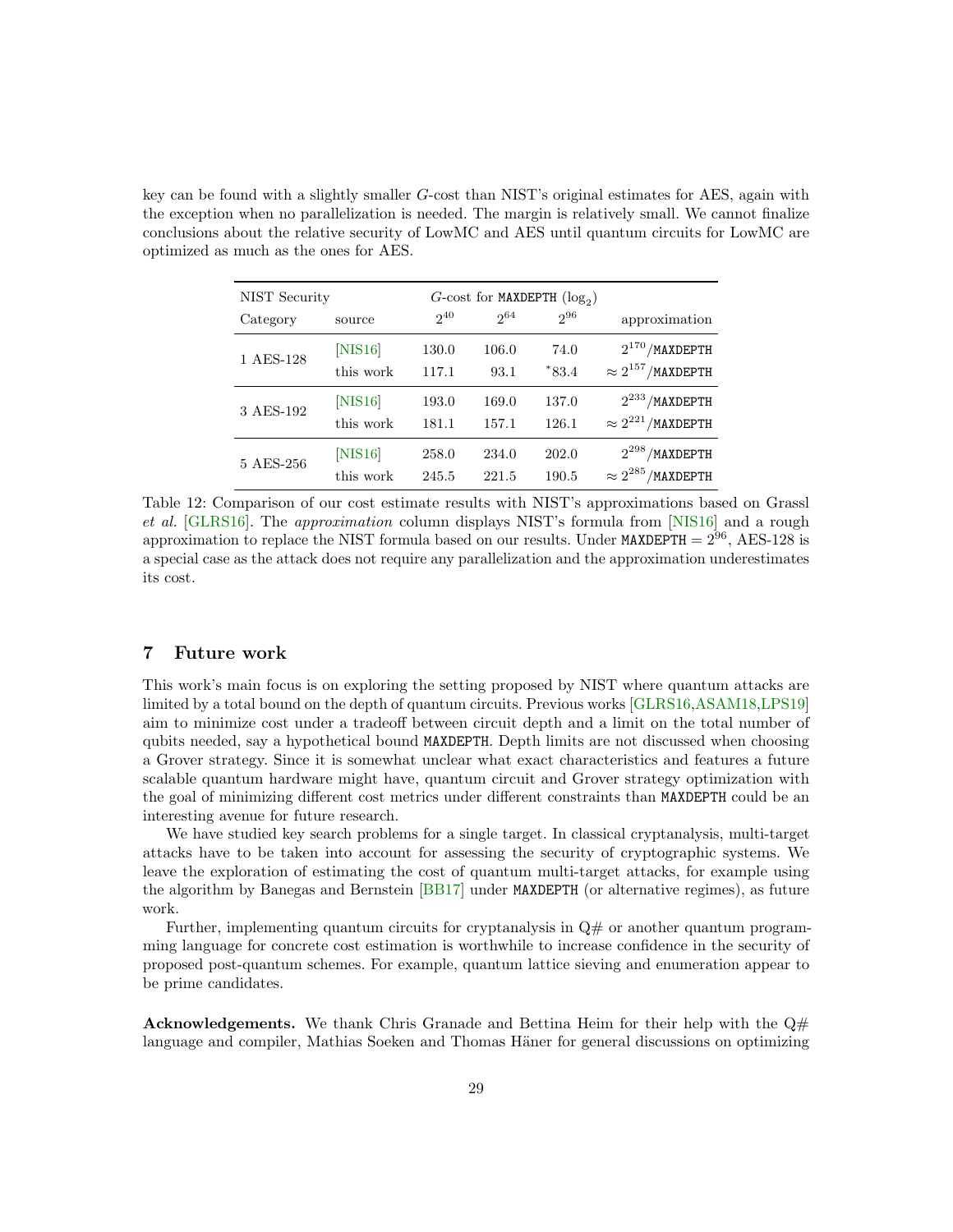<span id="page-29-0"></span>

| scheme     | $MD$ $r$   | S                                       | $log_2(SKP)$ | D                   | W                                        | $G$ -cost                                                     | $DW$ -cost           |
|------------|------------|-----------------------------------------|--------------|---------------------|------------------------------------------|---------------------------------------------------------------|----------------------|
| AES-128    |            | $2^{40}$ 1 $1.28 \cdot 2^{69}$          | $-69.36$     |                     | $1.00 \cdot 2^{40}$ $1.76 \cdot 2^{80}$  | $1.07 \cdot 2^{117}$                                          | $1.76 \cdot 2^{120}$ |
| AES-192    | $2^{40}$   | $1 \quad 1.04 \cdot 2^{133}$            | $-69.05$     |                     |                                          | $1.00 \cdot 2^{40}$ $1.72 \cdot 2^{144}$ $1.09 \cdot 2^{181}$ | $1.72 \cdot 2^{184}$ |
| AES-256    |            | $2^{40}$ 1 1.12 $\cdot$ $2^{197}$       | $-69.16$     |                     | $1.00 \cdot 2^{40}$ $1.08 \cdot 2^{209}$ | $1.39 \cdot 2^{245}$ $1.08 \cdot 2^{249}$                     |                      |
| AES-128    |            | $2^{64}$ 1 $1.28 \cdot 2^{21}$          | $-21.36$     | $1.00 \cdot 2^{64}$ | $1.76 \cdot 2^{32}$                      | $1.07 \cdot 2^{93}$                                           | $1.76 \cdot 2^{96}$  |
| AES-192    | $2^{64}$ 1 | $1.04 \cdot 2^{85}$                     | $-21.05$     |                     | $1.00 \cdot 2^{64}$ $1.72 \cdot 2^{96}$  | $1.09 \cdot 2^{157}$                                          | $1.72 \cdot 2^{160}$ |
| AES-256    |            | $2^{64}$ 1 1.12 $\cdot$ $2^{149}$       | $-21.16$     |                     | $1.00 \cdot 2^{64}$ $1.08 \cdot 2^{161}$ | $1.39 \cdot 2^{221}$                                          | $1.08 \cdot 2^{225}$ |
| $AES-128*$ | $2^{96}$ 2 | $1.00 \cdot 2^{0}$                      | $-\infty$    | $1.08 \cdot 2^{75}$ | $1.63 \cdot 2^{11}$                      | $1.34 \cdot 2^{83}$                                           | $1.75 \cdot 2^{86}$  |
| $AES-192$  | $2^{96}$ 2 | $1.05 \cdot 2^{21}$                     | $-\infty$    | $1.00 \cdot 2^{96}$ | $1.74 \cdot 2^{33}$                      | $1.09 \cdot 2^{126}$                                          | $1.74 \cdot 2^{129}$ |
| AES-256    |            | $2^{96}$ 2 1.12 $\cdot$ 2 <sup>85</sup> | $-85.16$     | $1.00 \cdot 2^{96}$ | $1.09 \cdot 2^{98}$                      | $1.39\cdot 2^{190}$                                           | $1.09 \cdot 2^{194}$ |

(a) The depth cost metric is the full depth  $D$ . All circuits use Maximov's [\[Max19\]](#page-32-25) MixColumns implementation, except for AES-128 at MAXDEPTH =  $2^{96}$  for which in-place MixColumns gives lower costs.

| scheme                                | $MD$ $r$ | S                                       | $log_2(SKP)$ | $T-D$ | W                                                             | $G\text{-cost}$     | $T$ -DW-cost         |
|---------------------------------------|----------|-----------------------------------------|--------------|-------|---------------------------------------------------------------|---------------------|----------------------|
|                                       |          | AES-128 $2^{40}$ 1 $1.10 \cdot 2^{61}$  | $-61.14$     |       | $1.00 \cdot 2^{40}$ $1.79 \cdot 2^{71}$ $1.98 \cdot 2^{112}$  |                     | $1.79 \cdot 2^{111}$ |
|                                       |          | AES-192 $2^{40}$ 1 $1.08 \cdot 2^{125}$ | $-61.12$     |       | $1.00 \cdot 2^{40}$ $1.05 \cdot 2^{136}$ $1.10 \cdot 2^{177}$ |                     | $1.05 \cdot 2^{176}$ |
|                                       |          | AES-256 $2^{40}$ 1 $1.20 \cdot 2^{189}$ | $-61.26$     |       | $1.00 \cdot 2^{40}$ $1.35 \cdot 2^{200}$ $1.42 \cdot 2^{241}$ |                     | $1.35 \cdot 2^{240}$ |
|                                       |          | AES-128 $2^{64}$ 2 $1.10 \cdot 2^{13}$  | $-\infty$    |       | $1.00 \cdot 2^{64}$ $1.79 \cdot 2^{24}$ $1.98 \cdot 2^{89}$   |                     | $1.79 \cdot 2^{88}$  |
|                                       |          | AES-192 $2^{64}$ 2 $1.08 \cdot 2^{77}$  | $-\infty$    |       | $1.00 \cdot 2^{64}$ $1.05 \cdot 2^{89}$ $1.11 \cdot 2^{154}$  |                     | $1.05 \cdot 2^{153}$ |
|                                       |          | AES-256 $2^{64}$ 2 $1.20 \cdot 2^{141}$ | $-141.26$    |       | $1.00 \cdot 2^{64}$ $1.35 \cdot 2^{153}$ $1.42 \cdot 2^{218}$ |                     | $1.35 \cdot 2^{217}$ |
| AES-128 $2^{96}$ 2 $1.00 \cdot 2^{0}$ |          |                                         | $-\infty$    |       | $1.48 \cdot 2^{70}$ $1.63 \cdot 2^{11}$                       | $1.34 \cdot 2^{83}$ | $1.21 \cdot 2^{82}$  |
|                                       |          | AES-192 $2^{96}$ 2 $1.08 \cdot 2^{13}$  | $-\infty$    |       | $1.00 \cdot 2^{96}$ $1.05 \cdot 2^{25}$ $1.11 \cdot 2^{122}$  |                     | $1.05 \cdot 2^{121}$ |
|                                       |          | AES-256 $2^{96}$ 2 $1.20 \cdot 2^{77}$  | $-77.26$     |       | $1.00 \cdot 2^{96}$ $1.35 \cdot 2^{89}$ $1.42 \cdot 2^{186}$  |                     | $1.35 \cdot 2^{185}$ |

(b) The depth cost metric is the T-depth T-D only. All circuits use the in-place MixColumns implementation.

Table 13: Cost estimates for parallel Grover key search against AES under a depth limit MAXDEPTH with *inner* parallelization (see  $\S2.3$ ). MD is MAXDEPTH, r is the number of plaintext-ciphertext pairs used in the Grover oracle, S is the number of subsets into which the key space is divided, SKP is the probability that spurious keys are present in the subset holding the target key,  $W$  is the qubit width of the full circuit,  $D$  the full depth,  $T-D$  the  $T$ -depth,  $DW$ -cost uses the full depth and T-DW-cost the T-depth. After the Grover search is completed, each of the S measured candidate keys is classically checked against 2 (resp. 2, 3) plaintext-ciphertext pairs for AES-128 (resp. -192, -256).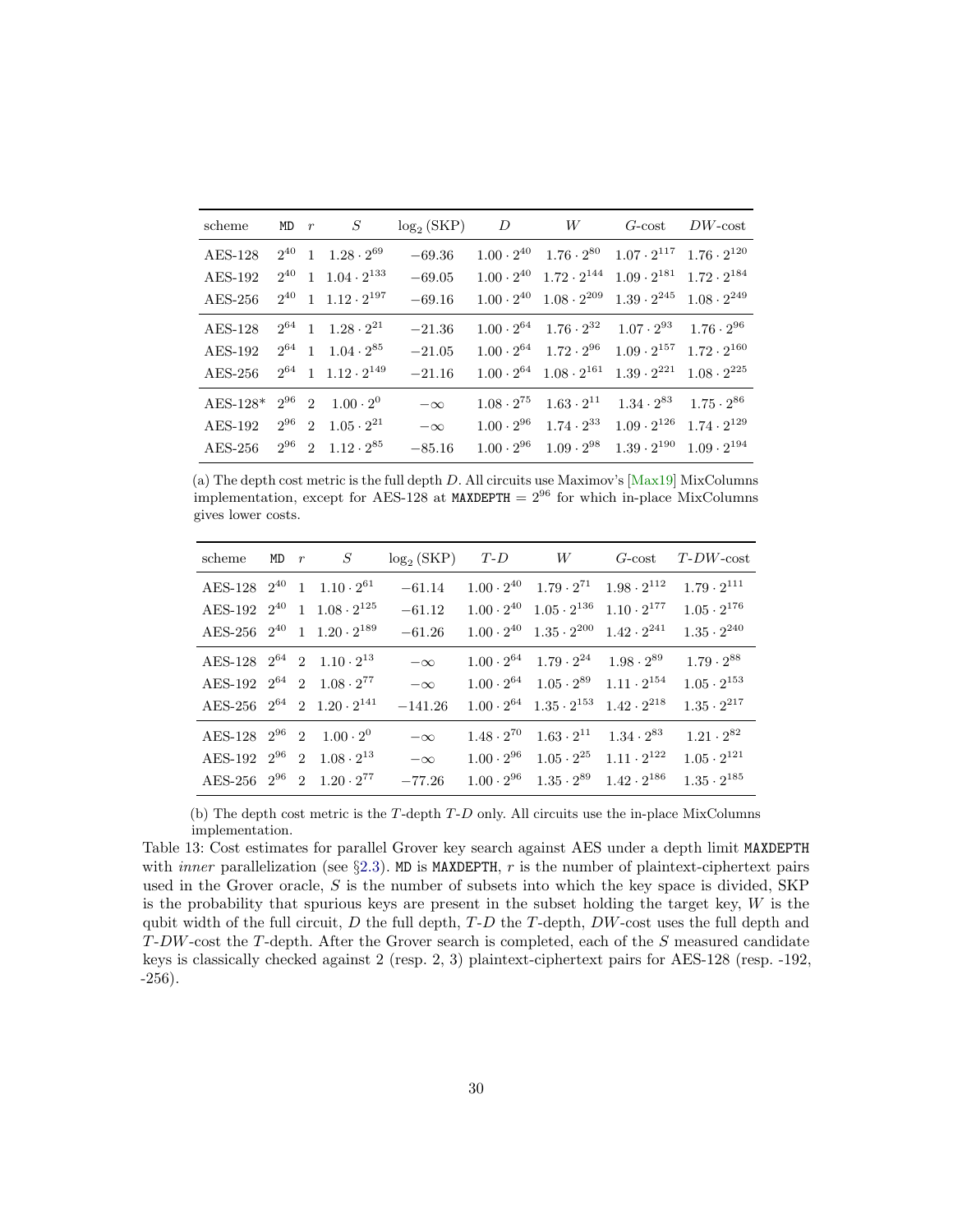<span id="page-30-0"></span>

| scheme                                   | $MD$ $r$ | S | $log_2(SKP)$ D | W                                       | $G\text{-}\mathrm{cost}$                                                           | $DW$ -cost          |
|------------------------------------------|----------|---|----------------|-----------------------------------------|------------------------------------------------------------------------------------|---------------------|
| LowMC L1 $2^{40}$ 1 $1.40 \cdot 2^{80}$  |          |   | $-80.48$       |                                         | $1.00 \cdot 2^{40}$ $1.08 \cdot 2^{91}$ $1.25 \cdot 2^{123}$ $1.08 \cdot 2^{131}$  |                     |
| LowMC L3 $2^{40}$ 1 $1.83 \cdot 2^{147}$ |          |   | $-147.87$      |                                         | $1.00 \cdot 2^{40}$ $1.06 \cdot 2^{159}$ $1.65 \cdot 2^{190}$ $1.06 \cdot 2^{199}$ |                     |
| LowMC L5 $2^{40}$ 1 $1.08 \cdot 2^{214}$ |          |   | $-214.11$      |                                         | $1.00 \cdot 2^{40}$ $1.61 \cdot 2^{225}$ $1.99 \cdot 2^{256}$ $1.61 \cdot 2^{265}$ |                     |
| LowMC L1 $2^{64}$ 1 $1.40 \cdot 2^{32}$  |          |   | $-32.48$       |                                         | $1.00 \cdot 2^{64}$ $1.08 \cdot 2^{43}$ $1.25 \cdot 2^{99}$ $1.08 \cdot 2^{107}$   |                     |
| LowMC L3 $2^{64}$ 1 $1.83 \cdot 2^{99}$  |          |   | $-99.87$       |                                         | $1.00 \cdot 2^{64}$ $1.06 \cdot 2^{111}$ $1.65 \cdot 2^{166}$ $1.06 \cdot 2^{175}$ |                     |
| LowMC L5 $2^{64}$ 1 $1.08 \cdot 2^{166}$ |          |   | $-166.11$      |                                         | $1.00 \cdot 2^{64}$ $1.61 \cdot 2^{177}$ $1.99 \cdot 2^{232}$ $1.61 \cdot 2^{241}$ |                     |
| LowMC L1 $2^{96}$ 2 $1.00 \cdot 2^{0}$   |          |   | $-\infty$      | $1.18 \cdot 2^{80}$ $1.55 \cdot 2^{11}$ | $1.06\cdot2^{84}$                                                                  | $1.83 \cdot 2^{91}$ |
| LowMC L3 $2^{96}$ 1 $1.83 \cdot 2^{35}$  |          |   | $-35.87$       |                                         | $1.00 \cdot 2^{96}$ $1.06 \cdot 2^{47}$ $1.65 \cdot 2^{134}$ $1.06 \cdot 2^{143}$  |                     |
| LowMC L5 $2^{96}$ 1 $1.08 \cdot 2^{102}$ |          |   | $-102.11$      |                                         | $1.00 \cdot 2^{96}$ $1.61 \cdot 2^{113}$ $1.99 \cdot 2^{200}$ $1.61 \cdot 2^{209}$ |                     |

(a) The depth cost metric is the full depth D.

| scheme                                                             | $MD$ $r$ | S | $\log_2\left(\text{SKP}\right)$ | $T-D$ | W                                                             | $G$ -cost            | $T$ -DW- $\cos t$    |
|--------------------------------------------------------------------|----------|---|---------------------------------|-------|---------------------------------------------------------------|----------------------|----------------------|
| LowMC L1 $\ 2^{40}$ $\ 1\quad 1.01\cdot 2^{58}$                    |          |   | $-58.02$                        |       | $1.00 \cdot 2^{40}$ $1.57 \cdot 2^{68}$ $1.06 \cdot 2^{112}$  |                      | $1.57 \cdot 2^{108}$ |
| LowMC L3 $2^{40}$ 1 $1.12 \cdot 2^{123}$                           |          |   | $-123.16$                       |       | $1.00 \cdot 2^{40}$ $1.30 \cdot 2^{134}$ $1.29 \cdot 2^{178}$ |                      | $1.30 \cdot 2^{174}$ |
| LowMC L5 $2^{40}$ 1 $1.79 \cdot 2^{187}$                           |          |   | $-187.84$                       |       | $1.00 \cdot 2^{40}$ $1.33 \cdot 2^{199}$ $1.81 \cdot 2^{243}$ |                      | $1.33 \cdot 2^{239}$ |
| LowMC L1 $2^{64}$ 2 $1.01 \cdot 2^{10}$                            |          |   | $-\infty$                       |       | $1.00 \cdot 2^{64}$ $1.57 \cdot 2^{21}$                       | $1.06 \cdot 2^{89}$  | $1.57 \cdot 2^{85}$  |
| LowMC L3 $2^{64}$ 1 $1.12 \cdot 2^{75}$                            |          |   | $-75.16$                        |       | $1.00 \cdot 2^{64}$ $1.30 \cdot 2^{86}$ $1.29 \cdot 2^{154}$  |                      | $1.30 \cdot 2^{150}$ |
| LowMC L5 $2^{64}$ 1 $1.79 \cdot 2^{139}$                           |          |   | $-139.84$                       |       | $1.00 \cdot 2^{64}$ $1.33 \cdot 2^{151}$ $1.81 \cdot 2^{219}$ |                      | $1.33 \cdot 2^{215}$ |
| LowMC L1 $\phantom{1}2^{96}\phantom{1}2\phantom{1}1.00\cdot 2^{0}$ |          |   | $-\infty$                       |       | $1.01 \cdot 2^{69}$ $1.55 \cdot 2^{11}$                       | $1.06 \cdot 2^{84}$  | $1.56 \cdot 2^{80}$  |
| LowMC L3 $2^{96}$ 2 $1.12 \cdot 2^{11}$                            |          |   | $-\infty$                       |       | $1.00 \cdot 2^{96}$ $1.30 \cdot 2^{23}$ $1.29 \cdot 2^{123}$  |                      | $1.30 \cdot 2^{119}$ |
| LowMC L5 $2^{96}$ 1 $1.79 \cdot 2^{75}$                            |          |   | $-75.84$                        |       | $1.00 \cdot 2^{96}$ $1.33 \cdot 2^{87}$                       | $1.81 \cdot 2^{187}$ | $1.33 \cdot 2^{183}$ |

(b) The depth cost metric is the T-depth T-D only.

Table 14: Cost estimates for parallel Grover key search against LowMC under a depth limit MAXDEPTH with *inner* parallelization (see  $\S2.3$ ). MD is MAXDEPTH, r is the number of plaintext-ciphertext pairs used in the Grover oracle, S is the number of subsets into which the key space is divided, SKP is the probability that spurious keys are present in the subset holding the target key,  $W$  is the qubit width of the full circuit,  $D$  the full depth,  $T-D$  the  $T$ -depth,  $DW$ -cost uses the full depth and  $T-DW$ -cost the  $T$ -depth. After the Grover search is completed, each of the  $S$  measured candidate keys is classically checked against 2 plaintext-ciphertext pairs.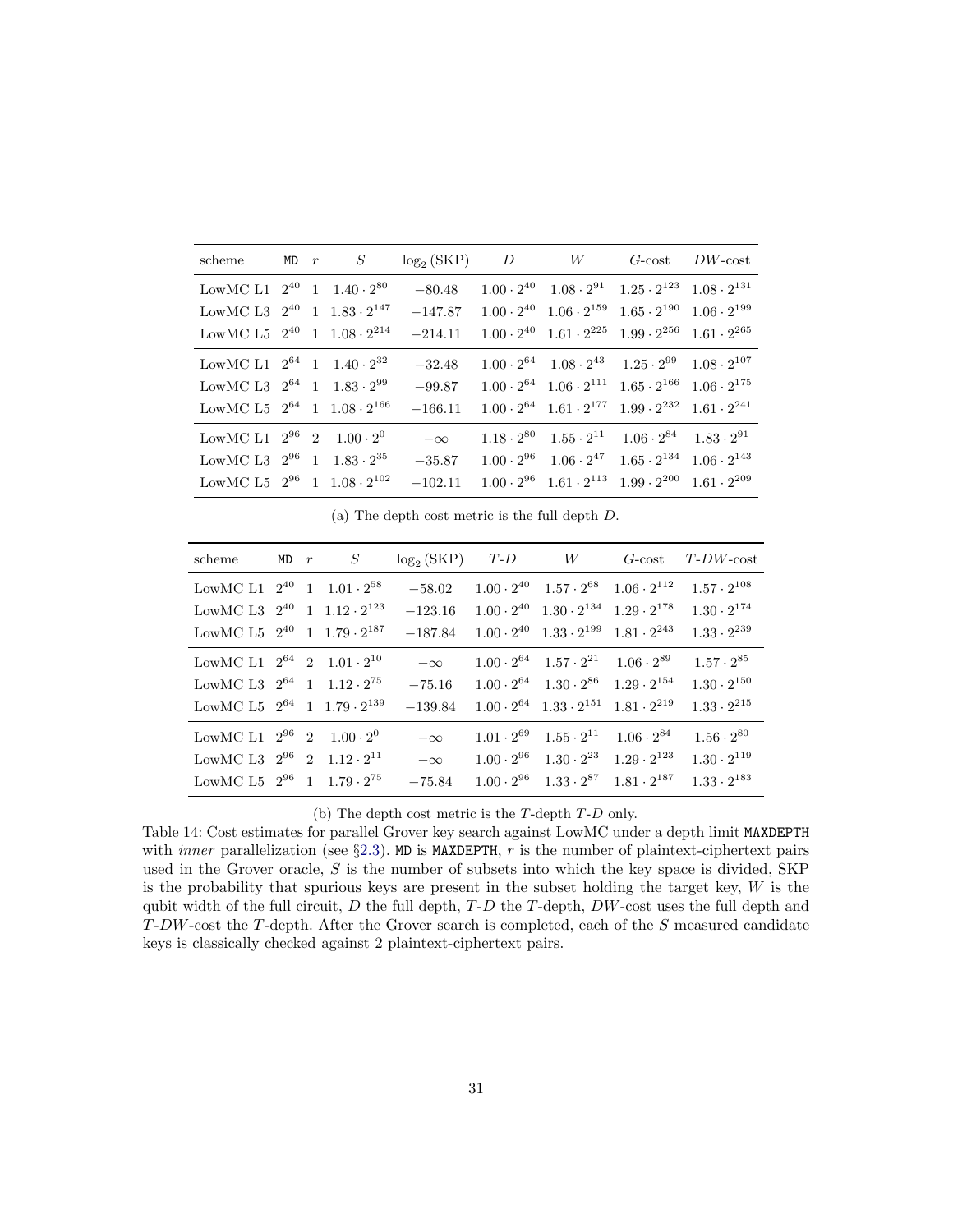quantum circuits and Q#, Mathias Soeken for providing the AND gate circuit we use, and Daniel Kales and Greg Zaverucha for their input on Picnic and LowMC.

# References

<span id="page-31-20"></span><span id="page-31-18"></span><span id="page-31-17"></span><span id="page-31-15"></span><span id="page-31-13"></span><span id="page-31-11"></span><span id="page-31-6"></span><span id="page-31-4"></span><span id="page-31-3"></span><span id="page-31-0"></span>

| $ARS+15.$     | Martin R Albrecht, Christian Rechberger, Thomas Schneider, Tyge Tiessen, and Michael Zohner.<br>Ciphers for MPC and FHE. In <i>EUROCRYPT 2015</i> . Springer, 2015.                                                                                                   |
|---------------|-----------------------------------------------------------------------------------------------------------------------------------------------------------------------------------------------------------------------------------------------------------------------|
| $ARS+16$ .    | Martin R Albrecht, Christian Rechberger, Thomas Schneider, Tyge Tiessen, and Michael Zohner.                                                                                                                                                                          |
|               | Ciphers for MPC and FHE. Cryptology ePrint Archive, Report 2016/687, 2016.                                                                                                                                                                                            |
| ASAM18.       | Mishal Almazrooie, Azman Samsudin, Rosni Abdullah, and Kussay N. Mutter. Quantum<br>reversible circuit of AES-128. Quantum Information Processing, 17(5):112, Mar 2018.                                                                                               |
| ASR12.        | Brittanney Amento, Rainer Steinwandt, and Martin Roetteler. Efficient quantum circuits for<br>binary elliptic curve arithmetic: reducing T-gate complexity. $arXiv:1209.6348, 2012$ .                                                                                 |
| BB17.         | Gustavo Banegas and Daniel J Bernstein. Low-communication parallel quantum multi-target<br>preimage search. In <i>SAC 2017</i> . Springer, 2017.                                                                                                                      |
| $BBG+13.$     | Robert Beals, Stephen Brierley, Oliver Gray, Aram W Harrow, Samuel Kutin, Noah Linden,<br>Dan Shepherd, and Mark Stather. Efficient distributed quantum computing. Proceedings A,<br>2013.                                                                            |
| BBHT98.       | Michel Boyer, Gilles Brassard, Peter Høyer, and Alain Tapp. Tight bounds on quantum searching.<br>Fortschritte der Physik, 46(4-5):493–505, 1998.                                                                                                                     |
| <b>BFI19.</b> | Subhadeep Banik, Yuki Funabiki, and Takanori Isobe. More results on shortest linear programs.<br>Cryptology ePrint Archive, Report 2019/856, 2019.                                                                                                                    |
| $BGB+18.$     | Ryan Babbush, Craig Gidney, Dominic W Berry, Nathan Wiebe, Jarrod McClean, Alexandru<br>Paler, Austin Fowler, and Hartmut Neven. Encoding electronic spectra in quantum circuits<br>with linear T complexity. Physical Review X, $8(4):041015$ , 2018.                |
| <b>BNS19.</b> | Xavier Bonnetain, María Naya-Plasencia, and André Schrottenloher. Quantum security analysis<br>of AES. IACR Trans. Symmetric Cryptol., 2019(2):55-93, 2019.                                                                                                           |
| BP10.         | Joan Boyar and René Peralta. A new combinational logic minimization technique with applica-<br>tions to cryptology. In SEA $2010$ , pages 178-189. Springer, 2010.                                                                                                    |
| BP12.         | Joan Boyar and René Peralta. A small depth-16 circuit for the AES S-Box. In Dimitris Gritzalis,<br>Steven Furnell, and Marianthi Theoharidou, editors, SEC 2012. Springer, 2012.                                                                                      |
| $BP+19.$      | Joan Boyar, René Peralta, et al. Small low-depth circuits for cryptographic applications.<br>Cryptography and Communications, 11(1):109-127, 2019.                                                                                                                    |
| $CDG+17.$     | Melissa Chase, David Derler, Steven Goldfeder, Claudio Orlandi, Sebastian Ramacher, Christian<br>Rechberger, Daniel Slamanig, and Greg Zaverucha. Post-quantum zero-knowledge and signatures<br>from symmetric-key primitives. In ACM CCS 2017. ACM, 2017.            |
| $DKP+19.$     | Itai Dinur, Daniel Kales, Angela Promitzer, Sebastian Ramacher, and Christian Rechberger.<br>Linear equivalence of block ciphers with partial non-linear layers: Application to LowMC. In<br>Yuval Ishai and Vincent Rijmen, editors, EUROCRYPT 2019. Springer, 2019. |
| DR99.         | Joan Daemen and Vincent Rijmen. AES proposal: Rijndael. 1999.                                                                                                                                                                                                         |
| DR01.         | Joan Daemen and Vincent Rijmen. Specification for the advanced encryption standard (AES).<br>Federal Information Processing Standards Publication, 197, 2001.                                                                                                         |
| EJMY18.       | Patrik Ekdahl, Thomas Johansson, Alexander Maximov, and Jing Yang. A new SNOW stream<br>cipher called SNOW-V. Cryptology ePrint Archive, Report 2018/1143, 2018.                                                                                                      |
| FMMC12.       | Austin G. Fowler, Matteo Mariantoni, John M. Martinis, and Andrew N. Cleland. Surface<br>codes: Towards practical large-scale quantum computation. Phys. Rev. A, 2012.                                                                                                |
| Gid19.        | Craig Gidney. Windowed quantum arithmetic. arXiv preprint arXiv:1905.07682, 2019.                                                                                                                                                                                     |

<span id="page-31-19"></span><span id="page-31-16"></span><span id="page-31-14"></span><span id="page-31-12"></span><span id="page-31-10"></span><span id="page-31-9"></span><span id="page-31-8"></span><span id="page-31-7"></span><span id="page-31-5"></span><span id="page-31-2"></span><span id="page-31-1"></span>GKMR14. David Gosset, Vadym Kliuchnikov, Michele Mosca, and Vincent Russo. An algorithm for the T-count.  $Quantum\ Information$  & Computation, 14(15-16):1261–1276, 2014.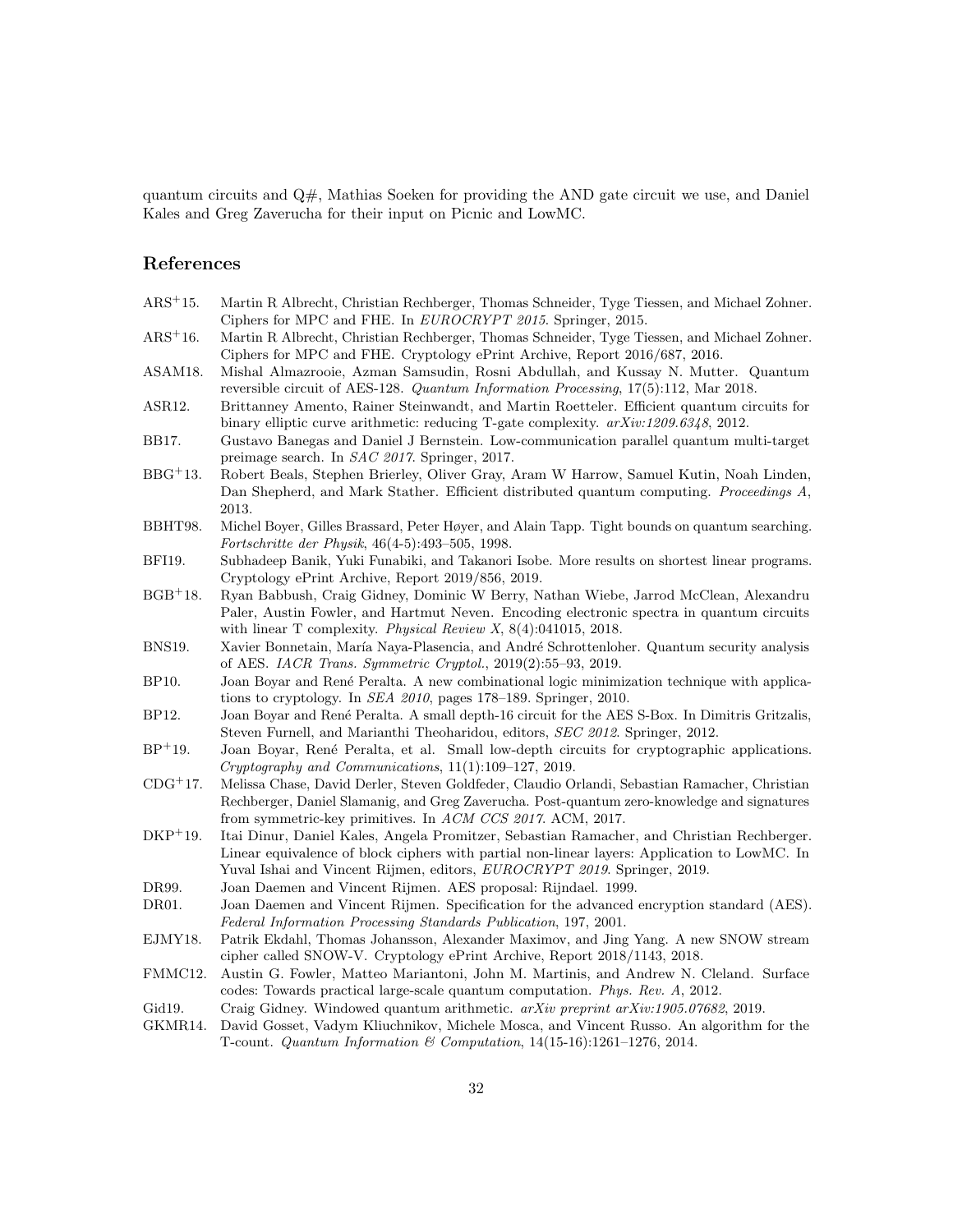<span id="page-32-25"></span><span id="page-32-24"></span><span id="page-32-23"></span><span id="page-32-22"></span><span id="page-32-21"></span><span id="page-32-20"></span><span id="page-32-19"></span><span id="page-32-18"></span><span id="page-32-17"></span><span id="page-32-16"></span><span id="page-32-15"></span><span id="page-32-14"></span><span id="page-32-13"></span><span id="page-32-12"></span><span id="page-32-11"></span><span id="page-32-10"></span><span id="page-32-9"></span><span id="page-32-8"></span><span id="page-32-7"></span><span id="page-32-6"></span><span id="page-32-5"></span><span id="page-32-4"></span><span id="page-32-3"></span><span id="page-32-1"></span><span id="page-32-0"></span>Grover's algorithm to AES: quantum resource estimates. In PQCRYPTO 16. Springer, 2016. GR03. Lov K. Grover and Terry Rudolph. How significant are the known collision and element distinctness quantum algorithms? QIC 2003, 2003. Gro96. Lov K. Grover. A fast quantum mechanical algorithm for database search. In STOC '96. ACM, 1996. IT88. Toshiya Itoh and Shigeo Tsujii. A fast algorithm for computing multiplicative inverses in GF(2ˆm) using normal bases. Inf. Comput., 78(3):171–177, 1988. JKL10. Yong-Sung Jeon, Young-Jin Kim, and Dong-Ho Lee. A compact memory-free architecture for the AES algorithm using resource sharing methods. JCSC, 2010. JMPS17. Jérémy Jean, Amir Moradi, Thomas Peyrin, and Pascal Sasdrich. Bit-sliding: a generic technique for bit-serial implementations of SPN-based primitives. In CHES. Springer, 2017. Jon13. Cody Jones. Low-overhead constructions for the fault-tolerant Toffoli gate. Physical Review A, 87(2):022328, 2013. JS19. Samuel Jaques and John M Schanck. Quantum cryptanalysis in the ram model: Claw-finding attacks on SIKE. In CRYPTO 2019. Springer, 2019. KHJ18. Panjin Kim, Daewan Han, and Kyung Chul Jeong. Time–space complexity of quantum search algorithms in symmetric cryptanalysis: applying to AES and SHA-2. QIP, 2018. KLSW17. Thorsten Kranz, Gregor Leander, Ko Stoffelen, and Friedrich Wiemer. Shorter linear straight-line programs for MDS matrices. IACR Trans. Symm. Cryptol., 2017(4):188–211, 2017. LKS18. Guang Hao Low, Vadym Kliuchnikov, and Luke Schaeffer. Trading T-gates for dirty qubits in state preparation and unitary synthesis. arXiv preprint arXiv:1812.00954, 2018. Low19. LowMC. LowMC/lowmc at e847fb160ad8ca1f373efd91a55b6d67f7deb425, 2019. [https://](https://github.com/LowMC/lowmc/tree/e847fb160ad8ca1f373efd91a55b6d67f7deb425) [github.com/LowMC/lowmc/tree/e847fb160ad8ca1f373efd91a55b6d67f7deb425](https://github.com/LowMC/lowmc/tree/e847fb160ad8ca1f373efd91a55b6d67f7deb425). LPS19. Brandon Langenberg, Hai Pham, and Rainer Steinwandt. Reducing the cost of implementing AES as a quantum circuit. Cryptology ePrint Archive, Report 2019/854, 2019. Max19. Alexander Maximov. AES MixColumn with 92 XOR gates. Cryptology ePrint Archive, Report 2019/833, 2019. Mic19a. Microsoft. Getting started with Python and  $Q#$  — Microsoft Docs, 2019. [https://docs.](https://docs.microsoft.com/en-us/quantum/install-guide/python) [microsoft.com/en-us/quantum/install-guide/python](https://docs.microsoft.com/en-us/quantum/install-guide/python). Mic19b. Microsoft. microsoft/iqsharp: Microsoft's IQ# server., 2019. [https://github.com/microsoft/](https://github.com/microsoft/iqsharp) [iqsharp](https://github.com/microsoft/iqsharp). MSC<sup>+</sup>19. Giulia Meuli, Mathias Soeken, Earl Campbell, Martin Roetteler, and Giovanni De Micheli. The role of multiplicative complexity in compiling low T-count oracle circuits. CoRR, 2019. MSR<sup>+</sup>19. Giulia Meuli, Mathias Soeken, Martin Roetteler, Nikolaj Bjørner, and Giovanni De Micheli. Reversible pebbling game for quantum memory management. In DATE, 2019. NIS16. NIST. Submission requirements and evaluation criteria for the Post-Quantum Cryptography standardization process, 2016. NNT<sup>+</sup>10. Yasuyuki Nogami, Kenta Nekado, Tetsumi Toyota, Naoto Hongo, and Yoshitaka Morikawa. Mixed bases for efficient inversion in  $F((2^2)^2)^2$  and conversion matrices of SubBytes of AES. In CHES. Springer, 2010. PyC19. PyCryptodome. Welcome to PyCryptodome's documentation — PyCryptodome 3.8.2 documentation, 2019. <https://pycryptodome.readthedocs.io/en/stable/index.html>. Rij00. Vincent Rijmen. Efficient implementation of the Rijndael S-box. Katholieke Universiteit Leuven, Dept. ESAT. Belgium, 2000. RMTA18a. Arash Reyhani-Masoleh, Mostafa Taha, and Doaa Ashmawy. New area record for the AES combined S-box/inverse S-box. In ARITH. IEEE, 2018. RMTA18b. Arash Reyhani-Masoleh, Mostafa Taha, and Doaa Ashmawy. Smashing the implementation records of AES S-box. TCHES, 2018.  $S^+17$ . William Stein et al. Sage Mathematics Software Version 8.1, 2017. Sel13. Peter Selinger. Quantum circuits of T-depth one. Phys. Rev. A, 87:042302, Apr 2013.

<span id="page-32-2"></span>GLRS16. Markus Grassl, Brandon Langenberg, Martin Roetteler, and Rainer Steinwandt. Applying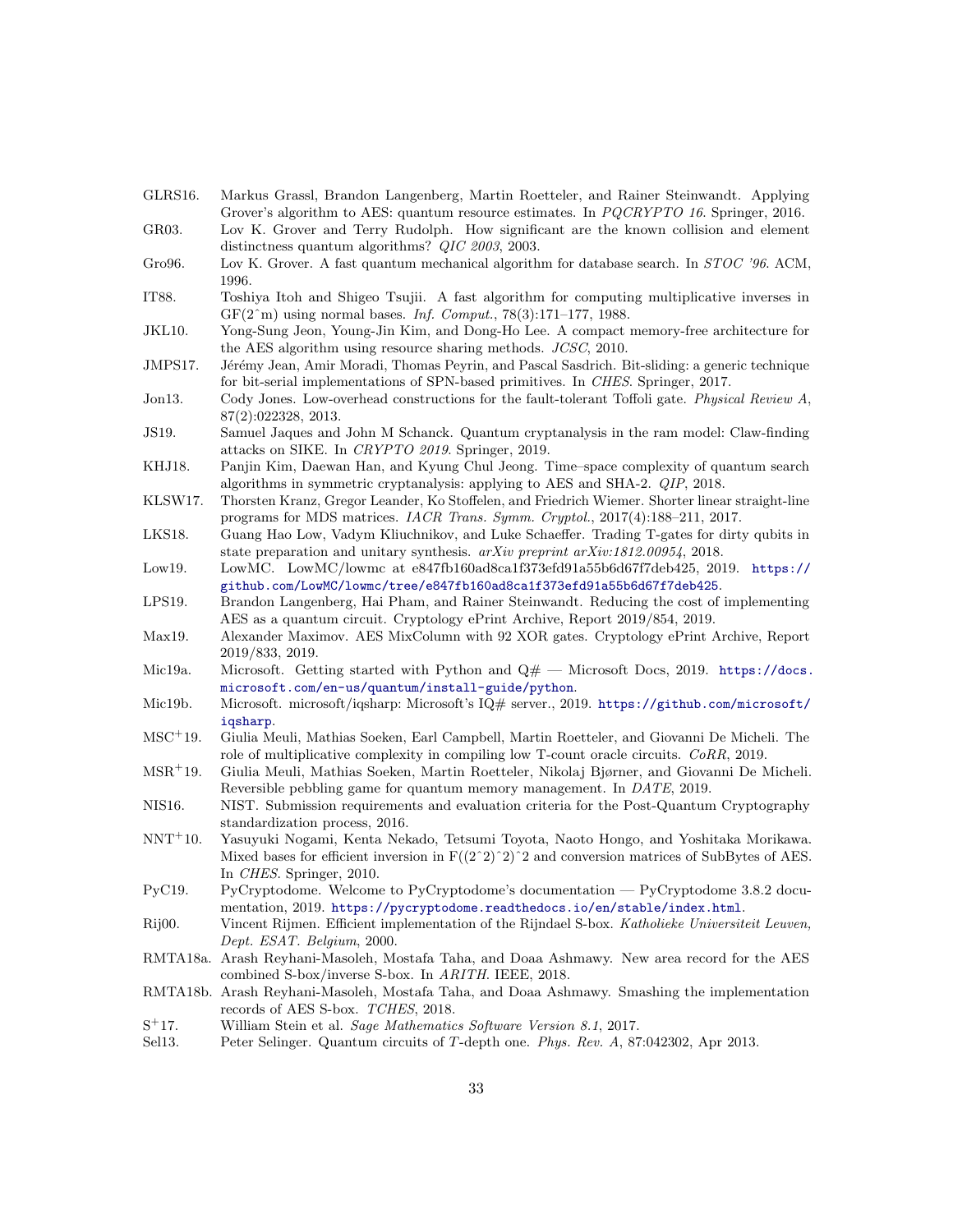- <span id="page-33-2"></span>SGT<sup>+</sup>18. Krysta M. Svore, Alan Geller, Matthias Troyer, John Azariah, Christopher E. Granade, Bettina Heim, Vadym Kliuchnikov, Mariia Mykhailova, Andres Paz, and Martin Roetteler. Q#: Enabling scalable quantum computing and development with a high-level DSL. In RWDSL@CGO 2018, 2018.
- <span id="page-33-0"></span>Sho94. P. W. Shor. Algorithms for quantum computation: Discrete logarithms and factoring. In FOCS 1994, pages 124–134. IEEE Computer Society, 1994.
- <span id="page-33-1"></span>Sho97. P. W. Shor. Polynomial-time algorithms for prime factorization and discrete logarithms on a quantum computer. SIAM J. Comput., 26(5):1484–1509, October 1997.
- <span id="page-33-11"></span>SHT18. Damian S Steiger, Thomas Häner, and Matthias Troyer. ProjectQ: an open source software framework for quantum computing. Quantum, 2(49):10–22331, 2018.
- <span id="page-33-8"></span>SMTM01. Akashi Satoh, Sumio Morioka, Kohji Takano, and Seiji Munetoh. A compact Rijndael hardware architecture with S-box optimization. In ASIACRYPT 2001. Springer, 2001.
- <span id="page-33-6"></span>TB97. L.N. Trefethen and D. Bau. Numerical Linear Algebra. Other Titles in Applied Mathematics. SIAM, 1997.
- <span id="page-33-12"></span>TP19. Quan Quan Tan and Thomas Peyrin. Improved heuristics for short linear programs. Cryptology ePrint Archive, Report 2019/847, 2019.
- <span id="page-33-9"></span>UHS<sup>+</sup>15. Rei Ueno, Naofumi Homma, Yukihiro Sugawara, Yasuyuki Nogami, and Takafumi Aoki. Highly efficient GF(2ˆ8) inversion circuit based on redundant GF arithmetic and its application to AES design. In CHES 2015. Springer, 2015.
- <span id="page-33-10"></span>WSH<sup>+</sup>19. Zihao Wei, Siwei Sun, Lei Hu, Man Wei, Joan Boyar, and Rene Peralta. Scrutinizing the tower field implementation of the  $\mathbb{F}_{28}$  inverter – with applications to AES, Camellia, and SM4. Cryptology ePrint Archive, Report 2019/738, 2019.
- <span id="page-33-5"></span>YI00. Akihiro Yamamura and Hirokazu Ishizuka. Quantum cryptanalysis of block ciphers (algebraic systems, formal languages and computations). 2000.
- <span id="page-33-3"></span>Zal99. Christof Zalka. Grover's quantum searching algorithm is optimal. Phys. Rev. A, 1999.
- <span id="page-33-7"></span>ZC19. Fang Zhang and Jianxin Chen. Optimizing T gates in Clifford+T circuit as  $\pi/4$  rotations around Paulis. arXiv preprint arXiv:1903.12456, 2019.
- <span id="page-33-4"></span>ZCD<sup>+</sup>17. Greg Zaverucha, Melissa Chase, David Derler, Steven Goldfeder, Claudio Orlandi, Sebastian Ramacher, Christian Rechberger, and Daniel Slamanig. Picnic. Technical report, NIST, 2017.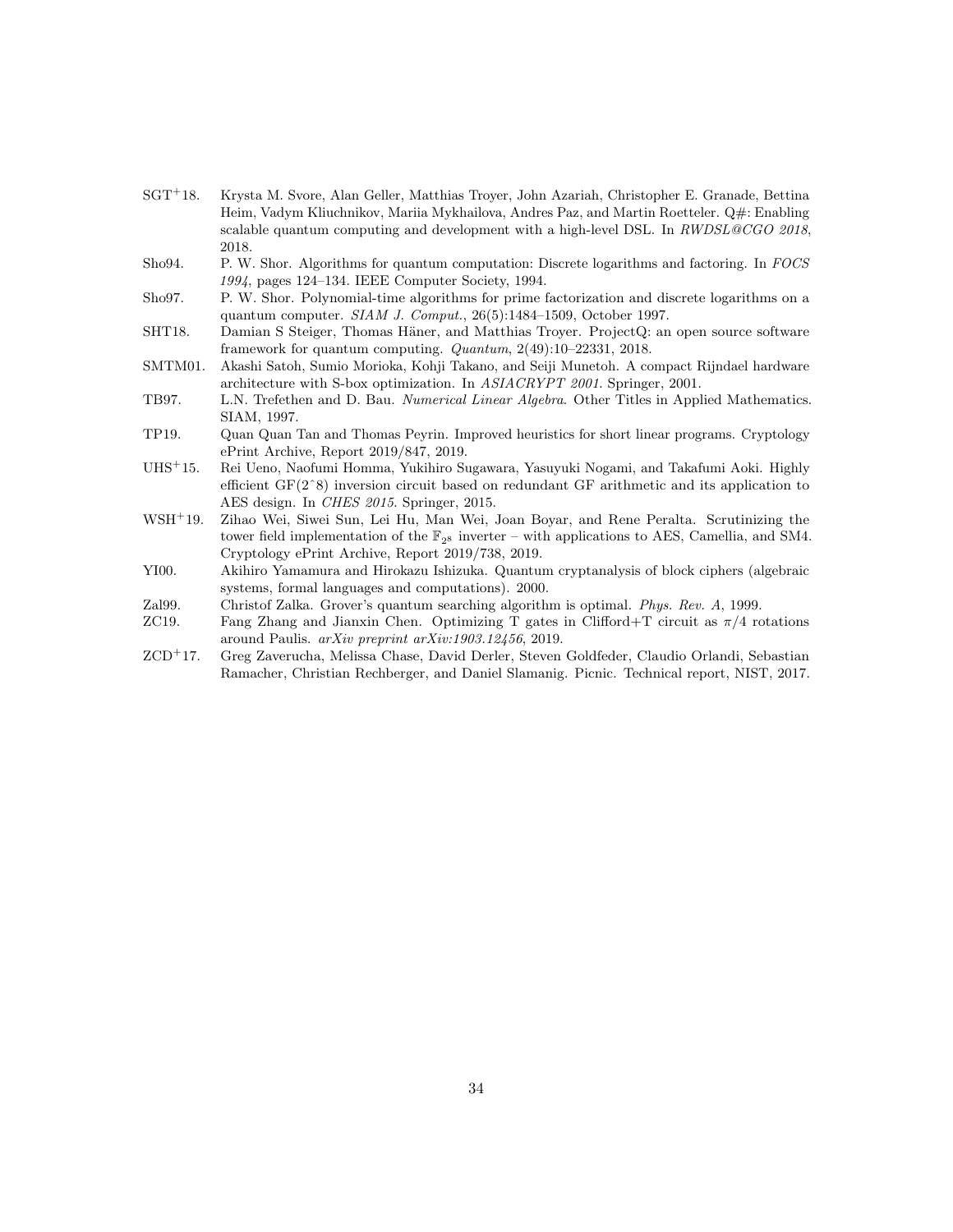## <span id="page-34-1"></span>A AES encryption algorithm

In Algorithm [1,](#page-34-2) we reproduce a simplified view of AES encryption [\[DR99,](#page-31-9) § 4.4].

<span id="page-34-2"></span>

| Algorithm 1: AES                              |                        |
|-----------------------------------------------|------------------------|
| Input: $m$                                    | $/*$ message $*/$      |
| Input: $k$                                    | $/*$ key $*/$          |
| $1 \, s \leftarrow m$                         | $/*$ state $*/$        |
| $2 \, ek \leftarrow Key Expansion(k)$         | $/*$ expanded key $*/$ |
| $s \leftarrow AddRoundKey(s, k)$              |                        |
| 4 for $i = 1$ total rounds - 1 do             |                        |
| $5 \quad s \leftarrow Round(s, ek)$           |                        |
| $\mathbf{6} \ c \leftarrow FinalRound(s, ek)$ | $/*$ ciphertext */     |
| $7$ return $c$                                |                        |

# <span id="page-34-0"></span>B Comparison of in-place AES KeyExpansion vs. naive unrolling

In §[4.5,](#page-15-2) we discuss an in-place design for the KeyExpansion routine in AES. While this clearly saves width by not requiring auxiliary qubits for the expansion, it may look as going against our design choice of minimizing depth. In particular, one may think that a naive design where a register of enough auxiliary qubits is allocated such that the whole key expansion can be performed before any rounds are run could save in depth, given that it does not need to handle any particular previous state on the qubits. In Table [15,](#page-34-3) we report numbers comparing the sizes of our AES circuits, with the only difference being the naive vs the in-place designs for KeyExpansion, showing that the latter is shallower (and of course narrower). This is due to being able to perform the gates for the KeyExpansion in parallel to the gates run during rounds that do not depend on the output of the new key material. In particular, the S-box computations required to expand the key can be run in parallel to those executed on the state by ByteSub.

<span id="page-34-3"></span>

| operation KE |          | $\#\text{CNOT}$ | $\#1qCliff$ | $\#T$ |       |     | $\#M$ T-depth full depth width |      |
|--------------|----------|-----------------|-------------|-------|-------|-----|--------------------------------|------|
| $AES-128$    | in-place | 291150          | 83116       | 54400 | 13600 | 120 | 2827                           | 1785 |
| $AES-192$    | in-place | 328612          | 93160       | 60928 | 15232 | 120 | 2987                           | 2105 |
| $AES-256$    | in-place | 402878          | 114778      | 75072 | 18768 | 126 | 3353                           | 2425 |
| AES-128      | naive    | 293758          | 83212       | 54400 | 13600 | 132 | 2995                           | 3065 |
| AES-192      | naive    | 331496          | 93040       | 60928 | 15232 | 132 | 3113                           | 3577 |
| $AES-256$    | naive    | 406176          | 114718      | 75072 | 18768 | 138 | 3385                           | 4089 |

Table 15: Size comparison for AES quantum circuits using "in-place" vs "naive" KeyExpansion (see §[4.5\)](#page-15-2). In both cases, an "in-place" MixColumn circuit is used. We notice that the difference in width between equivalent circuits corresponds to  $4 \cdot 32 \cdot (Nr + 1) - 32 \cdot Nk$  qubits, where Nr (resp. Nk) is the number of AES rounds (resp. words in the AES key), see [\[DR99\]](#page-31-9).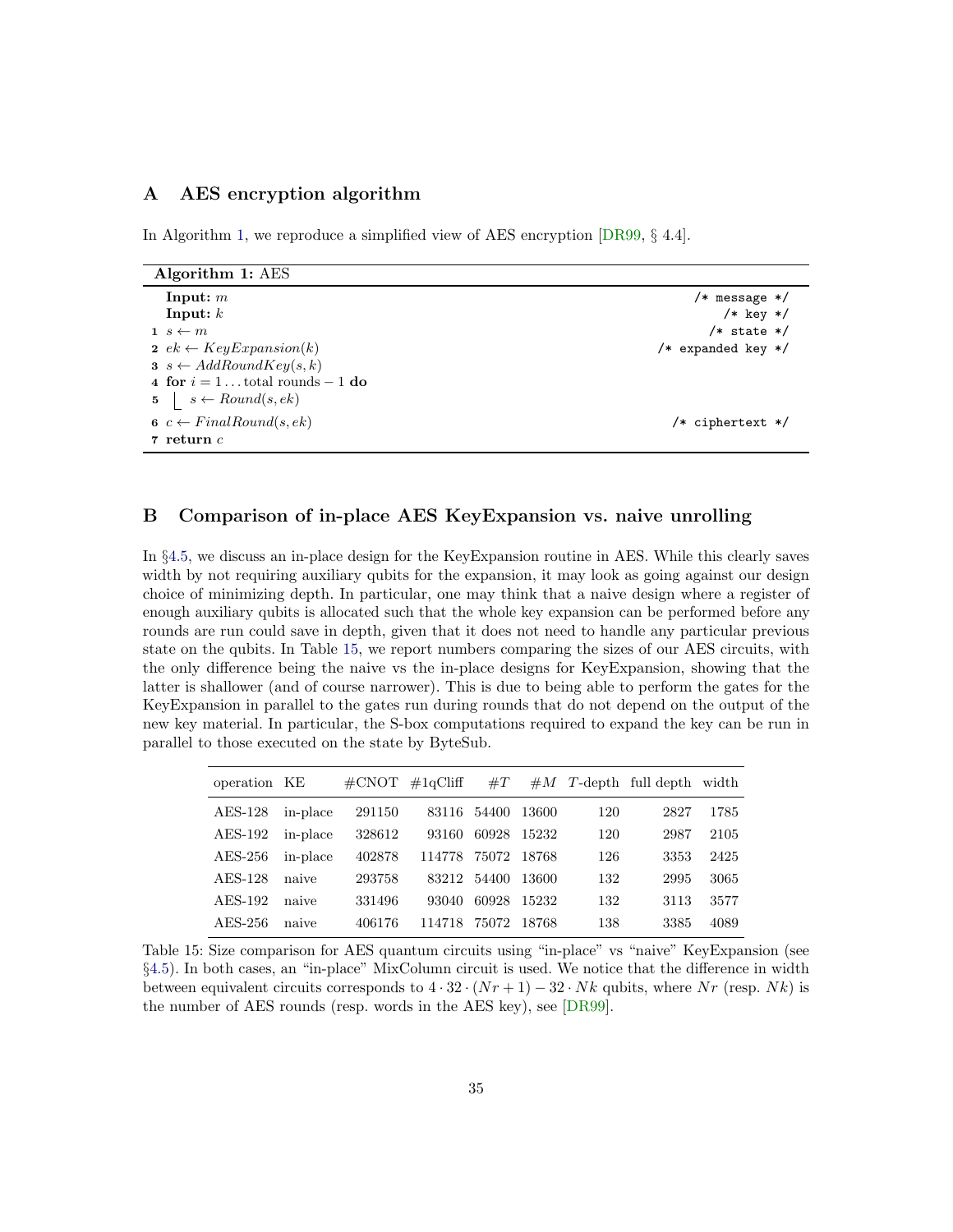## <span id="page-35-0"></span>C AND gate

<span id="page-35-2"></span>In our AES implementation, we use a T-depth 1 circuit for an AND gate which is a combination of Selinger [\[Sel13\]](#page-32-7) and Jones [\[Jon13\]](#page-32-8), and that was designed by Mathias Soeken. A diagram can be found in Figure [7.](#page-35-2)



Fig. 7: AND gate design used in our circuit. We notice that in (b), the measurement returns a classical bit b and leaves the original qubit in the state  $|b\rangle$ .

# <span id="page-35-1"></span>D Placeholder S-box

As part of our sanity checking of the  $Q#$  resource estimator in §[4.7,](#page-17-1) we replaced the AES S-box with the design in Figure [8,](#page-36-0) that tries to force all the wires to "synchronize" such that the  $T$  gates between two neighboring S-boxes cannot be partially computed in parallel. Costing the T-depth of the resulting dummy AES operation returns the expected value of  $2 \times #$  of rounds  $\times d$ , where d is the depth of the dummy S-box.